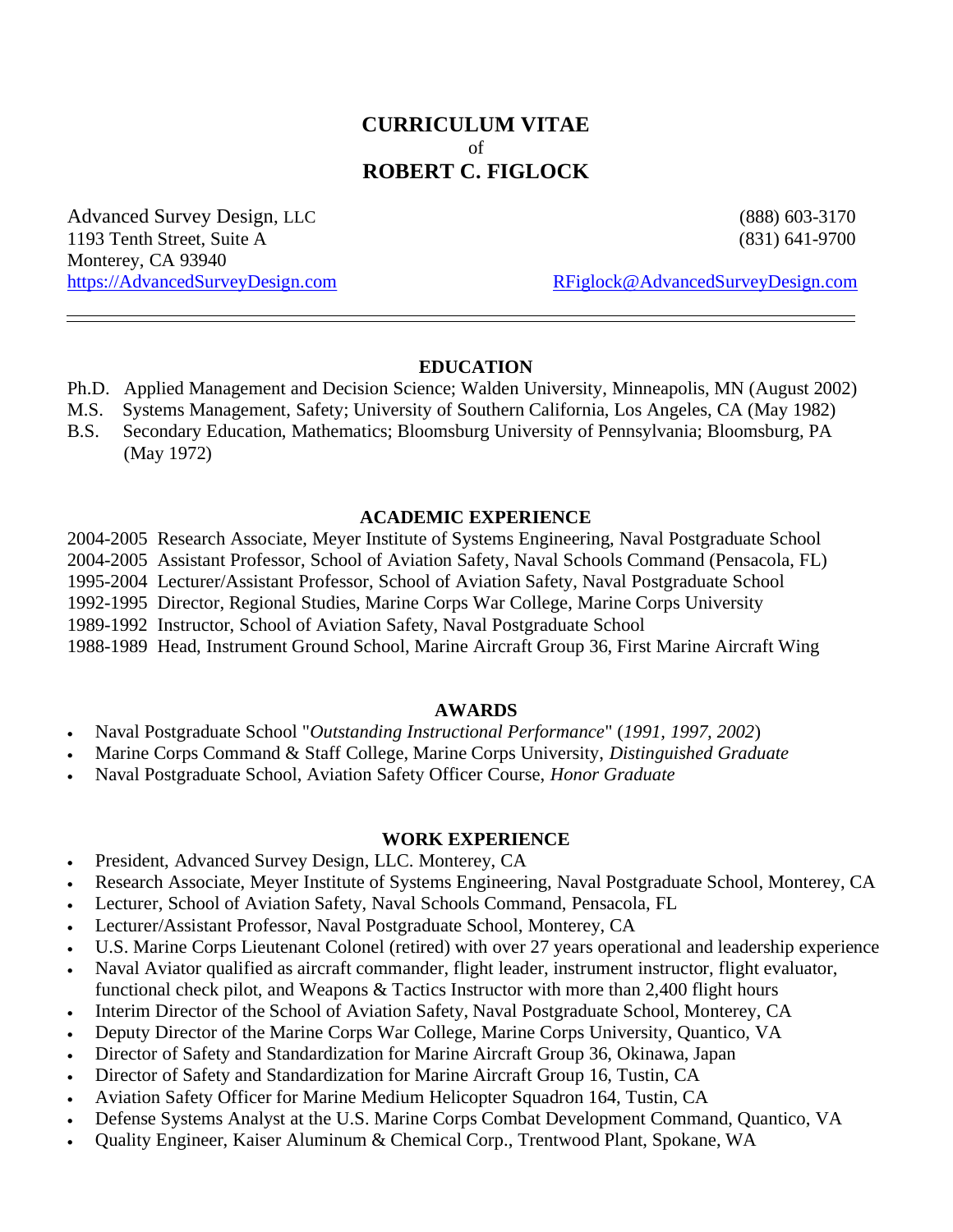### **PROFESSIONAL ACCOMPLISHMENTS**

- Certificate of Advanced Graduate Study; Risk Management; California Coast University (1992)
- � Co-developed a web-based, organizational-level, safety climate assessment system
- Developed/Implemented Crew Resource Management (CRM) and Operational Risk Management (ORM) classes in the School of Aviation Safety curriculum, Naval Postgraduate School
- � Promoted to Assistant Professor while Instructor, School of Aviation Safety, Naval Postgraduate School
- � Planned/Executed "Process for Accreditation of Joint Education," Marine Corps War College, Marine Corps University

### **MILITARY EDUCATION**

- Operational Risk Management Application and Integration Course, Naval Safety Center (1999)
- � Risk Management Course, U.S. Army Safety Center (1995)
- Fundamentals of Total Quality Leadership, Headquarters Marine Corps (1993)
- � Aircrew Coordination Training (ACT) Instructor Course, CAE Link Corp (1990)
- � Aviation Safety Command Course, Naval Postgraduate School (1988)
- � Command & Staff College, Marine Corps University, *Distinguished Graduate* (1986)
- � Aviation Safety Officer Course, Naval Postgraduate School, *Honor Graduate* (1979)
- � Weapons & Tactics Instructor (WTI) Course, Marine Air Weapons Tactics School (1979)
- � U.S. Naval Flight School, Pensacola, FL (1973)

#### **ACADEMIC & PROFESSIONAL SOCIETIES**

� Phi Sigma Pi National Honor Fraternity (since 1970)

### **CAREER SYNOPSIS**

As President of Advanced Survey Design (ASD), LLC, I oversee the business practices and operations of a continuously growing service-disabled veteran-owned, small business (SDVOSB). ASD provides organizational insight through data driven products, services, and cultural assessment tools. ASD's web-based surveys are used by the Department of Defense (DoD) in their efforts to shape organizational culture and improve operational effectiveness. Now, as the leader of ASD, I am guiding government and corporate leaders in the assessment of organizational hazards and implementation of intervention strategies.

Prior to ASD, I was a faculty member of the School of Aviation Safety for 13 years and a research associate at the Meyer Institute of Systems Engineering, Naval Postgraduate School, Monterey, California. With a proven academic track record, I am a frequent speaker at military safety forums, safety conferences, and academic institutions. I am a retired Marine aviator with more than 2,500 civil/military rotary and fixed wing flight hours and 30 years safety/mishap investigation experience. I hold a Bachelor of Science degree in education (mathematics), Master of Science degree in systems management, and a Doctor of Philosophy degree in applied management and decision science.

While at the Naval Postgraduate School I taught students in the Aviation Safety Officer (ASO) and Aviation Safety Command (ASC) courses. The ASO course prepares graduates to organize and administer a mishap prevention program at the organizational level. The ASC course is an executive-level safety course tailored for prospective and current Commanding Officers. My accomplishments include: (1) development of an operational risk management (ORM) instructor course, (2) construction of an organizational Culture Workshop curriculum, and (3) creation of a web-based survey instrument to assess organizational safety climate. During this period, I also conducted safety-related research for National Aeronautics and Space Administration (NASA), Secretary of the Navy (SECNAV) Safety and Survivability Branch, Marine Corps Safety Division, Army Combat Readiness Center; and Safety Directorate, Naval Air Forces Pacific.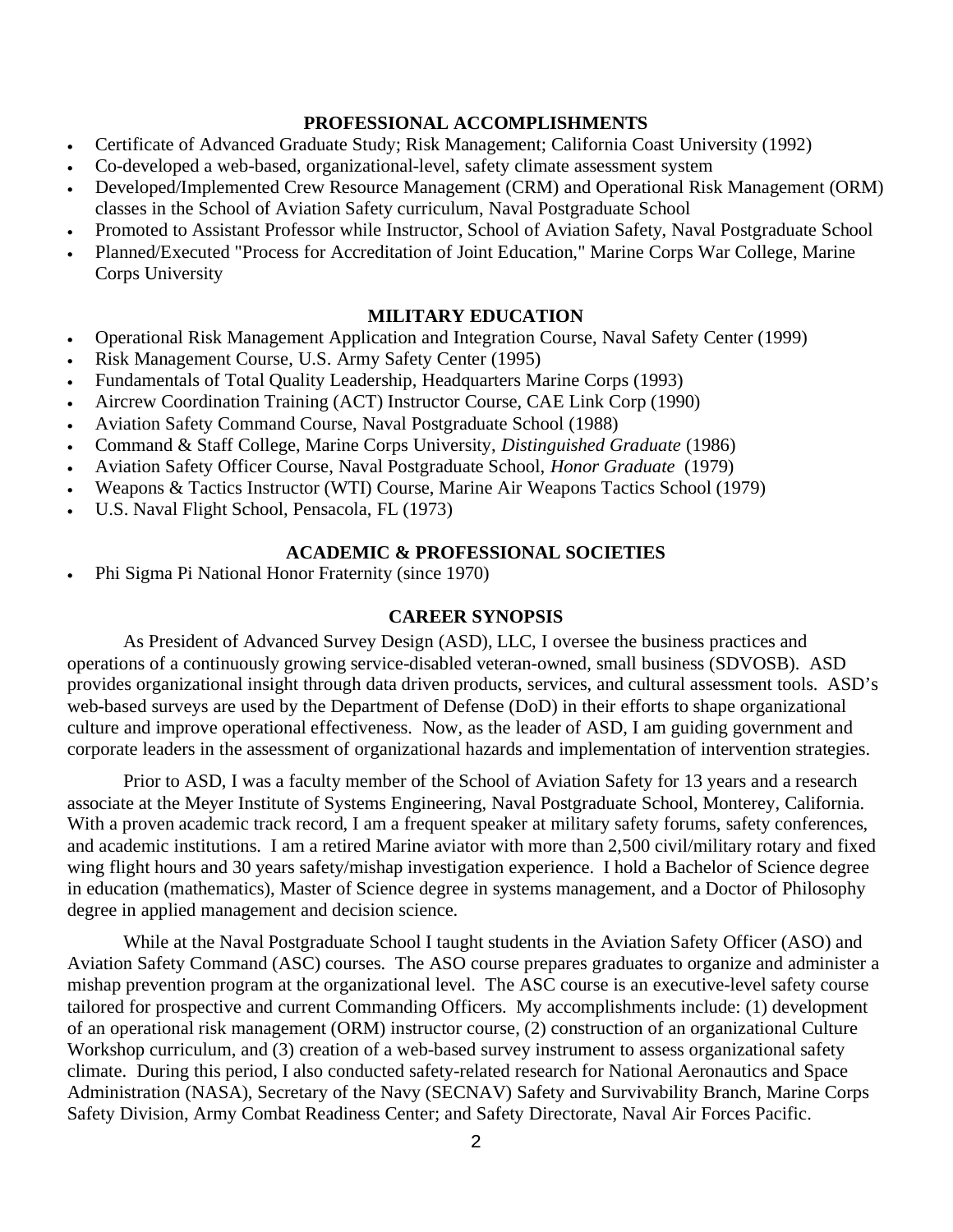#### **PUBLICATIONS (On-Line)**

- **I. Chronological list of Navy Aviation publications:** https://www.SafetyClimateSurveys.org
- Figlock, R. ACASS White Paper #42. (April, 2022). Sufficient parts to meet demands. Monterey, CA: Advanced Survey Design
- Figlock, R. Issue Paper #214. (January, 2022). Earning maintenance qualifications. Monterey, CA: Advanced Survey Design
- Figlock, R. Issue Paper #213. (December, 2021). Navy aviation safety standdowns. Monterey, CA: Advanced Survey Design
- Figlock, R. Issue Paper #202. (March, 2021). Towing operations. Monterey, CA: Advanced Survey Design
- Figlock, R. Issue Paper #201. (February, 2021). Influence of COVID on aircrew morale Part II. Monterey, CA: Advanced Survey Design
- Figlock, R. Issue Paper #200. (February, 2021). Influence of COVID on aircrew morale. Monterey, CA: Advanced Survey Design
- Figlock, R. Issue Paper #198. (October, 2020). Maintainer comments regarding cutting corners. Monterey, CA: Advanced Survey Design
- Figlock, R. Issue Paper #197. (October, 2020). Aircrew comments regarding cutting corners. Monterey, CA: Advanced Survey Design
- Figlock, R. Issue Paper #195. (March, 2020). Unit morale. Monterey, CA: Advanced Survey Design
- Figlock, R. Issue Paper #194. (March, 2019). The next incident/mishap in my unit will be caused by. Monterey, CA: Advanced Survey Design.
- Figlock, R. Issue Paper #188. (November, 2018). Tool issues. Monterey, CA: Advanced Survey Design.
- Figlock, R. Issue Paper #187. (September, 2018). Forklift operations. Monterey, CA: Advanced Survey Design.
- Figlock, R. Issue Paper #186. (March, 2018). Reactive versus proactive safety climate activities. Monterey, CA: Advanced Survey Design.
- Figlock, R. Issue Paper #185. (January, 2018). Complacency (revisited). Monterey, CA: Advanced Survey Design.
- Figlock, R. ACASS White Paper #39. (December, 2017). CO Feedback regarding ACASS results. Monterey, CA: Advanced Survey Design.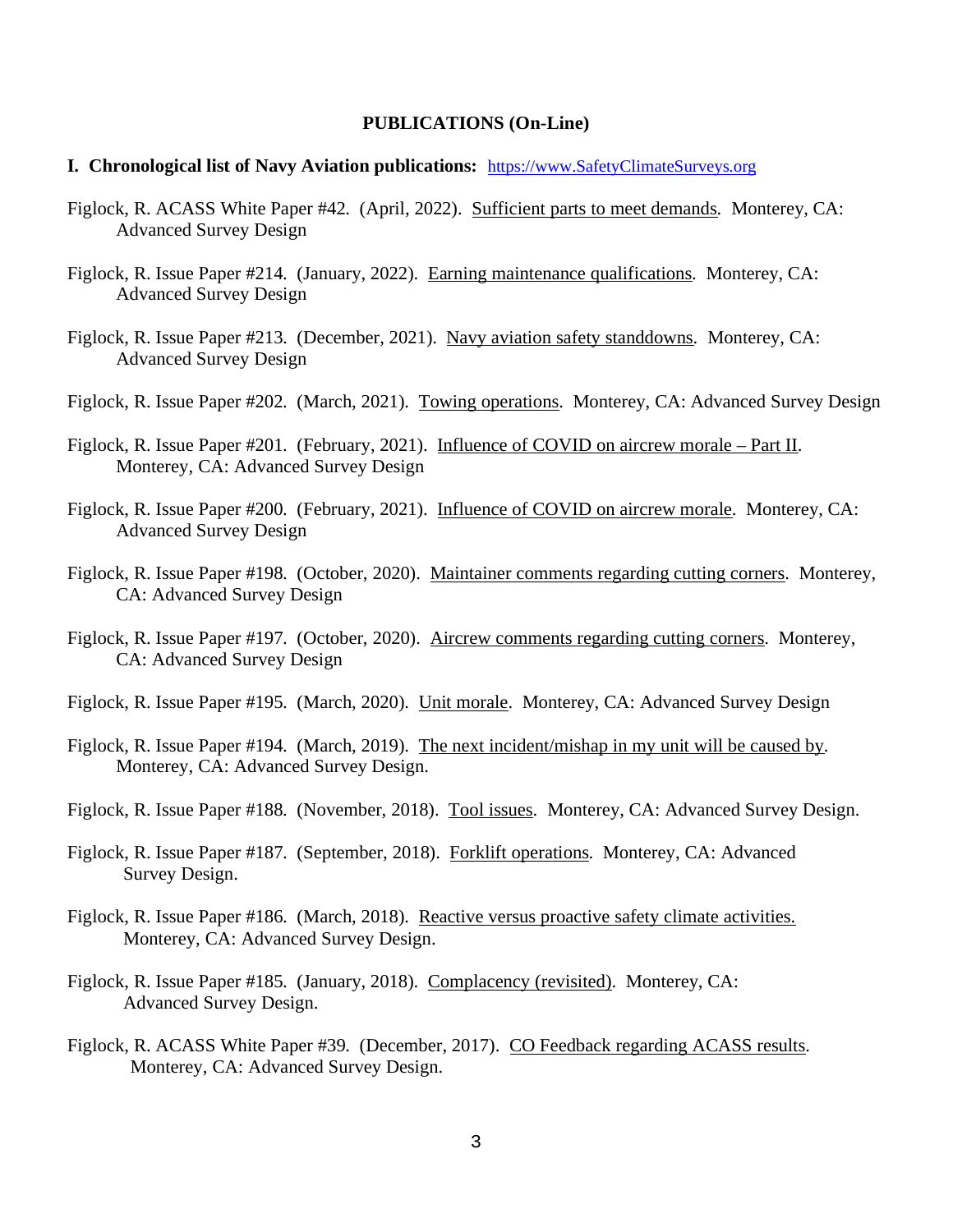- Figlock, R. Issue Paper #184. (December, 2017). Use of special staff to manage high-risk personnel (revisited). Monterey, CA: Advanced Survey Design.
- Figlock, R. Issue Paper #183. (September, 2017). Tool control. Monterey, CA: Advanced Survey Design.
- Figlock, R. Issue Paper #182. (June, 2017). Naval aviation motorcycle survey feedback. Monterey, CA: Advanced Survey Design.
- Figlock, R. Issue Paper #180. (April, 2017). Response anonymity. Monterey, CA: Advanced Survey Design.
- Figlock, R. Issue Paper #179. (December, 2016). White space. Monterey, CA: Advanced Survey Design.
- Figlock, R. ACASS White Paper #37 (July, 2016). Six least favorable marine aviation CSA and MCAS survey items sorted by type aircraft. Monterey, CA: Advanced Survey Design.
- Figlock, R. ACASS White Paper #36. (June, 2016). Use of portable electronic maintenance aids (PEMAs). Monterey, CA: Advanced Survey Design.
- Figlock, R. Issue Paper #178. (April, 2016). Is safety nothing more than common sense? Monterey, CA: Advanced Survey Design.
- Figlock, R. Issue Paper #177. (March, 2016). Aircrew perceptions regarding cutting corners. Monterey, CA: Advanced Survey Design.
- Figlock, R. ACASS White Paper #35 (February, 2016). Navy aviation motorcycle survey feedback. Monterey, CA: Advanced Survey Design.
- Figlock, R. Issue Paper #176. (January, 2016). Maintainer perceptions regarding cutting corners. Monterey, CA: Advanced Survey Design.
- Figlock, R. Issue Paper #175. (December, 2015). Safety standdowns (Revisited II). Monterey, CA: Advanced Survey Design.
- Figlock, R. ACASS White Paper #34. (August, 2015). CO access codes for naval aviation higher headquarters (revisited). Monterey, CA: Advanced Survey Design.
- Figlock, R. ACASS White Paper #33. (August, 2015). Review of ACASS issues. Monterey, CA: Advanced Survey Design.
- Figlock, R. Issue Paper #172. (March, 2015). An alternative approach regarding maintenance training. Monterey, CA: Advanced Survey Design.
- Figlock, R. Issue Paper #171. (March, 2015). Safety PO/NCO effectiveness (revisited). Monterey, CA: Advanced Survey Design.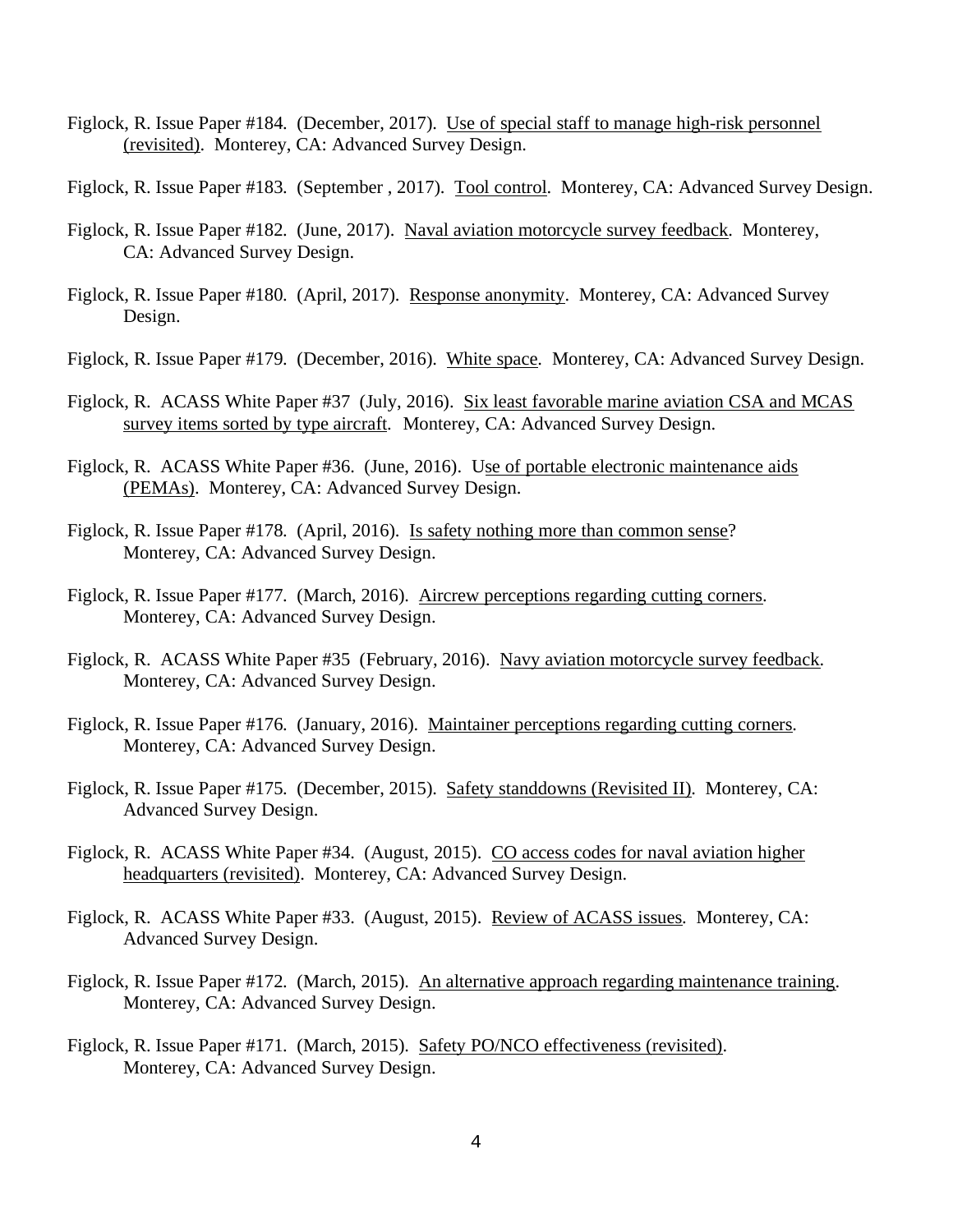- Figlock, R. Issue Paper #170. (February, 2015). CSA survey item averages sorted by time-in-unit. Monterey, CA: Advanced Survey Design.
- Figlock, R. Issue Paper #169. (February, 2015). MCAS survey item averages sorted by time-in-unit. Monterey, CA: Advanced Survey Design.
- Figlock, R. Issue Paper #167. (January, 2015). Maintainer qualifications. Monterey, CA: Advanced Survey Design.
- Figlock, R. Issue Paper #165. (December, 2014). A suggestion regarding maintenance training. Monterey, CA: Advanced Survey Design.
- Figlock, R. Issue Paper #164. (December, 2014). Maintenance training. Monterey, CA: Advanced Survey Design.
- Figlock, R. ACASS White Paper #32. (December, 2014). Maintenance training. Monterey, CA: Advanced Survey Design.
- Figlock, R. ACASS White Paper #31. (November, 2014). Aviation safety standdowns (Revisited). Monterey, CA: Advanced Survey Design.
- Figlock, R. Issue Paper #163. (November, 2014). Stress and stress management. Monterey, CA: Advanced Survey Design.
- Figlock, R. Issue Paper #161. (August, 2014). BASH . . . bird/animal aircraft strike hazards. Monterey, CA: Advanced Survey Design.
- Figlock, R. Issue Paper #159. (May, 2014). What are your people doing this summer (revisited)? Monterey, CA: Advanced Survey Design.
- Figlock, R. ACASS Information Paper #9. (April, 2014). Use of off-duty surveys. Monterey, CA: Advanced Survey Design.
- Figlock, R. ACASS White Paper #30. (April, 2014). IETMs (revisited). Monterey, CA: Advanced Survey Design.
- Figlock, R. ACASS White Paper #29. (March, 2014). Our safety standdowns are effective. Monterey, CA: Advanced Survey Design.
- Figlock, R. ACASS Information Paper #8. (February, 2014). Comparison of CNAP top five concerns with CSA/MCAS data. Monterey, CA: Advanced Survey Design.
- Figlock, R. ACASS Information Paper #7. (February, 2014). Comparison of MCAS survey item response averages by gender. Monterey, CA: Advanced Survey Design.
- Figlock, R. Issue Paper #156. (February, 2014). CO's policy of policies. Monterey, CA: Advanced Survey Design.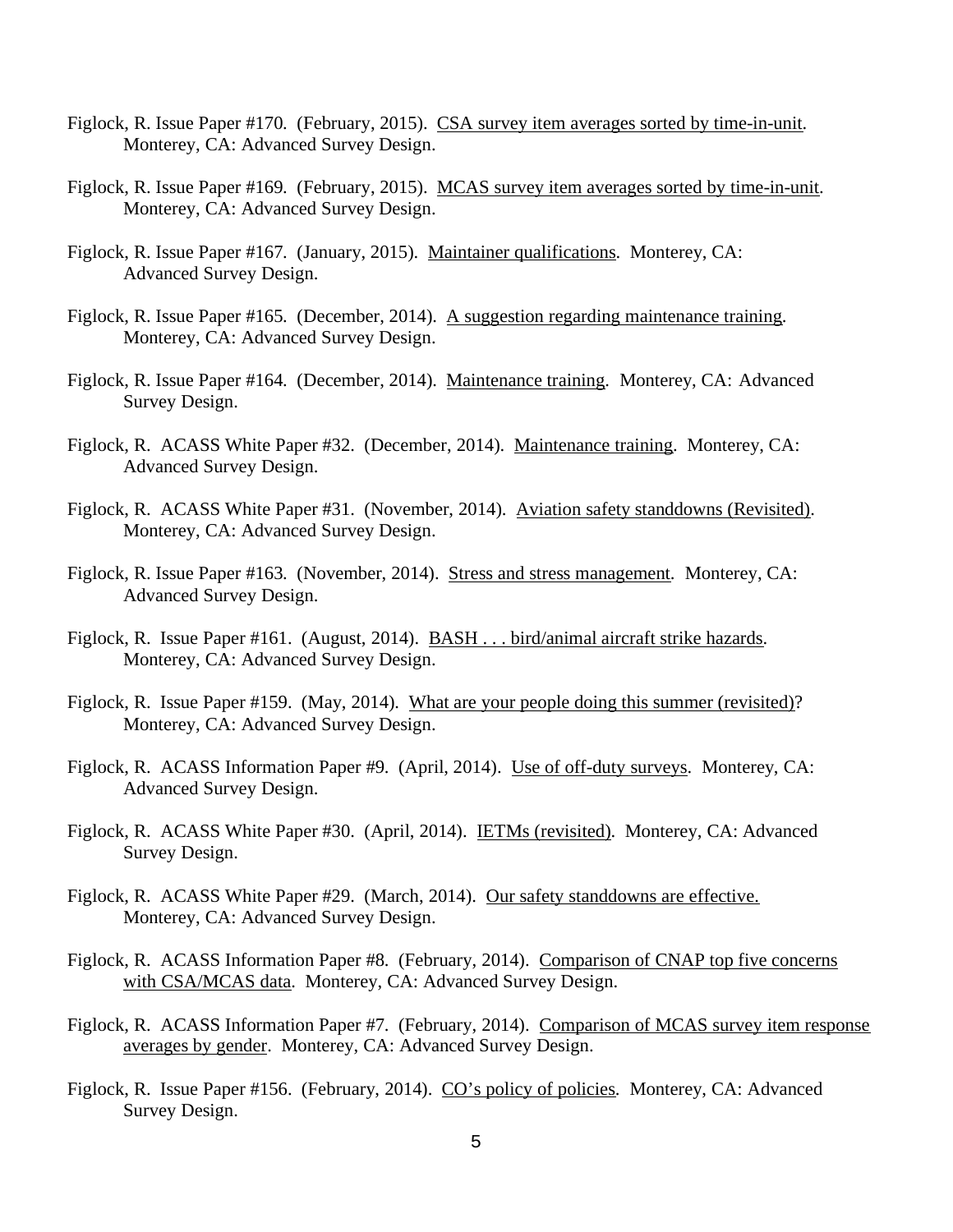- Figlock, R. Issue Paper #154. (January, 2014). Recognizing individual safety achievement. Monterey, CA: Advanced Survey Design.
- Figlock, R. ACASS Information Paper #6. (December, 2013). Comparison of CSA/MCAS survey response averages by gender. Monterey, CA: Advanced Survey Design.
- Figlock, R. Issue Paper #151. (November, 2013). Tool control is closely monitored. Monterey, CA: Advanced Survey
- Figlock, R. Issue Paper #147. (May, 2013). What are your people doing this summer? Monterey, CA: Advanced Survey Design.
- Figlock, R. Issue Paper #145. (April, 2013). Drinking and driving policy effectiveness. Monterey, CA: Advanced Survey Design.
- Figlock, R. Issue Paper #144. (March, 2013). Quality of life. Monterey, CA: Advanced Survey Design.
- Figlock, R. Issue Paper #142. (February, 2013). Communication (revisited). Monterey, CA: Advanced Survey Design.
- Figlock, R. Issue Paper #138. (November, 2012). Contract maintainers' perceptions of shift pass-downs. Monterey, CA: Advanced Survey Design.
- Figlock, R. Issue Paper #136. (October, 2012). Turnaround in a unit's survey results. Monterey, CA: Advanced Survey Design.
- Figlock, R. Issue Paper #135. (October, 2012). OPTEMPO –vs morale. Monterey, CA: Advanced Survey Design.
- Figlock, R. Issue Paper #134. (September, 2012). Safety standdowns (revisited). Monterey, CA: Advanced Survey Design.
- Figlock, R. Issue Paper #127. (June, 2012). How do day crew / night crew view maintenance? Monterey, CA: Advanced Survey Design.
- Figlock, R. Issue Paper #126. (May, 2012). Fatigue . . . the invisible killer. Monterey, CA: Advanced Survey Design.
- Figlock, R. Issue Paper #125. (May, 2012). How do quality assurance (QA) personnel view maintenance? Monterey, CA: Advanced Survey Design.
- Figlock, R. Issue Paper #124. (April, 2012). Parts availability. Monterey, CA: Advanced Survey Design.
- Figlock, R. Issue Paper #123. (April, 2012). Conflicts between individuals. Monterey, CA: Advanced Survey Design.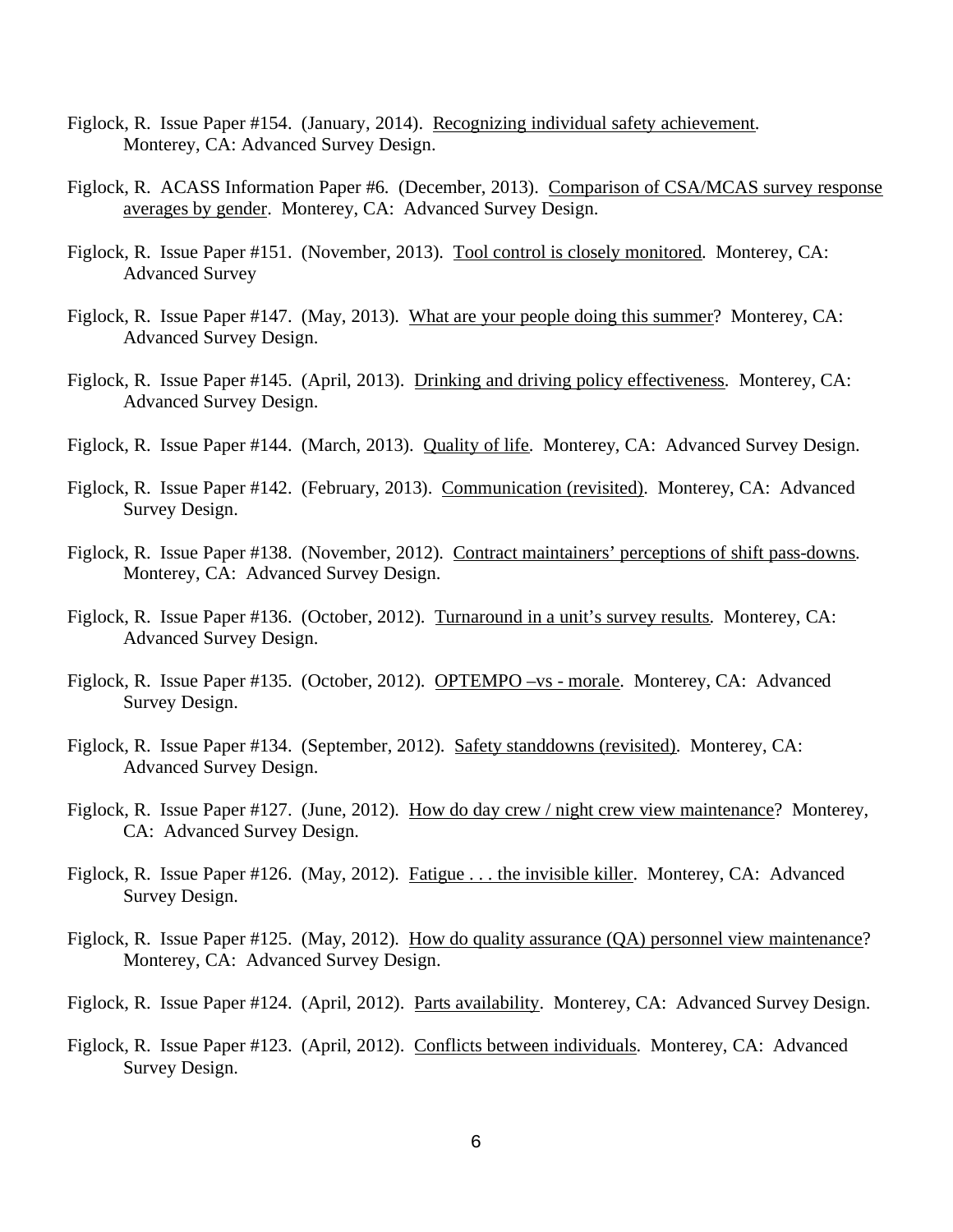- Figlock, R. Issue Paper #122. (March, 2012). Tool quantity/quality. Monterey, CA: Advanced Survey Design.
- Figlock, R. Information Paper #6. (December, 2012). Tool quantity/quality. Monterey, CA: Advanced Survey Design
- Figlock, R. Issue Paper #119. (November, 2011). Contractor maintenance (CTR) survey. Monterey, CA: Advanced Survey Design.
- Figlock, R. Issue Paper #118. (November, 2011). Comparison of the five bottom-ranked survey items for the CSA, MCAS, & ASPA surveys. Monterey, CA: Advanced Survey Design.
- Figlock, R. Issue Paper #117. (October, 2011). Unit morale (from the maintainers' perspective). Monterey, CA: Advanced Survey Design.
- Figlock, R. Issue Paper #116. (October, 2011). Micromanaging routine operations. Monterey, CA: Advanced Survey Design.
- Figlock, R. White Paper #20. (October, 2011). PTS/ERB survey comments. Monterey, CA: Advanced Survey Design.
- Figlock, R. Issue Paper #115. (September, 2011). Leaders care for members' quality of life. Monterey, CA: Advanced Survey Design.
- Figlock, R. Issue Paper #114. (September, 2011). Unit morale. Monterey, CA: Advanced Survey Design.
- Figlock, R. Issue Paper #113. (August, 2011). Crew rest. Monterey, CA: Advanced Survey Design.
- Figlock, R. Issue Paper #112. (July, 2011). A "quick look" at seatbelt use. Monterey, CA: Advanced Survey Design.
- Figlock, R. Issue Paper #111. (June, 2011). Naval aviation publications. Monterey, CA: Advanced Survey Design.
- Figlock, R. White Paper #20. (June, 2011). Our safety standdowns are effective. Monterey, CA: Advanced Survey Design.
- Figlock, R. Issue Paper #110. (May, 2011). Would you buy your car? Monterey, CA: Advanced Survey Design.
- Figlock, R. Issue Paper #109. (May, 2011). QAR and CDI billets are desirable assignments in our unit. Monterey, CA: Advanced Survey Design.
- Figlock, R. Issue Paper #108. (May, 2011). Naval aviation motorcycle survey feedback (revisited). Monterey, CA: Advanced Survey Design.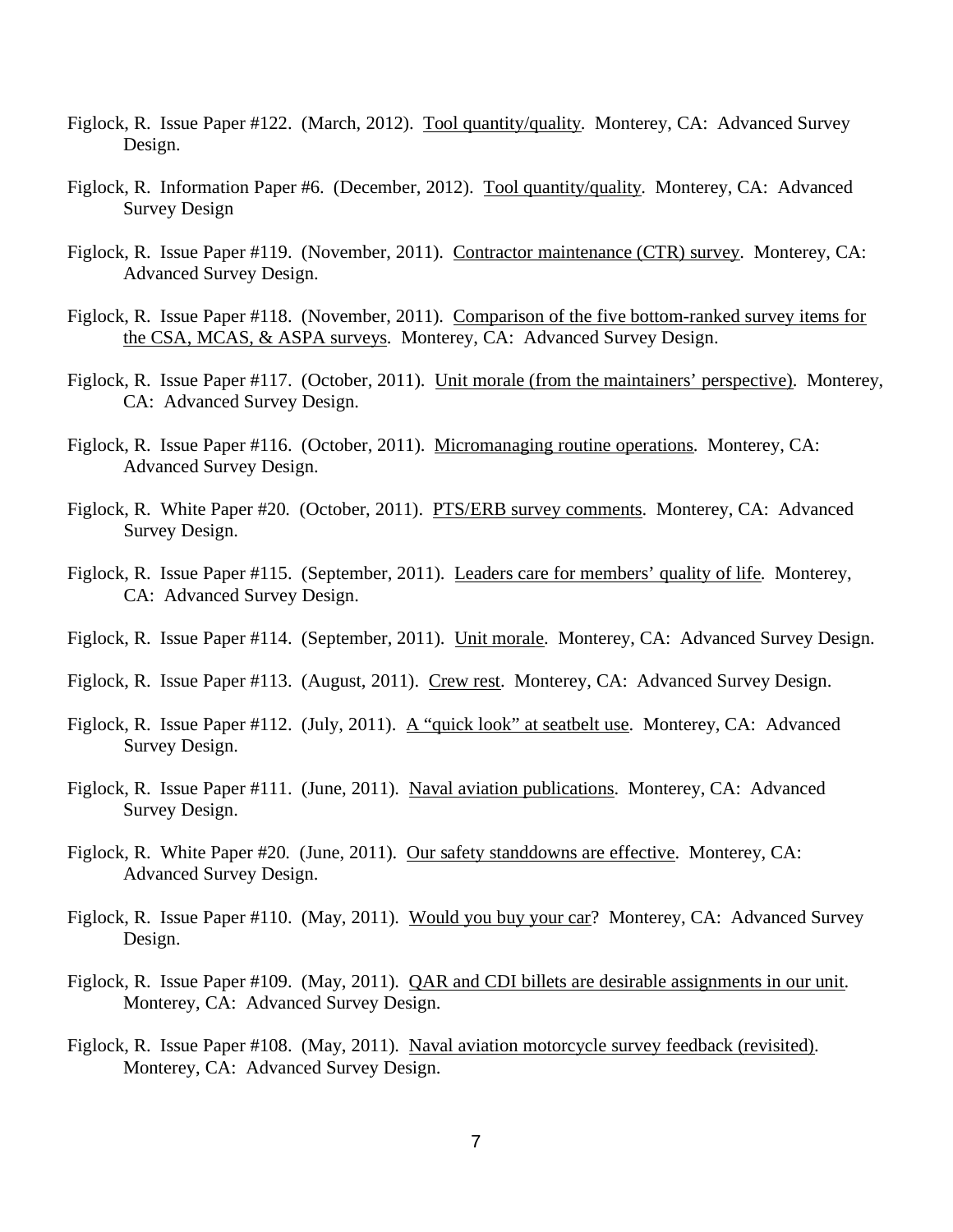- Figlock, R. White Paper #19. (May, 2011). Perform to serve (PTS) survey comments. Monterey, CA: Advanced Survey Design.
- Figlock, R. Issue Paper #107. (April, 2011). Human factors challenges in aviation maintenance. Monterey, CA: Advanced Survey Design.
- Figlock, R. Issue Paper #105. (March, 2011). Cell phone use while driving. Monterey, CA: Advanced Survey Design.
- Figlock, R. White Paper #18. (March, 2011). Cell phone use while driving. Monterey, CA: Advanced Survey Design.
- Figlock, R. White Paper #17. (March, 2011). Tool control. Monterey, CA: Advanced Survey Design.
- Figlock, R. Issue Paper #103. (February, 2011). Maintainer work effectively as a team. Monterey, CA: Advanced Survey Design.
- Figlock, R. Issue Paper #101. (January, 2011). Leaders/Supervisors encourage reporting safety discrepancies without fear of negative repercussions. Monterey, CA: Advanced Survey Design.
- Figlock, R. Issue Paper #100. (December, 2010). List of issue papers & issue paper index (updated). Monterey, CA: Advanced Survey Design.
- Figlock, R. Issue Paper #99. (November, 2010). Human factors councils' (HFCs') successes revisited. Monterey, CA: Advanced Survey Design.
- Figlock, R. Issue Paper #98. (November, 2010). Safety standdowns. Monterey, CA: Advanced Survey Design.
- Figlock, R. White Paper #15. (October, 2010). Safety standdowns. Monterey, CA: Advanced Survey Design.
- Figlock, R. Issue Paper #97. (September, 2010). CSA/MCAS, ORM, & safety standdown Three complementary processes. Monterey, CA: Advanced Survey Design.
- Figlock, R. Issue Paper #96. (August, 2010). A proactive versus reactive mindset. Monterey, CA: Advanced Survey Design.
- Figlock, R. Issue Paper #95. (August, 2010). NATOPS evaluations revisited. Monterey, CA: Advanced Survey Design.
- Figlock, R. Issue Paper #94. (August, 2010). A reputation for high-quality performance. Monterey, CA: Advanced Survey Design.
- Figlock, R. Discussion Paper #6. (May, 2010). My unit is over-committed. Monterey, CA: Advanced Survey Design.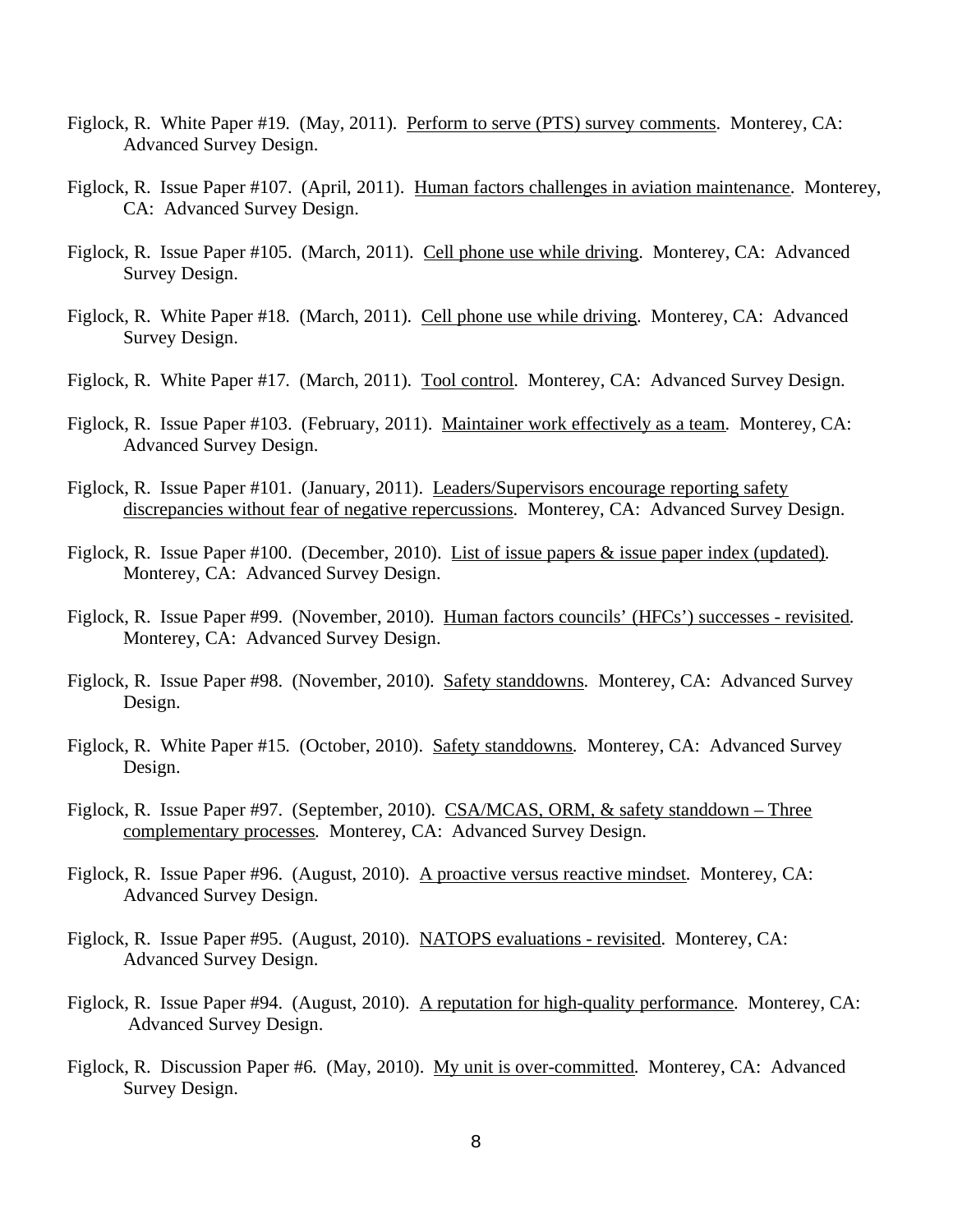- Figlock, R. Discussion Paper #5. (May, 2010). Naval aviation COs' feedback regarding on-line survey results. Monterey, CA: Advanced Survey Design.
- Figlock, R. Discussion Paper #4. (May, 2010). COs/CCs' feedback regarding on-line survey results. Monterey, CA: Advanced Survey Design.
- Figlock, R. & Schimpf, M. White Paper #12. (December, 2009). Motorcycle survey observations (revisited). Monterey, CA: Advanced Survey Design.
- Figlock, R. White Paper #10. (December, 2009). A CO's feedback on survey implementation. Monterey, CA: Advanced Survey Design.
- Figlock, R.. White Paper #9. (December, 2009). PMV best practices. Monterey, CA: Advanced Survey Design.
- Figlock, R.. White Paper #8. (December, 2009). Trip/Fall hazards of wearing booties on aircraft. Monterey, CA: Advanced Survey Design.
- Figlock, R. White Paper #7. (October, 2009). CO's comments regarding survey debriefs. Monterey, CA: Advanced Survey Design.
- Figlock, R. Issue Paper #93. (September, 2009). Individuals are willing to report safety violations, unsafe behaviors, or hazardous conditions. Monterey, CA: Advanced Survey Design.
- Figlock, R. Issue Paper #92. (August, 2009). Our unit conceals adverse incidents. Monterey, CA: Advanced Survey Design.
- Figlock, R. Issue Paper #90. (July, 2009). Individual safety acts are recognized through awards  $&$ incentives. Monterey, CA: Advanced Survey Design.
- Figlock, R. Issue Paper #89. (June, 2009). Private motor vehicle favorable response rates. Monterey, CA: Advanced Survey Design.
- Figlock, R. Issue Paper #88. (June, 2009). Drinking and driving favorable response rates. Monterey, CA: Advanced Survey Design.
- Figlock, R. Issue Paper #87. (June, 2009). What are your people doing this summer? Monterey, CA: Advanced Survey Design.
- Figlock, R. Issue Paper #86. (May, 2009). Combining climate survey results and ORM A fleet example. Monterey, CA: Advanced Survey Design.
- Figlock, R. Issue Paper #85. (May, 2009). Tool control. Monterey, CA: Advanced Survey Design.
- Figlock, R. Issue Paper #84. (April, 2009). Safety survey feedback from COs. Monterey, CA: Advanced Survey Design.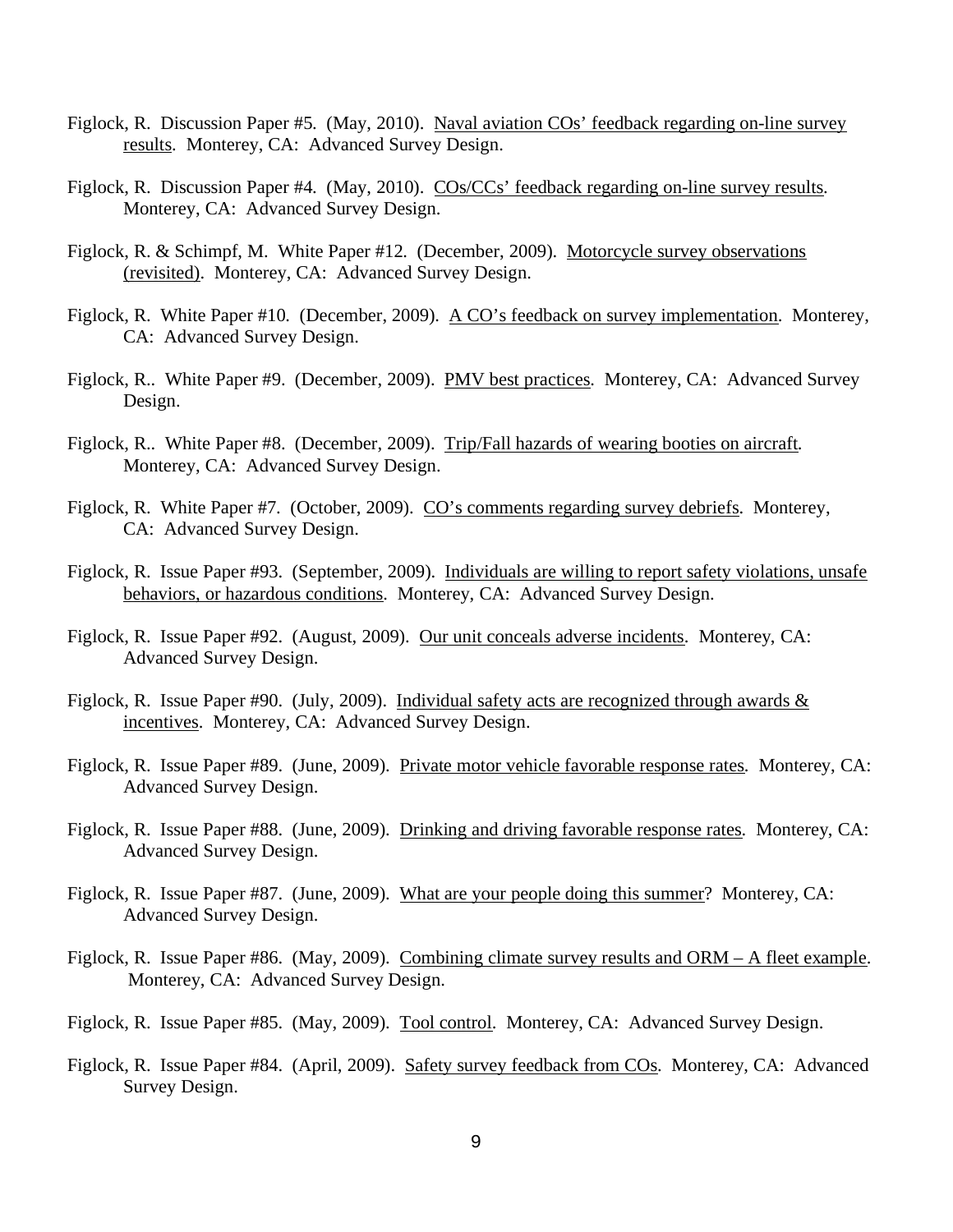- Figlock, R. Issue Paper #83. (February, 2009). What can be done about high OPTEMPO? Monterey, CA: Advanced Survey Design.
- Figlock, R. Issue Paper #82. (February, 2009). List of issue papers and issue paper index. Monterey, CA: Advanced Survey Design.
- Figlock, R. & Schimpf, M. Discussion Paper #3. (February, 2009). What can be done about high OPTEMPO? Monterey, CA: Advanced Survey Design.
- Figlock, R. Issue Paper #81. (January, 2009). Comparison of CY-07 and CY-08 CSA favorable response Rates by aircraft community. Monterey, CA: Advanced Survey Design.
- Figlock, R. Issue Paper #80. (January, 2009). Comparison of CY-07 and CY-08 CSA favorable response rates. Monterey, CA: Advanced Survey Design.
- Figlock, R. Information Paper #1. (January, 2009). CO's insights into what he did to turn around his squadron. Monterey, CA: Advanced Survey Design.
- Figlock, R. Issue Paper #79. (December, 2008). Navy aviation motorcycle survey feedback #3. Monterey, CA: Advanced Survey Design.
- Figlock, R. Issue Paper #78. (December, 2008). Navy aviation motorcycle survey feedback #2. Monterey, CA: Advanced Survey Design.
- Figlock, R. Issue Paper #76. (December, 2008). Navy aviation motorcycle survey feedback #1. Monterey, CA: Advanced Survey Design.
- Figlock, R. & Lawson, D. White Paper #6. (December, 2008). Motorcycle survey observations. Monterey, CA: Advanced Survey Design.
- Figlock, R. Issue Paper #75. (November, 2008). How well is your safety department supporting you? Monterey, CA: Advanced Survey Design.
- Figlock, R. Issue Paper #74. (October, 2008). Motorcycle survey feedback. Monterey, CA: Advanced Survey Design.
- Figlock, R. Discussion Paper #2. (October, 2008). Comparison between CNAL O-5 commanders conference most pressing concerns –vs– CNAL lowest-scoring CSA survey items. Monterey, CA: Advanced Survey Design.
- Figlock, R. Discussion Paper #1. (October, 2008). Comparison between CNAP O-5 commanders conference most pressing concerns –vs– CNAP lowest-scoring CSA survey items. Monterey, CA: Advanced Survey Design.
- Figlock, R. Issue Paper #72. (September, 2008). Human Factors Councils' (HFCs') successes revisited. Monterey, CA: Advanced Survey Design.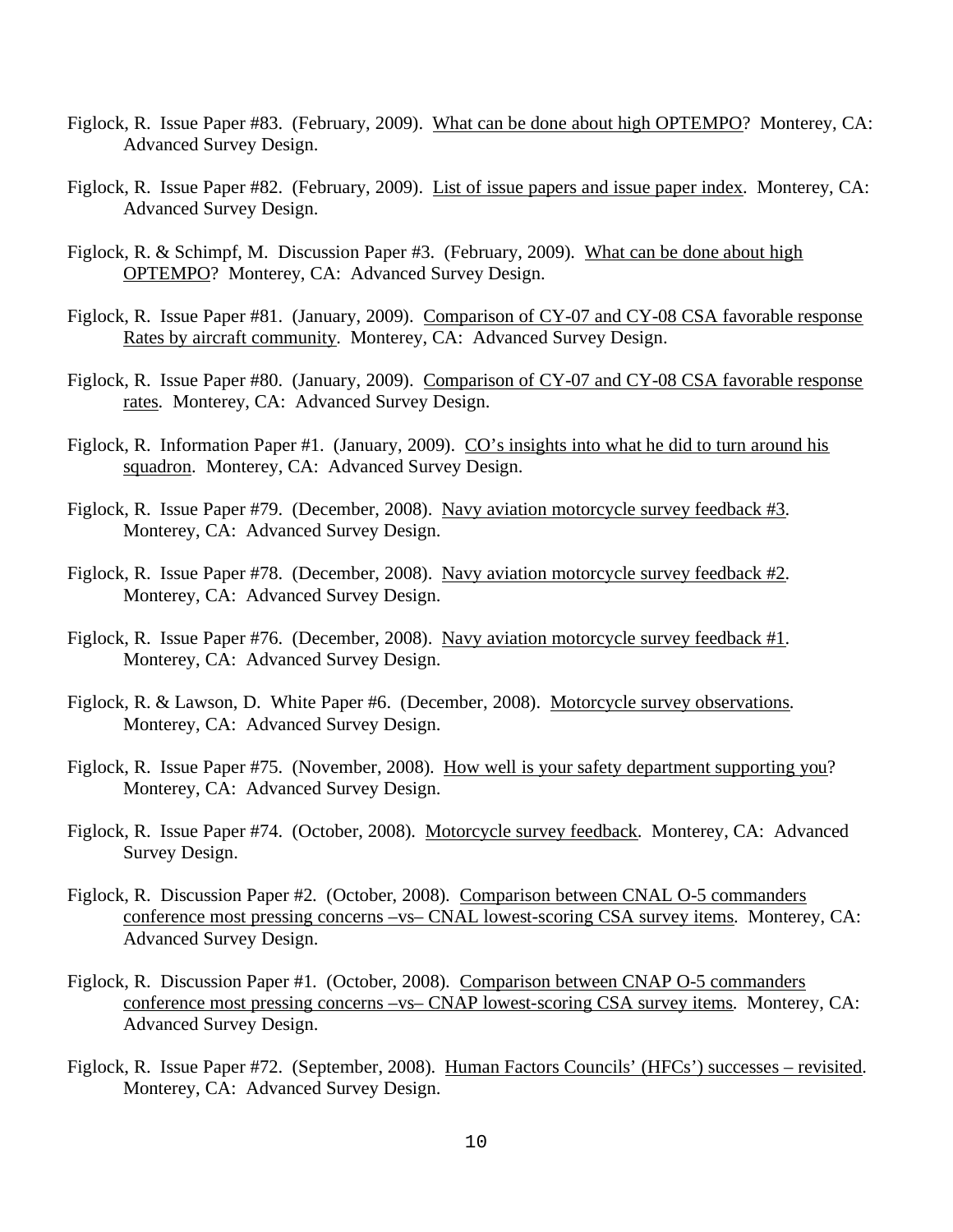- Figlock, R. Issue Paper #71. (August, 2008). What is my unit doing "right" and why. Monterey, CA: Advanced Survey Design.
- Figlock, R. Issue Paper #70. (August, 2008). MCAS survey item averages by work center. Monterey, CA: Advanced Survey Design.
- Figlock, R. Issue Paper #69. (July, 2008). Cell phone use while driving. Monterey, CA: Advanced Survey Design.
- Figlock, R. Issue Paper #67. (May, 2008). 101 critical days of summer: Motorcycle deaths. Monterey, CA: Advanced Survey Design.
- Figlock, R. Issue Paper #65. (May, 2008). 101 critical days of summer: Drinking and driving survey favorable response rates. Monterey, CA: Advanced Survey Design.
- Figlock, R. Issue Paper #64. (May, 2008). 101 critical days of summer: PMV survey favorable response rates. Monterey, CA: Advanced Survey Design.
- Figlock, R. Issue Paper #63. (May, 2008). 101 critical days of summer: Do you know what your people are doing this summer? Monterey, CA: Advanced Survey Design.
- Figlock, R. Issue Paper #61. (April, 2008). MCAS survey item favorable response averages. Monterey, CA: Advanced Survey Design.
- Figlock, R. Issue Paper #59. (March, 2008). Driving tired or fatigued. Monterey, CA: Advanced Survey Design.
- Figlock, R. Issue Paper #58. (February, 2008). High-risk off duty & recreational activities. Monterey, CA: Advanced Survey Design.
- Figlock, R. Issue Paper #56. (January, 2008). Top/Bottom five CSA/MCAS response averages for CY-06 & CY-07. Monterey, CA: Advanced Survey Design.
- Figlock, R. Issue Paper #53. (October, 2007). ORM'ing PMV issues. Monterey, CA: Advanced Survey Design
- Figlock, R. Issue Paper #52 (October, 2007). Seat belt use. Monterey, CA: Advanced Survey Design
- Figlock, R. Issue Paper #48. (July, 2007). COs/OICs' views regarding CSA/MCAS. Monterey, CA: Advanced Survey Design
- Figlock, R. Issue Paper #44. (May, 2007). Providing feedback to survey respondents. Monterey, CA: Advanced Survey Design
- Figlock, R. Issue Paper #42. (April, 2007). CSA/MCAS data quality. Monterey, CA: Advanced Survey Design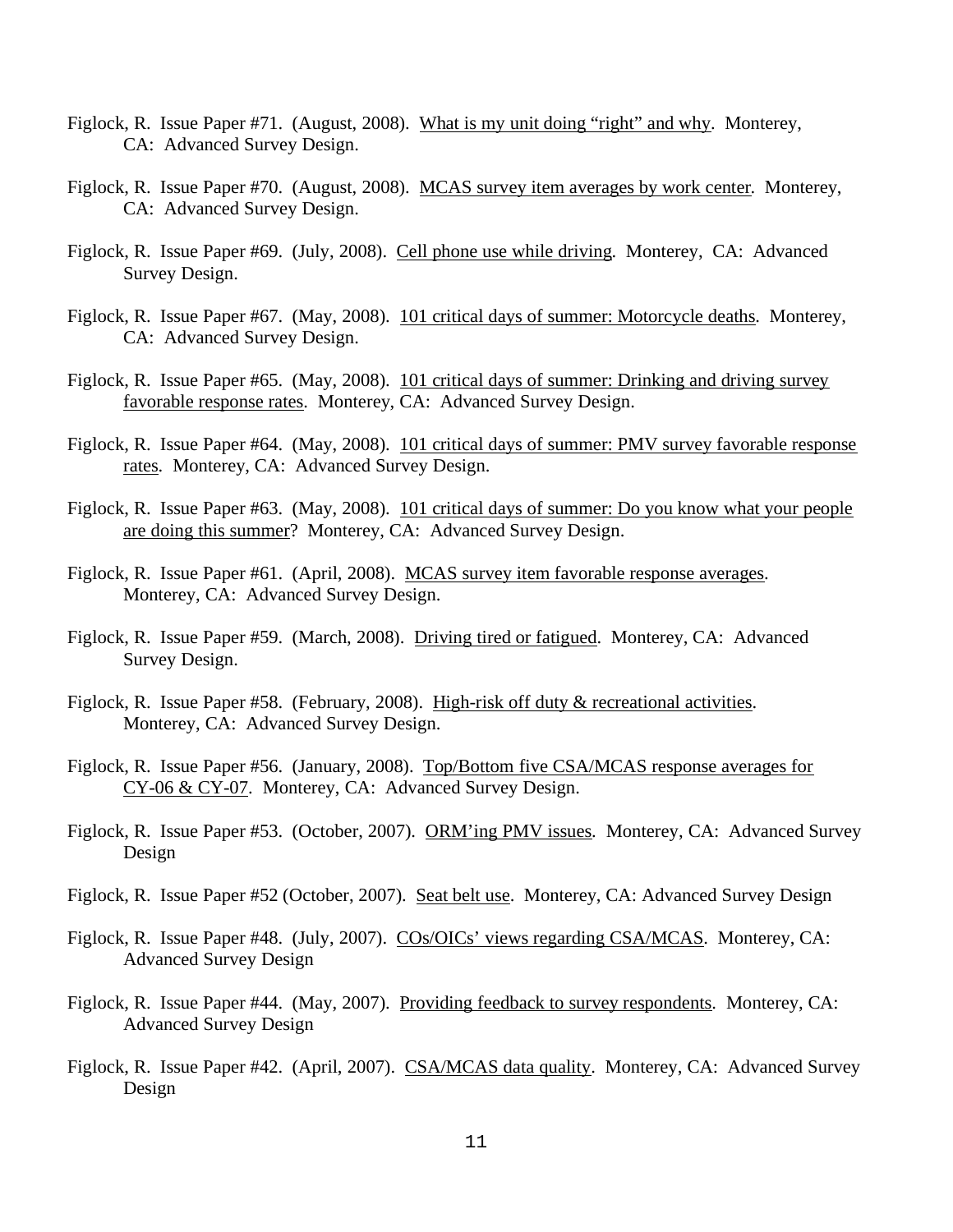- Figlock, R. Issue Paper #40. (February, 2007). Driving to/from work. Monterey, CA: Advanced Survey Design
- Figlock, R. Issue Paper #39. (February, 2007). How well is your safety department supporting you? Monterey, CA: Advanced Survey Design
- Figlock, R. Issue Paper #37. (January, 2007). Resilience engineering and the ability to adapt to change. Monterey, CA: Advanced Survey Design
- Figlock, R. & Schimpf, M. White Paper #3. (January, 2007). CSA/MCAS survey frequency. Monterey, CA: Advanced Survey Design.
- Figlock, R. & Schimpf, M. White Paper #2. (January, 2007). Are naval aviation commands maximizing their benefits from CSA/MCAS issue paper topics? Monterey, CA: Advanced Survey Design.
- Figlock, R. Issue Paper #36. (December, 2006). What risk? Monterey, CA: Advanced Survey Design
- Figlock, R. White Paper #1. (December, 2006). Senior leadership response to CSA/MCAS issue papers regarding under-resources and over-committed commands. Monterey, CA: Advanced Survey Design.
- Figlock, Issue Paper #33. (November, 2006). MCAS comparison of major naval aviation commands by calendar year. Monterey, CA: Advanced Survey Design.
- Figlock, R. Issue Paper #32. (October, 2006). CSA comparison of major naval aviation commands by calendar year. Monterey, CA: Advanced Survey Design.
- Figlock, R. Issue Paper #31. (October, 2006). Comparison of major naval aviation commands. Monterey, CA: Advanced Survey Design.
- Figlock, R. Issue Paper #30. (September, 2006). <u>Review of issue papers #16 through #29</u>. Monterey, CA: Advanced Survey Design.
- Figlock, R. Issue Paper #29. (September, 2006). Top five/bottom five CSA/MCAS response averages. Monterey, CA: Advanced Survey Design.
- Figlock, R. Issue Paper #28. (August, 2006). Use of the flight surgeon. Monterey, CA: Advanced Survey Design.
- Figlock, R. Issue Paper #27. (August, 2006). Communication revisited. Monterey, CA: Advanced Survey Design.
- Figlock, R. Issue Paper #26. (July, 2006). Shortages. Monterey, CA: Advanced Survey Design.
- Schimpf, M. & Figlock, R. Research Report. (July 2006). CSA and MCAS surveys and their relationship to naval aviation mishaps. Monterey, CA: Advanced Survey Design. (http://www.advancedsurveydesign.com/index\_files/Page620.htm)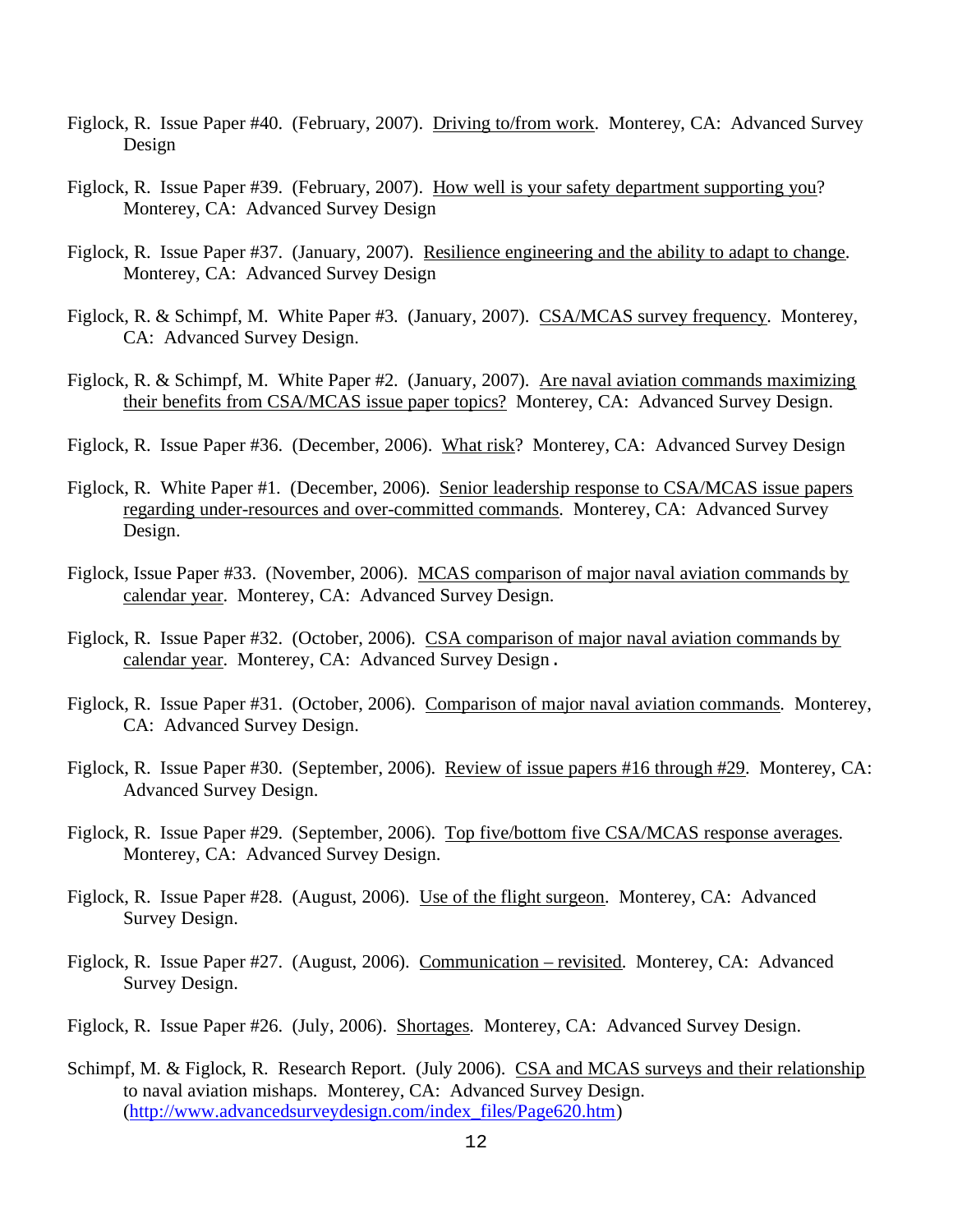- Figlock, R. Issue Paper #25. (June, 2006). Morale and motivation. Monterey, CA: Advanced Survey Design.
- Figlock, R & Schimpf, M. Issue Paper #24. (June, 2006). Risk homeostasis . . . something to think about. Monterey, CA: Advanced Survey Design.
- Figlock, R. Issue Paper #23. (May, 2006). One example of the value of survey open-ended responses. Monterey, CA: Advanced Survey Design.
- Figlock, R & Schimpf, M. Issue Paper #22. (May, 2006). Cutting corners to get a job done. Monterey, CA: Advanced Survey Design.
- Figlock, R. Issue Paper #21. (May, 2006). Operational risk management. Monterey, CA: Advanced Survey Design.
- Figlock, R & Schimpf, M. Issue Paper #20. (April, 2006). Exploring day crew / night crew relationships. Monterey, CA: Advanced Survey Design.
- Figlock, R. Issue Paper #19. (March, 2006). A room with one window . . . a 30% solution. Monterey, CA: Advanced Survey Design.
- Figlock, R & Schimpf, M. Issue Paper #18. (March, 2006). Human Factors Councils (HFCs) success revisited. Monterey, CA: Advanced Survey Design.
- Figlock, R. & Schimpf, M. Issue Paper #17. (February, 2006). Recognizing individual safety achievement revisited. Monterey, CA: Advanced Survey Design
- Figlock, R. Issue Paper #16. (September, 2005). ASO billet desirability revisited. Monterey, CA: Naval Postgraduate School.
- Figlock, R. Issue Paper #15. (August, 2005). <u>Review of prior issue papers for common themes</u>. Monterey, CA: Naval Postgraduate School.
- Figlock, R. Issue Paper #14. (July, 2005). Review of fleet replacement squadron CSA responses. Monterey, CA: Naval Postgraduate School.
- Figlock, R. Issue Paper #13. (June, 2005). Resource adequacy–vs–organizational commitments. Monterey, CA: Naval Postgraduate School.
- Selvy, R. (Edited by Figlock, R.). Issue Paper #12. (May, 2005). Hazard perceptions of commanders and squadron aircrew personnel. Monterey, CA: Naval Postgraduate School.
- Figlock, R. Issue Paper #11. (March, 2005). Aircrew training–vs–`skill based error (SBE). Monterey, CA Naval Postgraduate School.
- Figlock, R. Issue Paper #10. (February, 2005). Aircrew training. Monterey, CA: Naval Postgraduate School.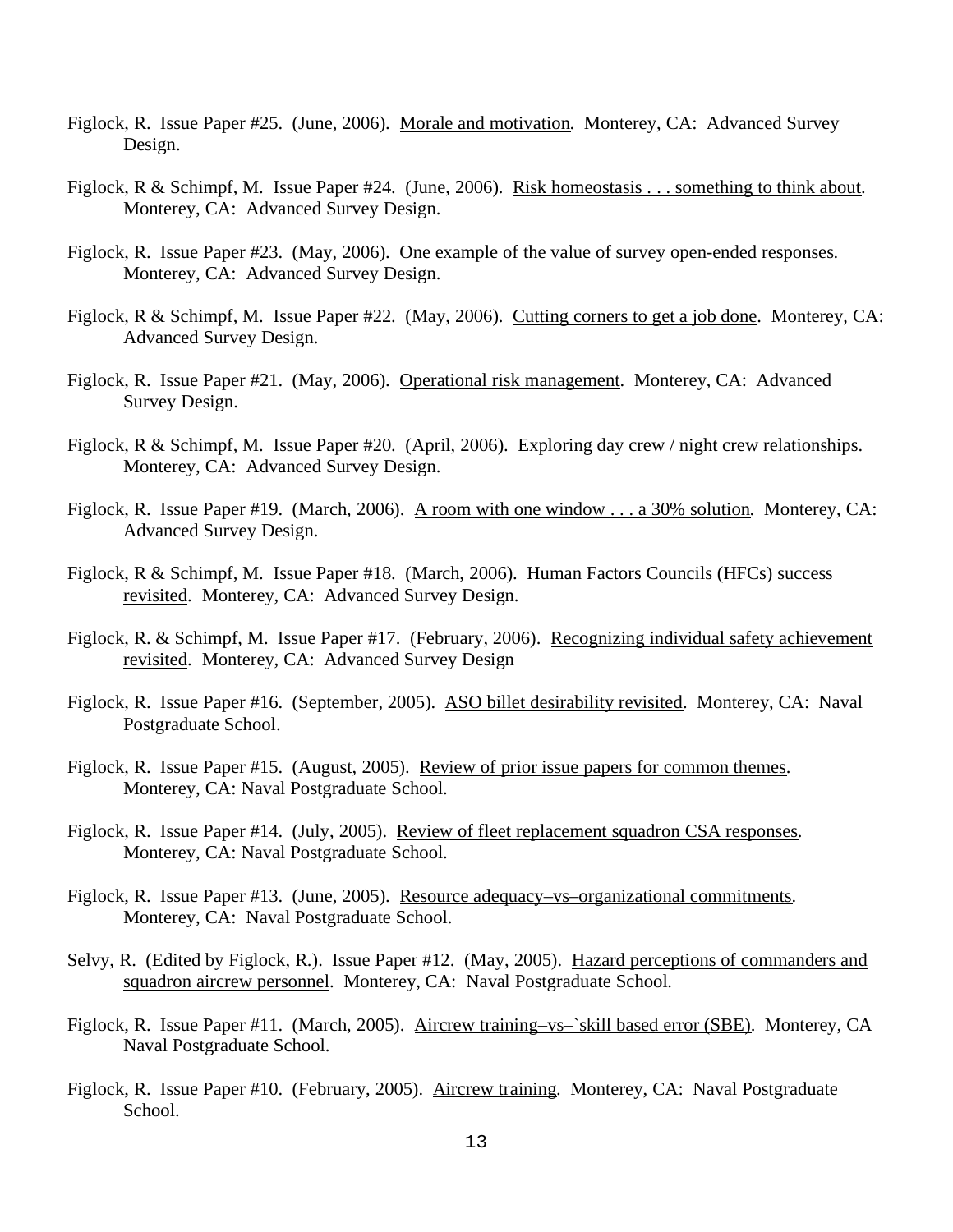- Figlock, R. Issue Paper #9. (December, 2004). Communication. Monterey, CA: Naval Postgraduate School.
- Figlock, R. Issue Paper #8. (October, 2004). High "don't know" response rates: Do they indicate needed training? Monterey, CA: Naval Postgraduate School.
- Figlock, R. Issue Paper #7. (June, 2004). CSA survey consistency -- Same survey item asked twice yields similar results. Monterey, CA: Naval Postgraduate School.
- Figlock, R. Issue Paper #6. (May, 2004). Safety NCO,QAR, and CDI billet desirability. Monterey, CA: Naval Postgraduate School.
- Figlock, R. Issue Paper #5. (April, 2004). Peer influence doesn't discourage violations. Monterey, CA: Naval Postgraduate School.
- Figlock, R. Issue Paper #4. (March, 2004). Human factors councils (HFCs) success at identifying "at risk" members. Monterey, CA: Naval Postgraduate School.
- Figlock, R. Issue Paper #3. (March, 2004). Recognizing individual safety achievement. Monterey, CA: Naval Postgraduate School.
- Figlock, R. Issue Paper #2. (February, 2004). Saying "N0" isn't part of naval aviation culture. Monterey, CA: Naval Postgraduate School.
- Figlock, R. Issue Paper #1. (January, 2004). Are the percentages of non-favorable responses to CSA survey item #59 acceptable? Monterey, CA: Naval Postgraduate School.

### **II. Chronological list of Marine Aviation publications:** https://www.MarineAviation.org

- Figlock, R. MCASS Issue Paper #47. (April, 2022). Unit morale. Monterey, CA: Advanced Survey Design.
- Figlock, R. MCASS White Paper #7. (March, 2022). Unit morale. Monterey, CA: Advanced Survey Design.
- Figlock, R. MCASS Issue Paper #44. (February, 2022). Providing important safety information. Monterey, CA: Advanced Survey Design.
- Figlock, R. MCASS Issue Paper #38. (July, 2021). CO insights regarding communication. Monterey, CA: Advanced Survey Design.
- Figlock, R. MCASS Issue Paper #36. (June, 2021). CO insights regarding unit morale. Monterey, CA: Advanced Survey Design.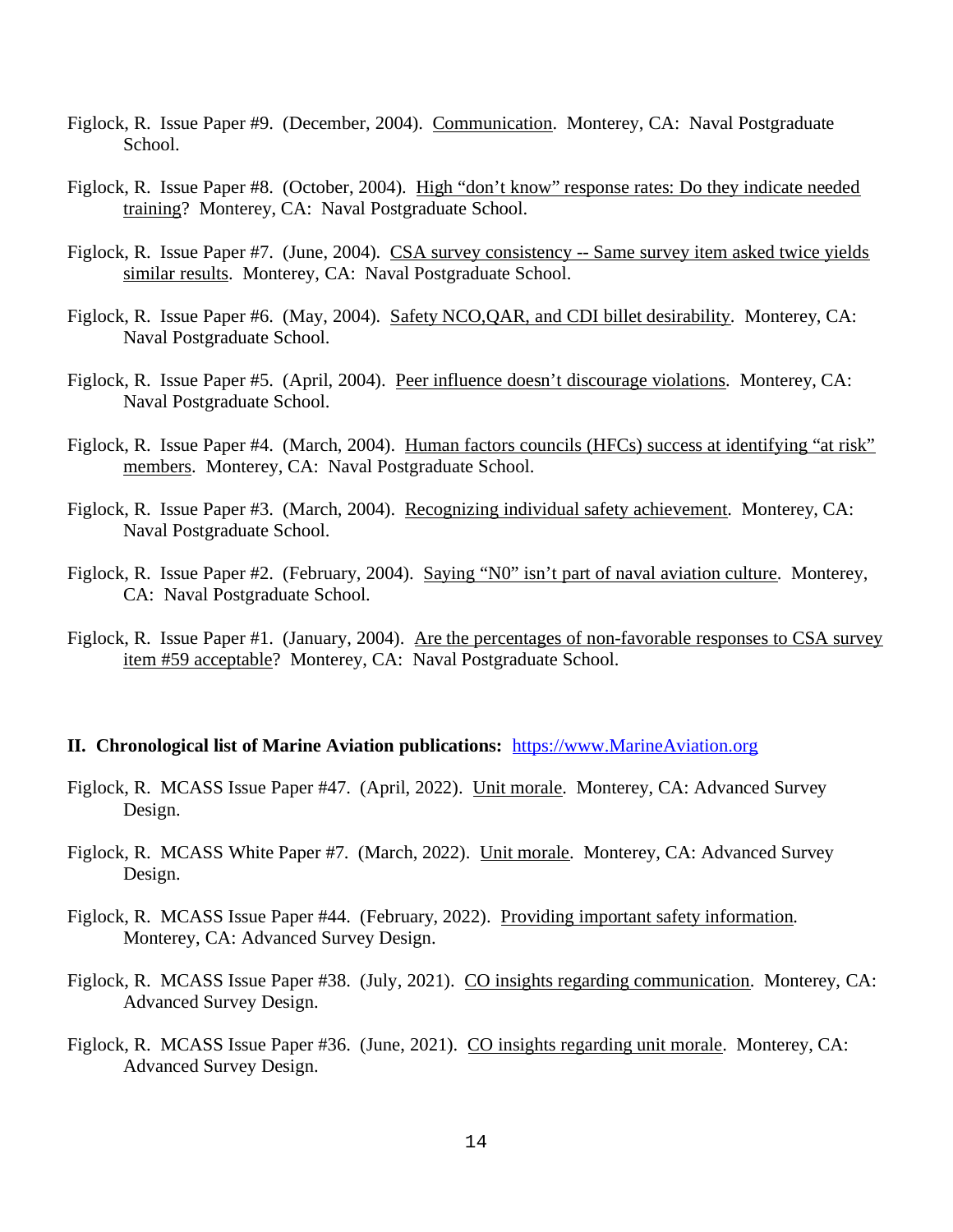- Figlock, R. MCASS Issue Paper #34. (April, 2021). The next incident/mishap in my unit will most likely be caused by. Monterey, CA: Advanced Survey Design.
- Figlock, R. MCASS Issue Paper #29. (December, 2020). Tool issues. Monterey, CA: Advanced Survey Design.
- Figlock, R. MCASS Issue Paper #25. (May, 2020). QAR/CDI billet desirability. Monterey, CA: Advanced Survey Design.
- Figlock, R. MCASS Issue Paper #17. (November, 2019). MCASS/GCASS/CCS/DEOCS survey requirements. Monterey, CA: Advanced Survey Design.
- Figlock, R. MCASS Issue Paper #10. (February, 2019). The next incident/mishap in my unit will be caused by. Monterey, CA: Advanced Survey Design.
- Figlock, R. MCASS White Paper #2. (July, 2018). Aircrew proficiency/currency. Monterey, CA: Advanced Survey Design.
- Figlock, R. MCASS Issue Paper #4. (March, 2018). Reactive versus proactive safety climate activities. Monterey, CA: Advanced Survey Design.
- Figlock, R. MCASS Issue Paper #3. (February, 2018). Open communication. Monterey, CA: Advanced Survey Design.
- Figlock, R. MCASS White Paper #1. (January, 2018). CO feedback regarding MCASS survey results. Monterey, CA: Advanced Survey Design.
- Figlock, R. MCASS Issue Paper #2. (July, 2017). Training is conducted as scheduled. Monterey, CA: Advanced Survey Design.
- Figlock, R. MCASS Issue Paper #1. (February, 2017). My unit keeps me well informed regarding important safety information. Monterey, CA: Advanced Survey Design.

### **III. Chronological list of Marine Corps GCASS publications:** https://www.SemperFiSurveys.org

Figlock, R. GCASS Issue Paper #125. (May, 2022). Drinking & driving. Monterey, CA: Advanced Survey Design.

Figlock, R. GCASS Issue Paper #124. (May, 2022). Favoritism. Monterey, CA: Advanced Survey Design.

Figlock, R. GCASS White Paper #16. (September, 2021). COVID-19 vaccination reluctance survey responses. Monterey, CA: Advanced Survey Design.

Figlock, R. GCASS White Paper #15. (September, 2021). Marine culture concerns. Monterey, CA: Advanced Survey Design.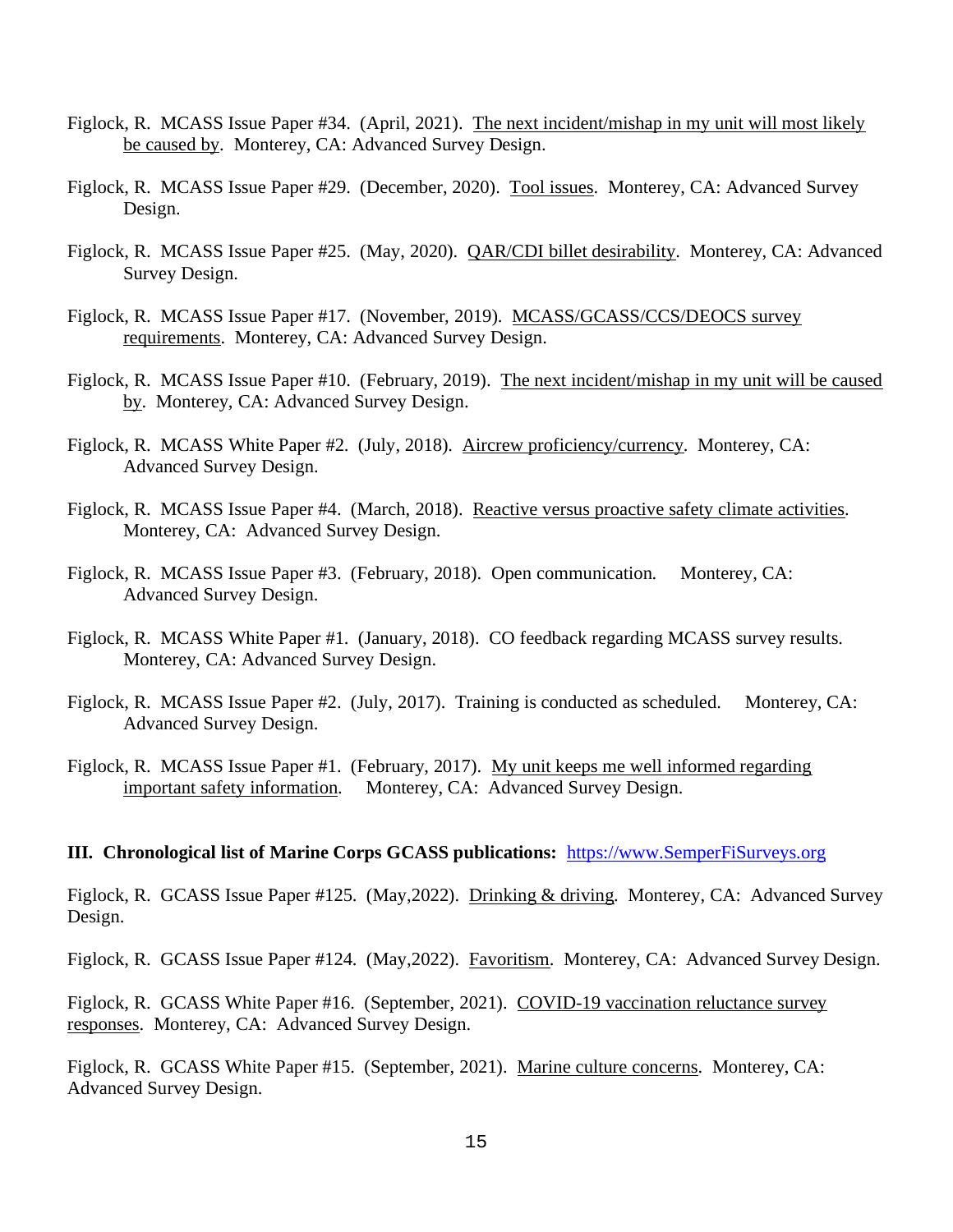- Figlock, R. GCASS Issue Paper #114. (May, 2021). "Mission first, marine always". Monterey, CA: Advanced Survey Design.
- Figlock, R. GCASS White Paper #113. (July, 2020). Suicide prevention. Monterey, CA: Advanced Survey Design.
- Figlock, R. GCASS Issue Paper #104. (March, 2020). Unit morale. Monterey, CA: Advanced Survey Design.
- Figlock, R. GCASS Issue Paper #103. (February, 2020). Quality of life. Monterey, CA: Advanced Survey Design.
- Figlock, R. GCASS Issue Paper #94. (July, 2019). Missed training and make-up training. Monterey, CA: Advanced Survey Design.
- Figlock, R. GCASS White Paper #11. (January, 2018). CO feedback regarding GCASS survey feedback. Monterey, CA: Advanced Survey Design.
- Figlock, R. GCASS Issue Paper #85. (October, 2017). Forklift operations. Monterey, CA: Advanced Survey Design.
- Figlock, R. GCASS Issue Paper #84. (July, 2017). Leaders/Supervisors set a good example. Monterey, CA: Advanced Survey Design.
- Figlock, R. GCASS Issue Paper #83. (May, 2017). Fatigue and rest (revisited)? Monterey, CA: Advanced Survey Design.
- Figlock, R. GCASS Issue Paper #82. (April, 2017). Response anonymity. Monterey, CA: Advanced Survey Design.
- Figlock, R. GCASS Issue Paper #81. (January, 2017). Force preservation counsels (revisited)? Monterey, CA: Advanced Survey Design.
- Figlock, R. GCASS Issue Paper #80. (October, 2016). Who will you select as your next safety representatives? Monterey, CA: Advanced Survey Design.
- Figlock, R. GCASS White Paper #10 (May, 2016). Use of special staff to help manage high-risk personnel. Monterey, CA: Advanced Survey Design.
- Figlock, R. GCASS Issue Paper #79. (February, 2016). Comparison of Top/Bottom Five GCA and HHQ Survey Items. Monterey, CA: Advanced Survey Design.
- Figlock, R. GCASS Issue Paper #78. (October, 2015). GCA survey items listed by major command. Monterey, CA: Advanced Survey Design.
- Figlock, R. GCASS Issue Paper #76. (June, 2015). GCA survey items most strongly correlated with GCA #20 (unit morale). Monterey, CA: Advanced Survey Design.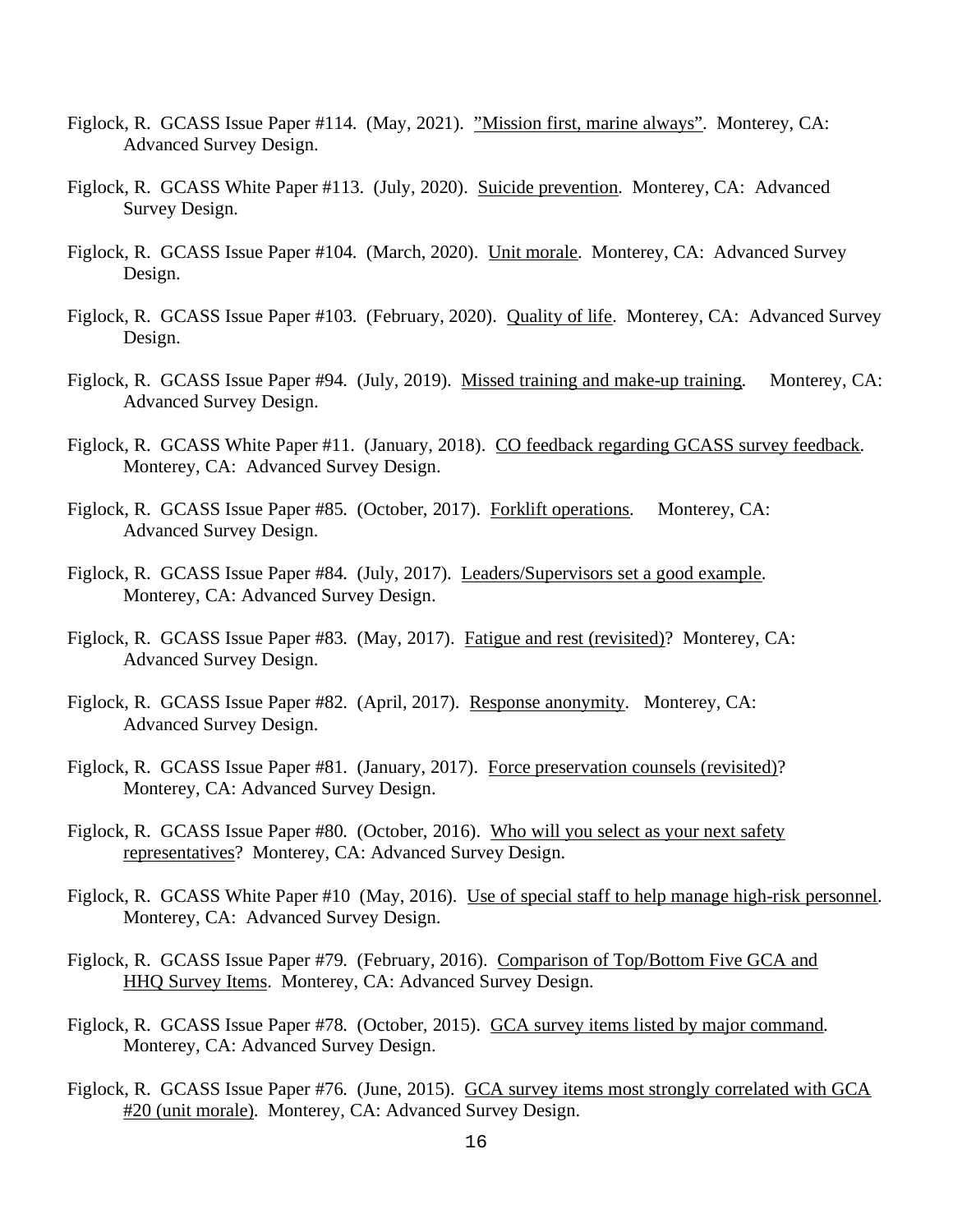- Figlock, R. GCASS Issue Paper #75. (June, 2015). Use of special staff to help manage high-risk personnel. Monterey, CA: Advanced Survey Design.
- Figlock, R. GCASS Issue Paper #74. (March, 2015). Motorcycle survey results (revisited). Monterey, CA: Advanced Survey Design.
- Figlock, R. GCASS Issue Paper #73. (February, 2015). Personnel qualifications. Monterey, CA: Advanced Survey Design.
- Figlock, R. GCASS Issue Paper #72 (December, 2014). Training. Monterey, CA: Advanced Survey Design.
- Figlock, R. GCASS Issue Paper #71. (November, 2014). Cell phone use while driving Use of handheld/hands-free devices (revisited). Monterey, CA: Advanced Survey Design.
- Figlock, R. GCASS Issue Paper #70. (July, 2014). GCA survey item means sorted by time-in-unit and by rank. Monterey, CA: Advanced Survey Design.
- Figlock, R. GCASS White Paper #9 (June, 2014). 24-hour non-sleeping duty. Monterey, CA: Advanced Survey Design.
- Figlock, R. GCASS Issue Paper #69. (June, 2014). Resource availability –vs- OPTEMPO & readiness. Monterey, CA: Advanced Survey Design.
- Figlock, R. GCASS White Paper #7. (May, 2014). Resource –vs- OPTEMPO and readiness. Monterey, CA: Advanced Survey Design.
- Figlock, R. GCASS Issue Paper #68. (May, 2014). What are your marines doing this summer (revisited)? Monterey, CA: Advanced Survey Design.
- Figlock, R. GCASS Information Paper #6. (April, 2014). Use of off-duty surveys. Monterey, CA: Advanced Survey Design.
- Figlock, R. GCASS Issue Paper #67. (March, 2014). Leaders/Supervisors are actively engaged in the unit safety program. Monterey, CA: Advanced Survey Design.
- Figlock, R. GCASS Issue Paper #66. (February, 2014). Quality of life (revisited). Monterey, CA: Advanced Survey Design.
- Figlock, R. GCASS Issue Paper #65. (February, 2014). Recognizing individual safety achievement (revisited)? Monterey, CA: Advanced Survey Design.
- Figlock, R. GCASS Discussion Paper. (January, 2014). Stanford prison experiment . . . and hazing. Monterey, CA: Advanced Survey Design.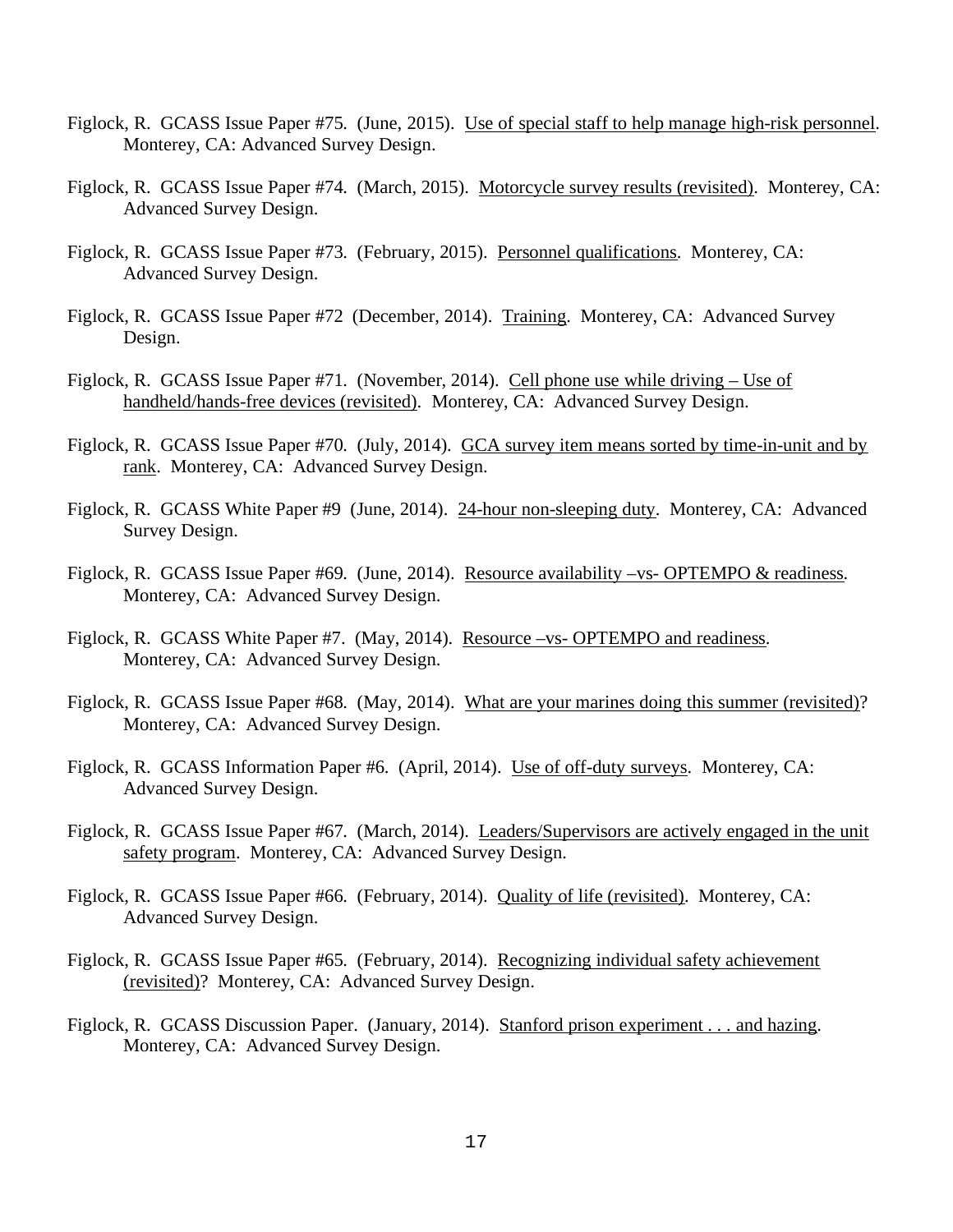- Figlock, R. GCASS Information Paper #5. (January, 2014). Morale. Monterey, CA: Advanced Survey Design.
- Figlock, R. GCASS Issue Paper #64. (October, 2013). Force preservation councils. Monterey, CA: Advanced Survey Design.
- Figlock, R. GCASS Issue Paper #63. (May, 2013). What are your Marines doing this summer? Monterey, CA: Advanced Survey Design.
- Figlock, R. GCASS Issue Paper #61. (January, 2013). Fatigue and rest. Monterey, CA: Advanced Survey Design.
- Figlock, R. GCASS Issue Paper #60. (December, 2012). Marine Corps arrive alive program. Monterey, CA: Advanced Survey Design.
- Figlock, R. GCASS Issue Paper #58. (October, 2012). A dozen reasons marine gave for not wearing their seatbelts. Monterey, CA: Advanced Survey Design.
- Figlock, R. GCASS Issue Paper #56. (August, 2012). DUI prevention initiative. Monterey, CA: Advanced Survey Design.
- Figlock, R. GCASS Issue Paper #55. (July, 2012). Communication (revisited). Monterey, CA: Advanced Survey Design.
- Figlock, R. GCASS Issue Paper #53. (May, 2012). "Don't know" responses to GCA survey items. Monterey, CA: Advanced Survey Design.
- Figlock, R. GCASS Issue Paper #49. (March, 2012). Cutting corners to accomplish the job/mission (revisited). Monterey, CA: Advanced Survey Design.
- Figlock, R. GCASS Issue Paper #45. (December, 2011). ORM, on-line surveys, & safety standdowns: A powerful combination. Monterey, CA: Advanced Survey Design.
- Figlock, R. GCASS Issue Paper #44. (December, 2011). Operational risk management. Monterey, CA: Advanced Survey Design.
- Figlock, R. GCASS Issue Paper #42. (October, 2011). Unit morale. Monterey, CA: Advanced Survey Design.
- Figlock, R. GCASS Issue Paper #41. (October, 2011). Quality of life. Monterey, CA: Advanced Survey Design.
- Figlock, R. GCASS Issue Paper #40. (July, 2011). A "quick look" at seatbelt use by marines. Monterey, CA: Advanced Survey Design.
- Figlock, R. GCASS Issue Paper #39. (July, 2011). GCA/HHQ survey response comparisons. Monterey, CA: Advanced Survey Design.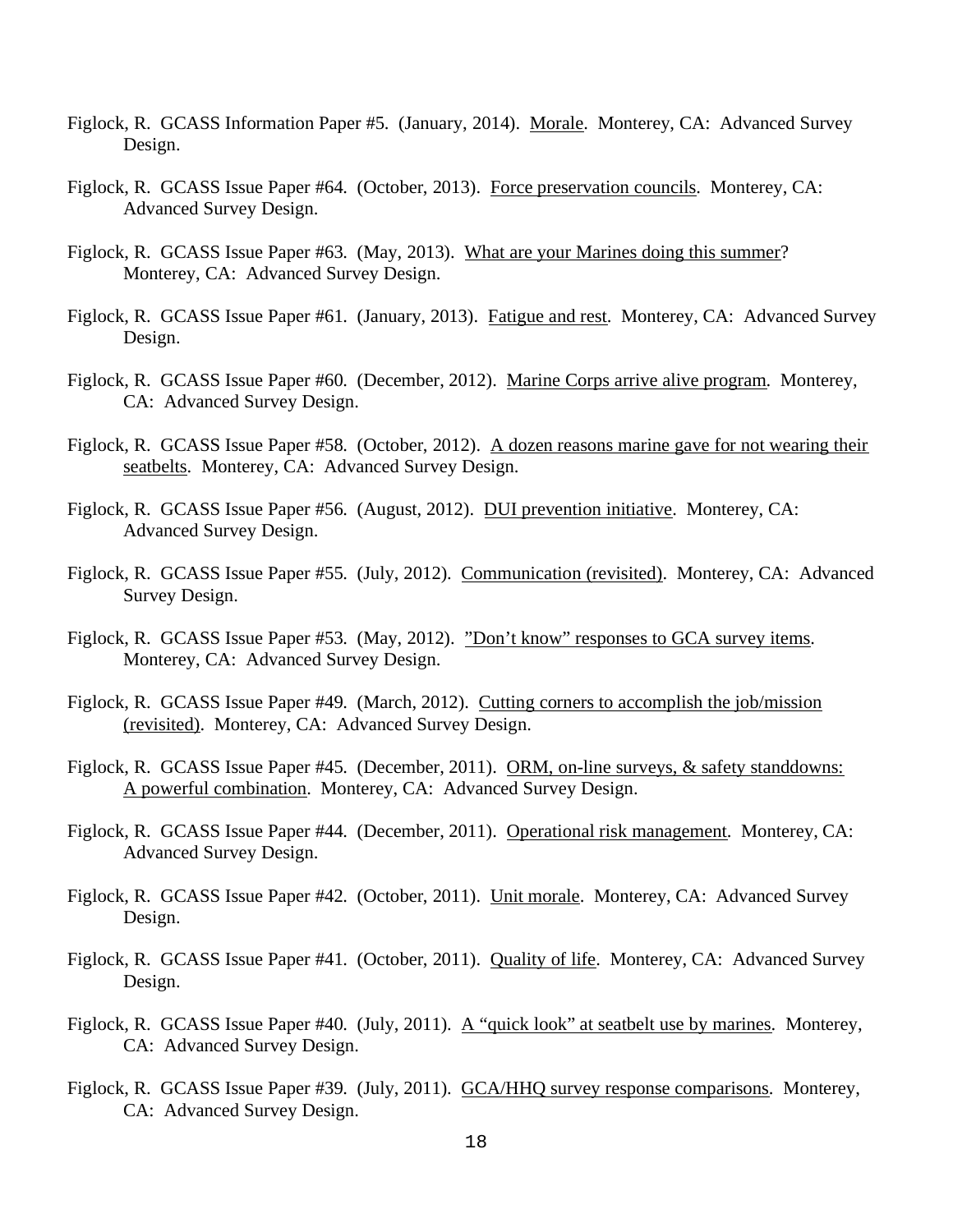- Figlock, R. GCASS Issue Paper #38. (May, 2011). My unit's OD&R safety program works well to reduce injuries in my unit. Monterey, CA: Advanced Survey Design.
- Figlock, R. GCASS Issue Paper #37. (May, 2011). Would you buy your car? Monterey, CA: Advanced Survey Design.
- Figlock, R. GCASS Issue Paper #34. (April, 2011). Cell phone use while driving (revisited). Monterey, CA: Advanced Survey Design.
- Figlock, R. GCASS Issue Paper #32. (February, 2011). Risk homeostasis theory. Monterey, CA: Advanced Survey Design.
- Figlock, R. GCASS Issue Paper #31. (February, 2011). List of GCASS issue papers & issue paper index. Monterey, CA: Advanced Survey Design.
- Figlock, R. GCASS Issue Paper #30. (January, 2011). Comparison of two age groups' D&D survey favorable results II. Monterey, CA: Advanced Survey Design.
- Figlock, R. GCASS Issue Paper #29. (December, 2010). Comparison of two age groups' D&D survey favorable results. Monterey, CA: Advanced Survey Design.
- Figlock, R. GCASS Issue Paper #28. (November, 2010). Drinking & driving survey favorable responses (revisited). Monterey, CA: Advanced Survey Design.
- Figlock, R. GCASS Information Paper #1. (October, 2010). Marine perspectives of medical care within the marine corps. Monterey, CA: Advanced Survey Design.
- Figlock, R. White Paper #2. (September, 2010). Safety standdowns. Monterey, CA: Advanced Survey Design.
- Figlock, R. GCASS Issue Paper #25. (July, 2010). Cell phone use while driving Use of hands-free devices. Monterey, CA: Advanced Survey Design.
- Figlock, R. GCASS Issue Paper #23. (June, 2010). My Unit is Over-Committed. Monterey, CA: Advanced Survey Design.
- Figlock, R. CASS Issue Paper #22. (May, 2010). Supervisor favoritism regarding DUIs (sorted by rank). Monterey, CA: Advanced Survey Design.
- Figlock, R. CASS Issue Paper #18. (February, 2010). Fatigue (revisited). Monterey, CA: Advanced Survey Design.
- Figlock, R. CASS Issue Paper #17. (January, 2010). Communication III (Are unit leaders listening?). Monterey, CA: Advanced Survey Design.
- Figlock, R. CASS Issue Paper #16. (January, 2010). Communication II (job safety information). Monterey, CA: Advanced Survey Design.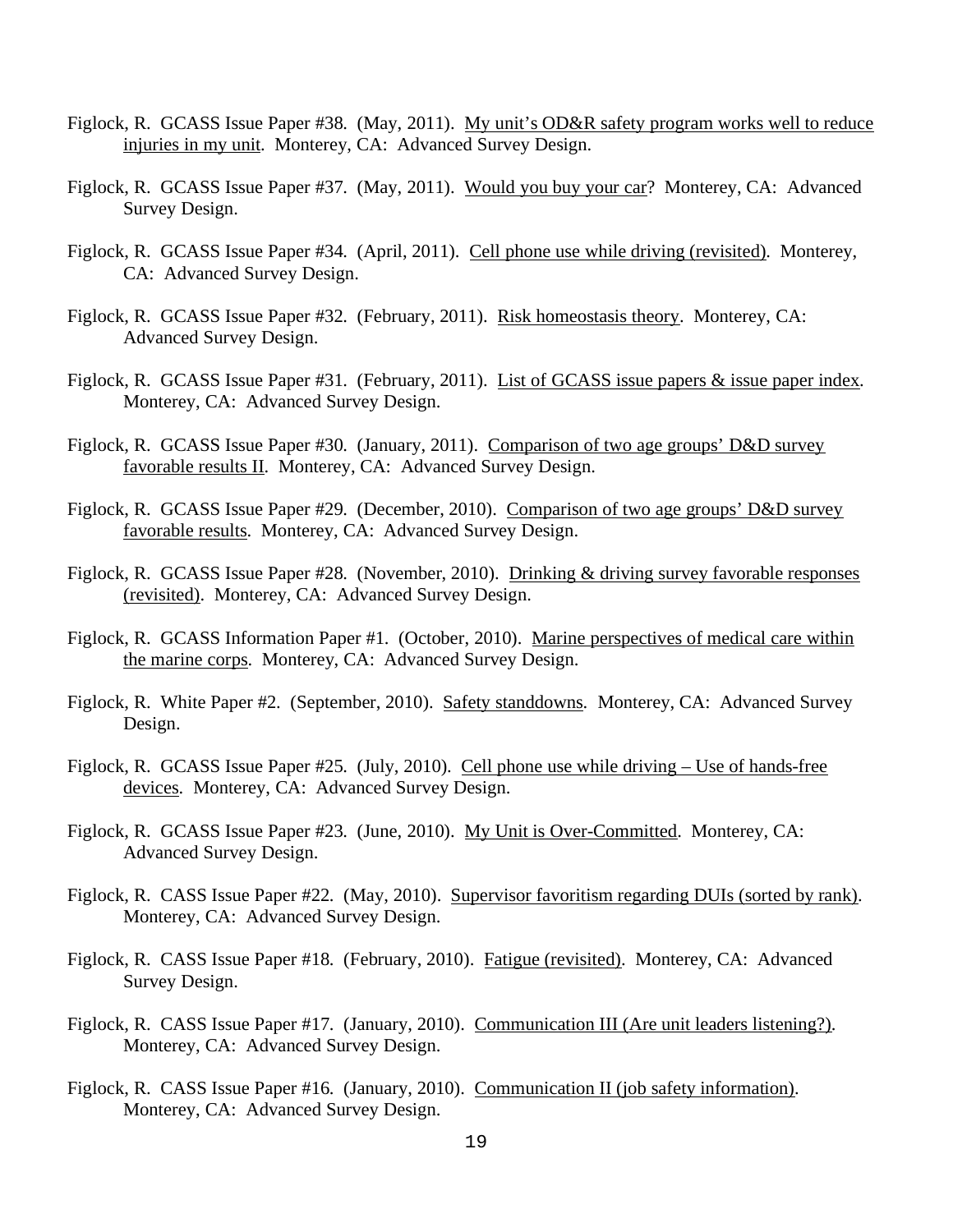- Figlock, R. CASS Issue Paper #15. (January, 2010). Communication. Monterey, CA: Advanced Survey Design.
- Figlock, R. CASS Issue Paper #13. (December, 2009). Using special staff to help manage high-risk personnel. Monterey, CA: Advanced Survey Design.
- Figlock, R. CASS Issue Paper #12. (November, 2009). Unit leaders react well to unexpected changes. Monterey, CA: Advanced Survey Design.
- Figlock, R. CASS Issue Paper #11. (November, 2009). Getting the most from your survey data. Monterey, CA: Advanced Survey Design.
- Figlock, R. White Paper #1. (November, 2009). Using special staff to help manage high-risk personnel. Monterey, CA: Advanced Survey Design.
- Figlock, R. CASS Issue Paper #9. (October, 2009). CO/OIC feedback. Monterey, CA: Advanced Survey Design.
- Figlock, R. CASS Issue Paper #6. (August, 2009). Cutting corners to get a job done. Monterey, CA: Advanced Survey Design.
- Figlock, R. CASS Issue Paper #5. (August, 2009). Individual safety acts are recognized through awards & incentives. Monterey, CA: Advanced Survey Design.
- Figlock, R. CASS Issue Paper #4. (July, 2009). What are your people doing this summer? Monterey, CA: Advanced Survey Design.
- Figlock, R. CASS Issue Paper #3. (July, 2009). Private motor vehicle survey favorable response rates. Monterey, CA: Advanced Survey Design.
- Figlock, R. CASS Issue Paper #2. (June, 2009). Motorcycle survey favorable response rates. Monterey, CA: Advanced Survey Design.
- Figlock, R. CASS Issue Paper #1. (June, 2009). Drinking and driving survey favorable response rates. Monterey, CA: Advanced Survey Design.

### **IV. Chronological list of Commandant's Command Climate Survey publications: https://www.USMCsurveys.com**

- Figlock, R. CCS Issue Paper #6. (June, 2018). CO feedback regarding CCS surveys. Monterey, CA: Advanced Survey Design.
- Figlock, R. CCS Paper #5. (May, 2018). Drinking Alcohol Responsibly. Monterey, CA: Advanced Survey Design.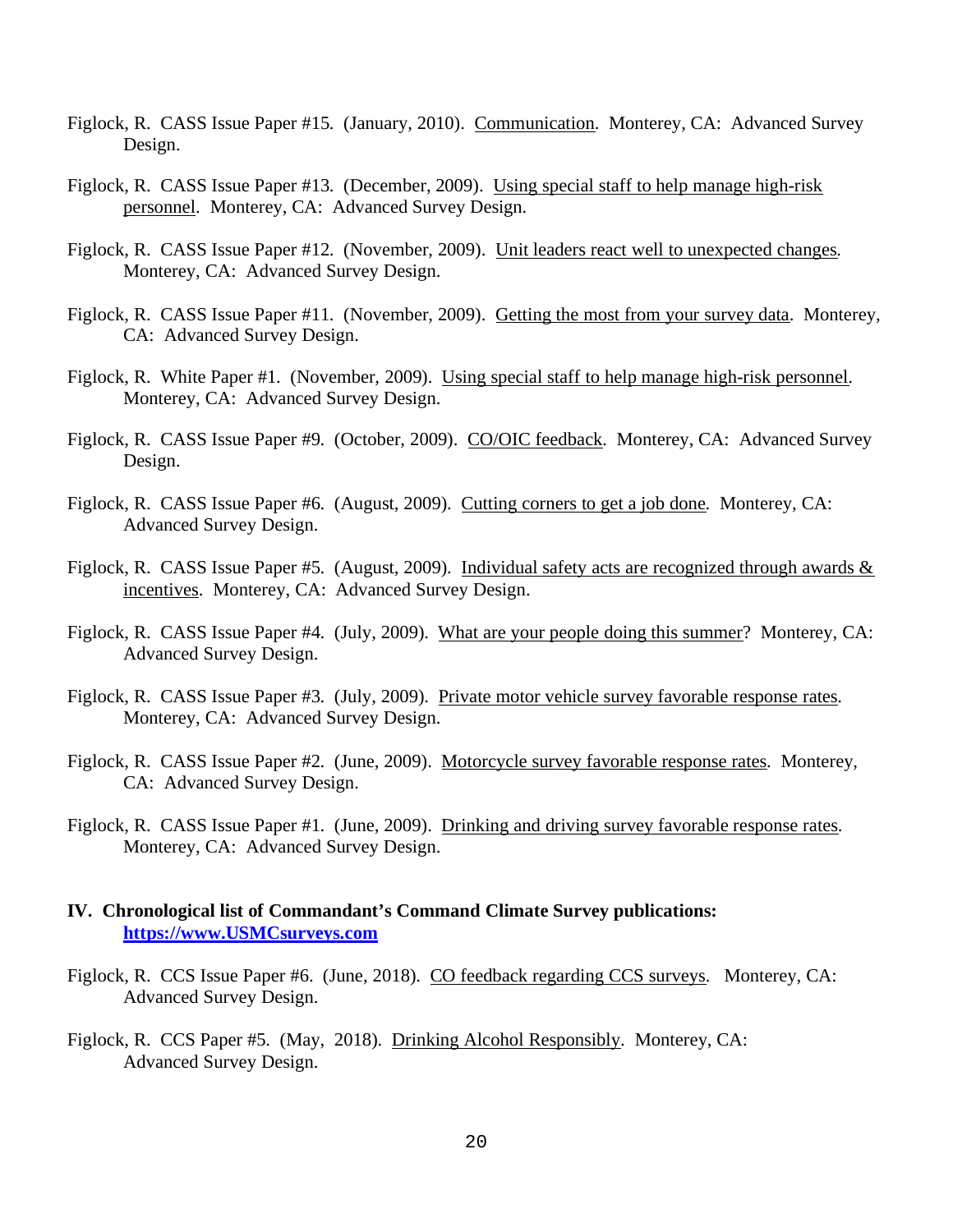- Figlock, R. CCS Paper #4. (April, 2015). CCS survey item means sorted by time-in-unit and by rank. Monterey, CA: Advanced Survey Design.
- Figlock, R. CCS Issue Paper #4. (February, 2018). Coaching and counseling. Monterey, CA: Advanced Survey Design.
- Figlock, R. CCS Issue Paper #3. (November, 2017). Trust. Monterey, CA: Advanced Survey Design.
- Figlock, R. CCS Paper #2. (August, 2017). CCS likert survey items listed by major command. Monterey, CA: Advanced Survey Design.
- Figlock, R. CCS Issue Paper #1. (July, 2017). CCS survey data sorted by time-in-unit. Monterey, CA: Advanced Survey Design.
- Figlock, R. CCS Issue Paper #15. (August, 2019). Coping with stress. Monterey, CA: Advanced Survey Design.
- Figlock, R. CCS Issue Paper #14. (June, 2019). Trust (revisited). Monterey, CA: Advanced Survey Design.
- Figlock, R. CCS Issue Paper #8. (January, 2019). Approaching leadership with issues. Monterey, CA: Advanced Survey Design.
- Figlock, R. CCS White Paper #11. (August, 2018). Recruiting. Monterey, CA: Advanced Survey Design.
- Figlock, R. CCS White Paper #10. (April, 2018). Drinking alcohol responsibly. Monterey, CA: Advanced Survey Design.
- Figlock, R. CCS White Paper #9. (December, 2017). Co feedback regarding CCS results. Monterey, CA: Advanced Survey Design.
- Figlock, R. CCS White Paper #8. (March, 2017). CCS survey item comparisons by gender. Monterey, CA: Advanced Survey Design.
- Figlock, R. CCS White Paper #7. (March, 2017). Trust. Monterey, CA: Advanced Survey Design.
- Figlock, R. CCS White Paper #6. (January, 2017). Coaching and counseling. Monterey, CA: Advanced Survey Design.
- Figlock, R. CCS White Paper #5. (October, 2015). CCS survey items listed by major command. Monterey, CA: Advanced Survey Design.
- Figlock, R. CCS White Paper #4. (April, 2015). CCS survey item means sorted by time-in-unit and by rank. Monterey, CA: Advanced Survey Design.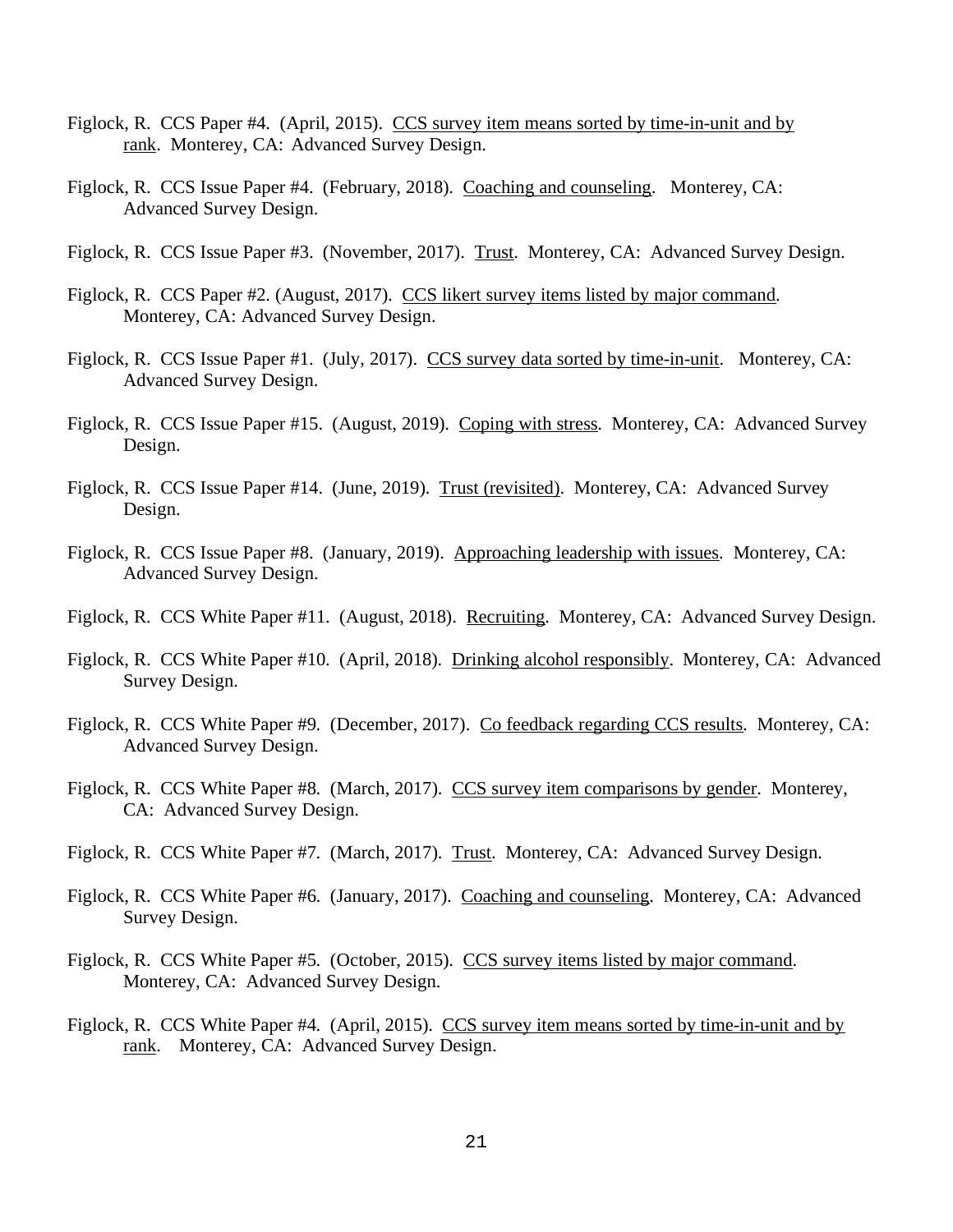- Figlock, R. CCS White Paper #3. (August, 2014). Quality of the family readiness officer (FRO). Monterey, CA: Advanced Survey Design.
- Figlock, R. CCS White Paper #2. (July, 2014). CCS best practices. Monterey, CA: Advanced Survey Design.
- Figlock, R. CCS White Paper #1. (May, 2014). CCS survey item means sorted by time-in-unit and by rank. Monterey, CA: Advanced Survey Design.

#### **V. Chronological list of Marine Corps seminar papers:**

- Figlock, R. Seminar Paper #15. (November, 2013). How much is "enough" safety? Monterey, CA: Advanced Survey Design.
- Figlock, R. Seminar Paper #14. (October, 2013). What causes mishaps. Monterey, CA: Advanced Survey Design.
- Figlock, R. Seminar Paper #13. (August, 2013). Who will you select as your next safety NCO? Monterey, CA: Advanced Survey Design.
- Figlock, R. Seminar Paper #12. (June, 2013). Building and maintaining support for safety programs. Monterey, CA: Advanced Survey Design.
- Figlock, R. Seminar Paper #11. (May, 2013). Is safety a priority in your unit? Monterey, CA: Advanced Survey Design.
- Figlock, R. Seminar Paper #10. (May, 2013). Making a rationale decision –vs- rationalizing a decision made. Monterey, CA: Advanced Survey Design.
- Figlock, R. Seminar Paper #9. (April, 2013). Heuristic traps. Monterey, CA: Advanced Survey Design.
- Figlock, R. Seminar Paper #8. (April, 2013). Accidents are just the cost of doing business. Monterey, CA: Advanced Survey Design.
- Figlock, R. Seminar Paper #7. (April, 2013). How do we learn? Monterey, CA: Advanced Survey Design.
- Figlock, R. Seminar Paper #6. (March, 2013). Rewards. Monterey, CA: Advanced Survey Design.
- Figlock, R. Seminar Paper #5. (March, 2013). Fatigue and rest policies. Monterey, CA: Advanced Survey Design.
- Figlock, R. Seminar Paper #4. (February, 2013). Risk homeostasis. Monterey, CA: Advanced Survey Design.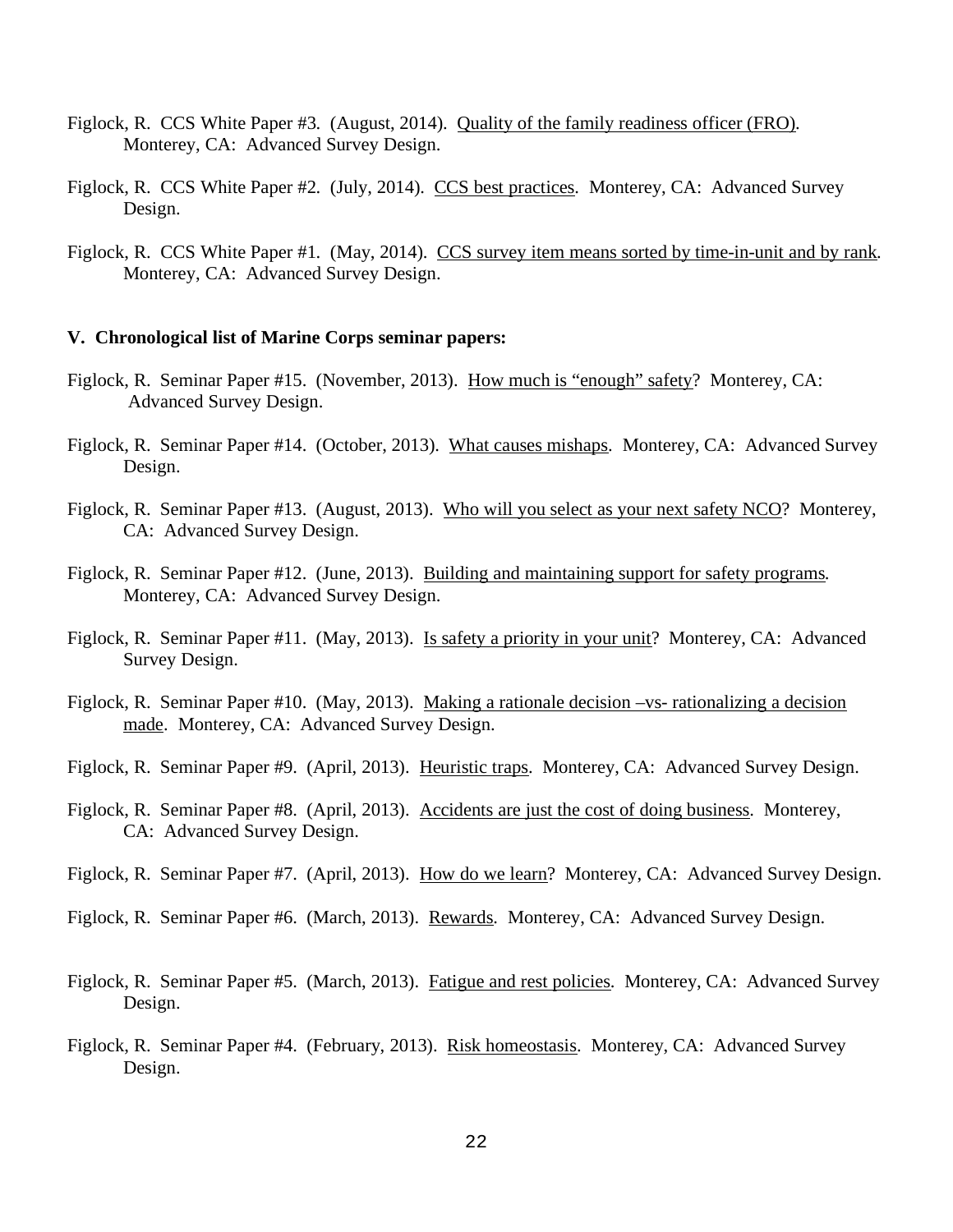- Figlock, R. Seminar Paper #3. (January, 2013). The by-stander effect. Monterey, CA: Advanced Survey Design.
- Figlock, R. Seminar Paper #2. (January, 2013). Safety is nothing more than common sense. Monterey, CA: Advanced Survey Design.
- Figlock, R. Seminar Paper #1. (January, 2013). Fighting human nature to be safe. Monterey, CA: Advanced Survey Design.

## **VI. Chronological list of U.S. Air Force Trend Update papers:** https://www.afcast.org and https://www.AFCMRS.org

- Figlock, R. AFCAST White Paper #7. (May, 2015). MX survey item averages sorted by time-in-unit and by rank. Monterey, CA: Advanced Survey Design.
- Figlock, R. AFCAST White Paper #5. (February, 2015). OPS/MX survey item averages sorted by time in unit. Monterey, CA: Advanced Survey Design.
- Figlock, R. AFCAST White Paper #4. (October, 2014). Wildlife strikes. Monterey, CA: Advanced Survey Design.
- Figlock, R. AFMCRS White Paper #3. (June, 2014). Currency/proficiency. Monterey, CA: Advanced Survey Design.
- Figlock, R. AFCAST White Paper #2. (September, 2010). Safety days. Monterey, CA: Advanced Survey Design.
- Figlock, R. AFCAST White Paper #2. (September, 2010). Safety days. Monterey, CA: Advanced Survey Design.
- Figlock, R. AFCAST White Paper #1. (September, 2009). U.S. Highway 98 in Florida. Monterey, CA: Advanced Survey Design.
- Figlock, R. AD USAF Trend Update #24. (June, 2009). Motorcycle survey favorable response rates. Monterey, CA: Advanced Survey Design.
- Figlock, R. AD USAF Trend Update #23. (June, 2009). Private motor vehicle survey favorable response rates. Monterey, CA: Advanced Survey Design.
- Figlock, R. AD USAF Trend Update #22. (June, 2009). Drinking and driving survey favorable response rates. Monterey, CA: Advanced Survey Design.
- Figlock, R. AD USAF Trend Update #21. (June, 2009). What are your people doing this summer? Monterey, CA: Advanced Survey Design.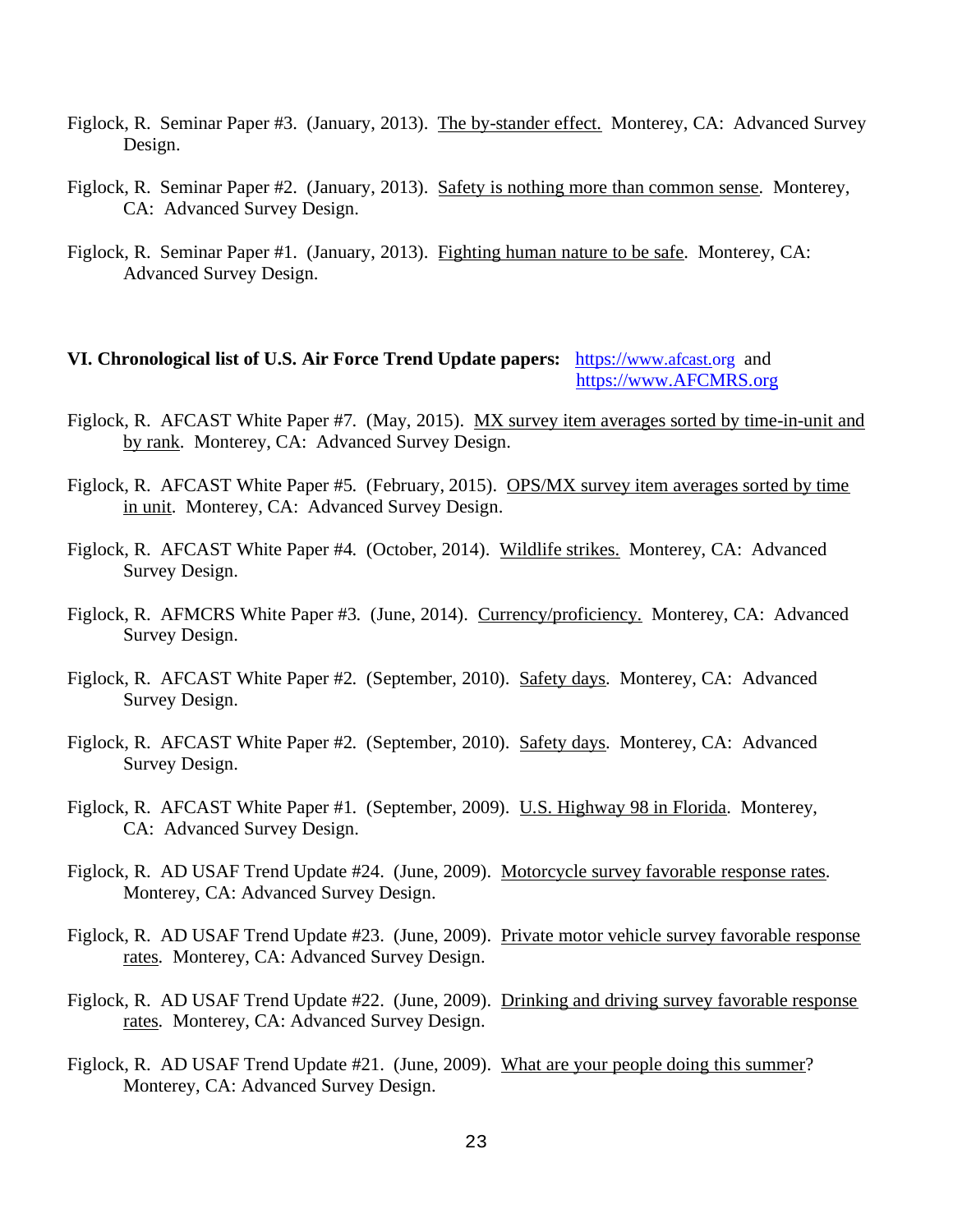- Figlock, R., Lawson, D., & Schimpf, M. AD USAF Trend Update #20. (May, 2009). Support personnel survey (SUP) – Top five/bottom five. Monterey, CA: Advanced Survey Design.
- Figlock, R. AD USAF Trend Update #15. (September, 2008). What is my unit doing "right" and why?. Monterey, CA: Advanced Survey Design.
- Figlock, R. AD USAF Trend Update #13. (July, 2008). Cell phone use while driving. Monterey, CA: Advanced Survey Design.
- Figlock, R. AD USAF Trend Update #11. (April, 2008). 101 critical days of summer: D&D survey favorable response rates. Monterey, CA: Advanced Survey Design.
- Figlock, R. AD USAF Trend Update #10. (April, 2008). 101 critical days of summer: PMV survey favorable response rates. Monterey, CA: Advanced Survey Design.
- Figlock, R. AD USAF Trend Update #8. (April, 2008). 101 critical days of summer: What are your people doing? Monterey, CA: Advanced Survey Design.
- Figlock, R. AD USAF Trend Update #5. (January, 2008). Influences of fatigue on performance. Monterey, CA: Advanced Survey Design.
- Figlock, R. AD USAF Trend Update #4. (November, 2007). Review of process auditing FLT survey items. Monterey, CA: Advanced Survey Design.
- Figlock, R. AD USAF Trend Update #3. (August, 2007). Safety day effectiveness. Monterey, CA: Advanced Survey Design.
- Figlock, R. AD USAF Trend Update #2. (July, 2007). Safety office effectiveness and respectability. Monterey, CA: Advanced Survey Design.
- Figlock, R. AD USAF Trend Update #1. (June, 2007). Top five/bottom five FLT & MX-SUP response averages. Monterey, CA: Advanced Survey Design.

#### **VII. Chronological list of ANG Trend Update papers:**

- Figlock, R. AD USAF Trend Update #4. (August, 2007). Safety day effectiveness. Monterey, CA: Advanced Survey Design.
- Figlock, R. AD USAF Trend Update #3. (July, 2007). Safety office effectiveness and respectability. Monterey, CA: Advanced Survey Design.
- Figlock, R. ANG Trend Update #2. (July, 2007). Top five/bottom five FLT & MX-SUP response Averages revisited. Monterey, CA: Advanced Survey Design.
- Figlock, R. ANG Trend Update #1. (June, 2007). Top five/bottom five FLT & MX-SUP response averages. Monterey, CA: Advanced Survey Design.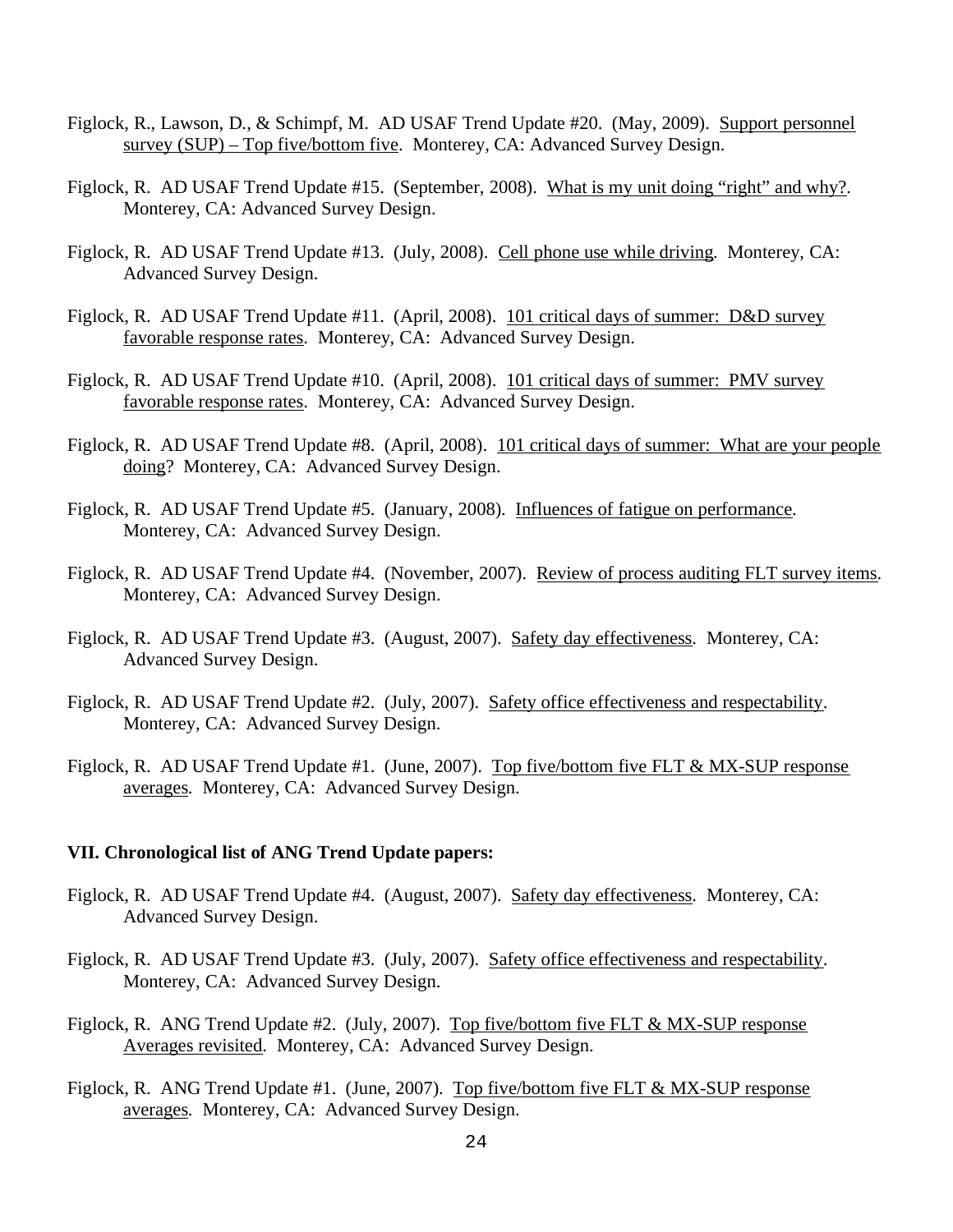#### **PUBLICATIONS**

- Figlock, R., Lawson, D., Schimpf, M., & Schmidt, J. (2005, December). Human factors tools and interventions for maintenance risk management final report. Final research report for NASA. Monterey, CA.
- Figlock, R. (2005, August). Compendium of CSA/MCAS issue papers. Meyer Institute of Systems Engineering, Naval Postgraduate School, Monterey, CA.
- Figlock, R. (2004, March-April). Update of the on-line command safety climate assessment survey process. Approach, 49(2), 31-32.
- Figlock, R., & Ciavarelli, A. (2002, March). Taking the safety pulse of your squadron. Approach, 47(3), 26-29.
- Figlock, R., & Schmidt, J. (2001, September). Development of a web-based maintenance climate assessment survey. 2001-01-2948. Proceedings of the 2001 Aerospace Congress.
- Schmidt, J., & Figlock, R. (2001, March). Maintenance climate assessment: Survey development and preliminary results. Proceedings of the Eleventh Biennial International Symposium on Aviation Psychology.
- Ciavarelli, A. P., & Figlock, R. (2001, March). Assessing organizational risk using survey questionnaire methods. Proceedings of the Eleventh Biennial International Symposium on Aviation Psychology.
- Chandler, T., Schmidt, J., & Figlock, R. (2000, October). Safe maintenance in aviation readiness and training (SMART) center: Maintenance resource management training for naval aviation over the world wide web. Paper presented at 19th Digital Avionics Systems Conference, Philadelphia, PA.
- Figlock, R., Schmidt, J., & Lawson, D. (2000, August). A case study in applied change (Draft). Systems Safety Research Branch, Ames Research Center, National Aeronautics and Space Administration, Moffett Field, CA.
- Schmidt, J., Schmorrow, D., & Figlock, R. (2000, July). Human factors analysis of naval aviation Maintenance related mishaps. Paper presented at 2000 Human Factors and Ergonomics Society Symposium, San Diego, CA.
- Schmidt, J., Schmorrow, D., & Figlock, R. (2000, April). Forecasting return on investment (ROI) for naval aviation maintenance safety initiatives. Paper presented at the Proceedings of the 2000 Advances in Aviation Safety Conference, Daytona Beach, FL.
- Schmidt, J., Figlock, R., & Schmorrow, D. (2000, March). Assessing naval aviation maintenance safety: Error reporting, data management, and data trends. Paper presented at the Proceedings of the  $14<sup>th</sup>$ Annual FAA/CAA Transport Canada Human Factors in Aviation Maintenance Symposium, Vancouver, British Columbia.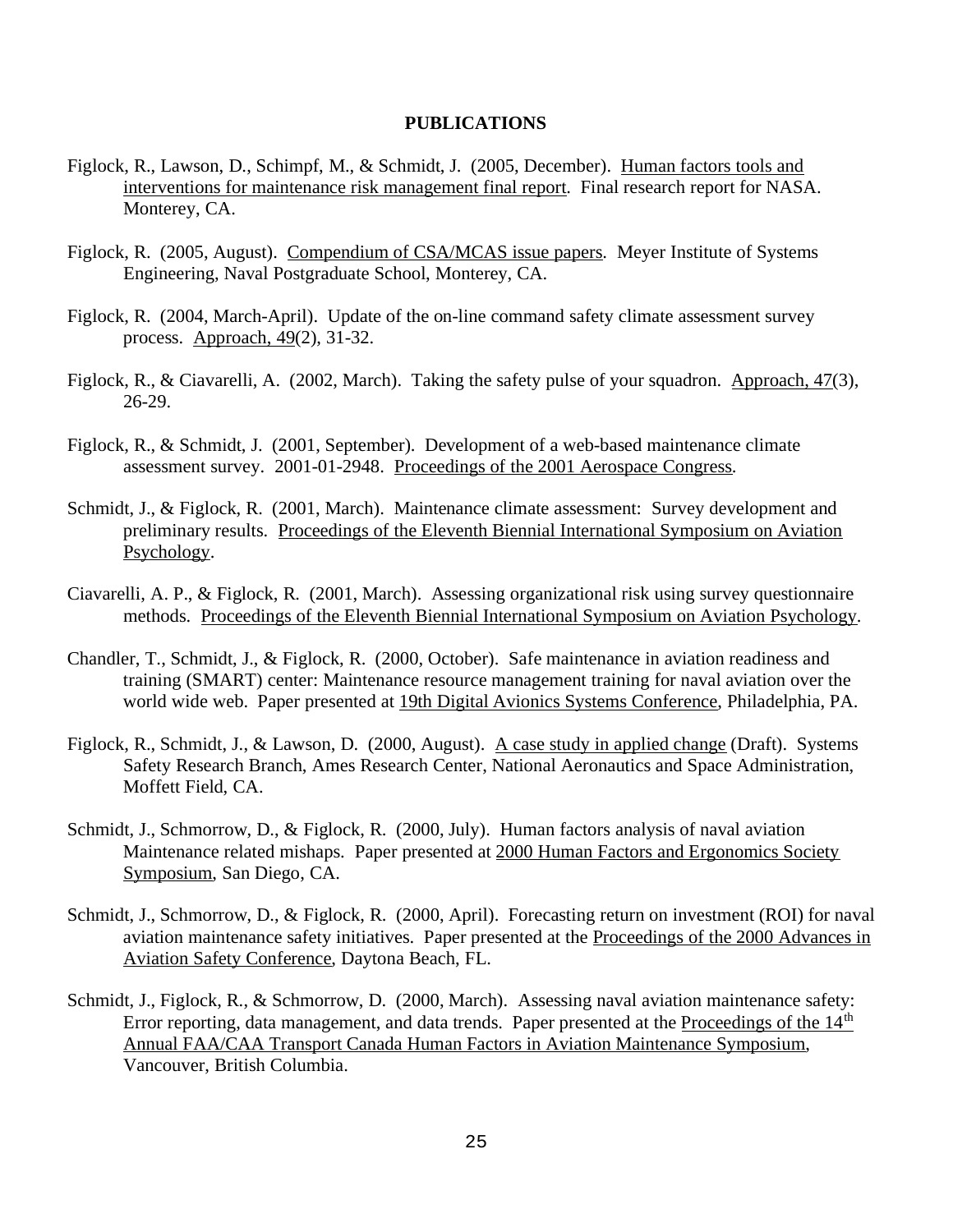- Schmidt, J., & Figlock, R. (2000, January). Risk analysis of maintenance related mishaps. Paper presented at seminar conducted at the Tactical Electronic Warfare Wing, Pacific Fleet, Whidbey Island, Oak Harbor, WA.
- Ciavarelli, A., Figlock, R., & Sengupta , K. (1999, October). Organizational Factors in Aviation Accidents. Naval Postgraduate School Research, Monterey, California.
- Schmidt, J., Figlock, R., & Teeters, C. (1999, August). Human Factors Analysis of Naval Transport Aircraft Maintenance and Flight Line Related Incidents. 1999 SAE Airframe/Engine Maintenance & Repair Conference, Vancouver, Canada.
- Schmidt, J., & Figlock, R. (1999, May). Risk Analysis of Maintenance Related Mishaps. Tenth International Symposium on Aviation Psychology. Columbus, Ohio.

### **DOCTORAL DISSERTATION**

Figlock, R. (2002, June). Review and evaluation of a theoretical model of organizational safety effectiveness applied to naval aviation. Walden University, Minneapolis, Minnesota.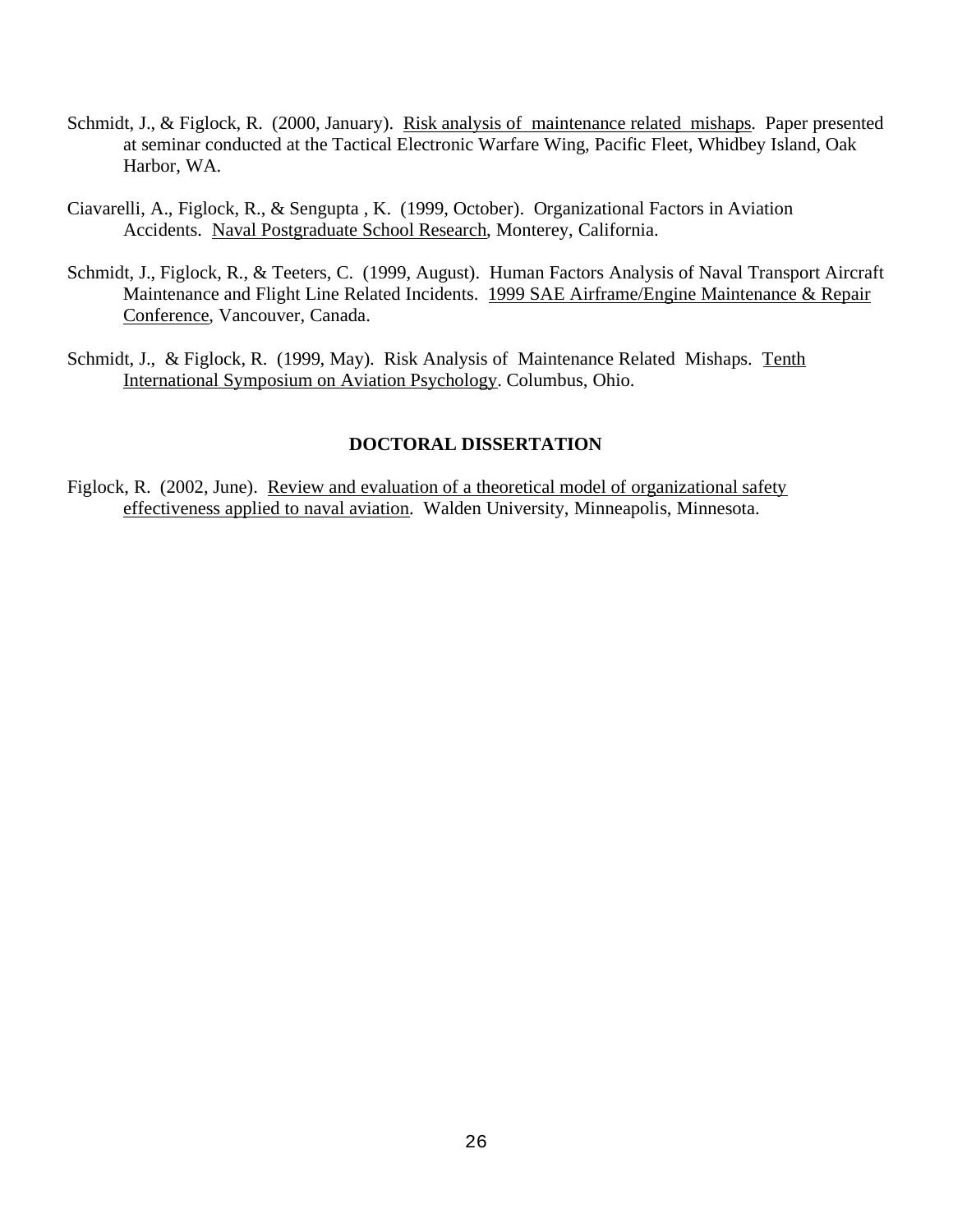#### **PRESENTATIONS**

#### **A chronological list of symposiums, conferences, seminars, and workshops where I presented:**

- *Marine Operations (MO) Survey Presentation.* (November, 2021)*.* Provided overview of 2021 MO survey results to MO staff via VTC.
- *Aviation Operations Center (AOC) Survey Presentation.* (November, 2021). Provided overview of 2021 AOC survey results to AOC staff via VTC.
- *OMAO Shore Based Survey Presentation.* (November, 2021). Provided overview of 2021 AOC survey results to AOC staff via VTC.
- *Aviation Operations Center (AOC) Survey, Marine Operations (MO) Survey, and OMAO Shore-Based Survey Presentation.* (November, 2021). Provided overview of 2021 AOC, MO, and Shore Based survey results to RDML Hann via VTC.
- *ASCAS Summary Report 2021 Presentation.* (April, 2021). Provided overview of report to the staff of CNSF Safety via VTC.
- *Marine Operations (MO) Survey Presentation.* (December, 2020)*.* Provided overview of 2020 MO survey results to MO staff via VTC.
- *Aviation Operations Center (AOC) Survey Presentation.* (December, 2020). Provided overview of 2020 AOC survey results to AOC staff via VTC.
- *Aviation Operations Center (AOC) Survey & Marine Operations (MO) Survey Presentation.* (December, 2020). Provided overview of 2020 AOC & MO survey results to RDML Hann via VTC.
- *Optimized Fleet Response Plan (OFRP) Presentation.* (April, 2020). Provided overview of report to the staff of CNSF Safety via VTC.
- *Marine Operations (MO) Survey Presentation.* (December, 2019). Provided overview of 2019 MO survey results at the MO Safety Symposium. Port Smith, Virginia.
- *Aviation Operations Center (AOC) Survey Presentation.* (December, 2019). Provided overview of 2019 AOC survey results at the AOC Safety Symposium. Lakeland, Florida.
- *Commandant's Combined Commandership Course.* (October, 2019). Lejeune Leadership Institute, MCB Quantico, Virginia.
- *Marine Corps Culture Workshop Use of MCASS Survey Data.* (August, 2019). San Diego, California.
- *GCASS Demonstration.* (July, 2019). Provided DEOCS staff with overview of GCASS program. Arlington, Virginia.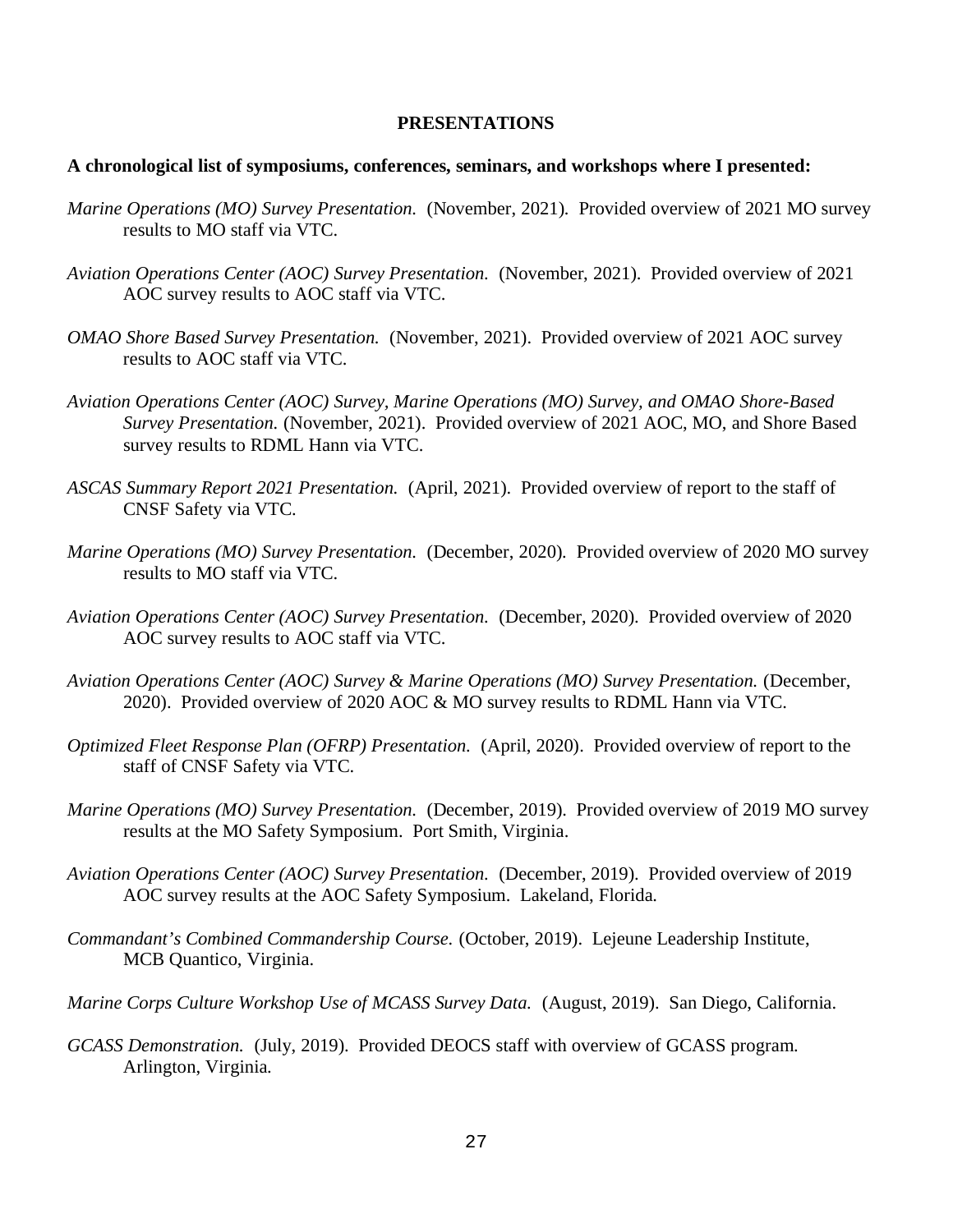- *ASCAS Summary Report 2019 Presentation.* (June, 2019). Provided overview of report to the staff of CNSF Safety via VTC.
- *Commandant's Combined Commandership Course.* (April, 2019). Lejeune Leadership Institute, MCB Quantico, Virginia.
- *Communication Class 101.* (December 2018). Provided overview of communication practices for the MARFORSOUTH Headquarters staff. Miami, Florida
- *NASA Headquarters Visit.* (October, 2018). Provided overview/instruction for NASA SCS Round 4 survey. Washington, DC.
- *Commandant of the Marine Corps Safety Division (CMC SD) Visit*. (October, 2018). Discussion/ Planning meeting for the way-ahead for the USMC Safety contract. Arlington, Virginia.
- *Commandant's Combined Commandership Course.* (October, 2018). Lejeune Leadership Institute, MCB Quantico, Virginia.
- *Aviation Climate Assessment Survey System (ACASS) Workshop.* (September, 2018). Presented to students of the Tactical Risk Management (TRM) course, Weapons & Tactics Instructors (WTI) 1-18, Marine Aviation Weapons and Tactics Squadron One (MAWTS-1). MCAS Yuma, Arizona.
- *COMMARFORPAC Ground Commanders Course.* (May, 2018). MARFORPAC. Honolulu, Hawaii.
- *Commandant's Combined Commandership Course.* (April, 2018). Lejeune Leadership Institute, MCB Quantico, Virginia.
- *Aviation Climate Assessment Survey System (ACASS) Workshop.* (March, 2018). Presented to students of the Tactical Risk Management (TRM) course, Weapons & Tactics Instructors (WTI) 1-18, Marine Aviation Weapons and Tactics Squadron One (MAWTS-1). MCAS Yuma, Arizona.
- *Commandant's Combined Commandership Course.* (October, 2017). Lejeune Leadership Institute, MCB Quantico, Virginia.
- *Aviation Climate Assessment Survey System (ACASS) Workshop.* (September, 2017). Presented to students of the Tactical Risk Management (TRM) course, Weapons & Tactics Instructors (WTI) 2-17, Marine Aviation Weapons and Tactics Squadron One (MAWTS-1). MCAS Yuma, Arizona.
- *COMPACFLT Safety Conference.* (June, 2017). ASCAS presentation. Denver, Colorado.
- *Commandant's Combined Commandership Course.* (April, 2017). Lejeune Leadership Institute, MCB Quantico, Virginia.
- *Aviation Climate Assessment Survey System (ACASS) Workshop.* (March, 2017). Presented to students of the Tactical Risk Management (TRM) course, Weapons & Tactics Instructors (WTI) 1-17, Marine Aviation Weapons and Tactics Squadron One (MAWTS-1). MCAS Yuma, Arizona.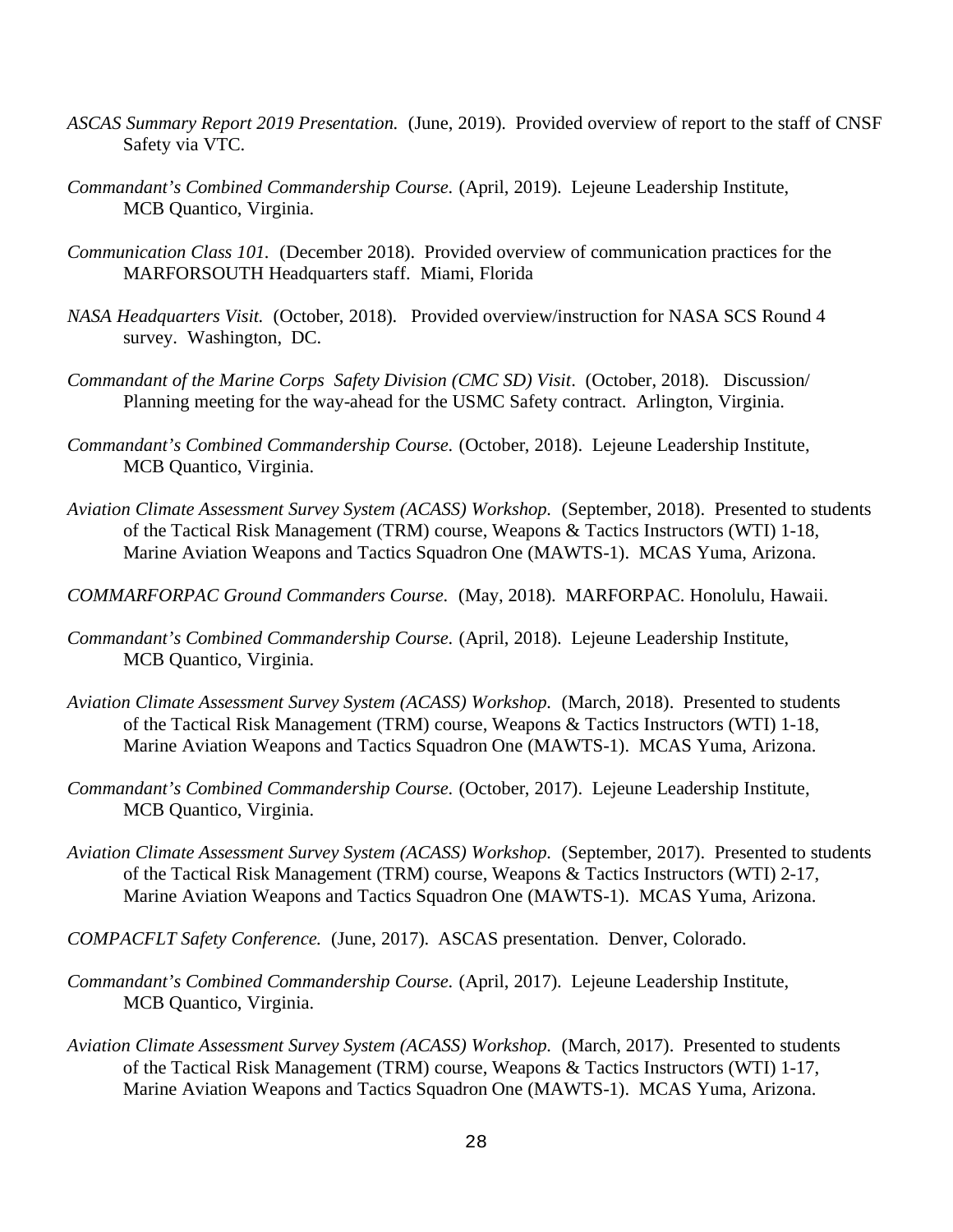- *Marine Aviation Workshop.* (October, 2016). Presented to members of CMC SD issues brought forward in the GCASS/MCASS surveys. Alexandria, Virginia.
- *Commandant's Combined Commandership Course.* (October, 2016). Lejeune Leadership Institute, MCB Quantico, Virginia.
- *Aviation Climate Assessment Survey System (ACASS) Workshop.* (September, 2016). Presented to students of the Tactical Risk Management (TRM) course, Weapons & Tactics Instructors (WTI) 2-16, Marine Aviation Weapons and Tactics Squadron One (MAWTS-1). MCAS Yuma, Arizona.
- *Human Factors Analysis & Classification System (HFACS) Workshop.* (August 2016). Presented climate/culture overview to the JSSC HFACS's working group. Pensacola, Florida.
- *Aviation Climate Assessment Survey System (ACASS) Workshop.* (March, 2016). Presented to students of the Tactical Risk Management (TRM) course, Weapons & Tactics Instructors (WTI) 2-16, Marine Aviation Weapons and Tactics Squadron One (MAWTS-1). MCAS Yuma, Arizona.
- *Commandant's Combined Commandership Course.* (January, 2016). Lejeune Leadership Institute, MCB Quantico, Virginia.
- *Aviation Psychology Workshop.* (September, 2015). Presented to students of the Weapons & Tactics Instructors (WTI) course, Marine Aviation Weapons and Tactics Squadron One (MAWTS-1). MCAS Yuma, Arizona.
- *II MEF Ground Commanders Course.* (August, 2015). CMC SD. MCB Camp Lejeune, North Carolina.
- *MAG-16 Communication Workshop.* (June, 2015). MCAS Miramar, Miramar, California.
- *Commandant's Combined Commandership Course.* (April, 2015). Lejeune Leadership Institute, MCB Quantico, Virginia.
- *Aviation Psychology Workshop.* (March, 2015). Presented to students of the Weapons & Tactics Instructors (WTI) course, Marine Aviation Weapons and Tactics Squadron One (MAWTS-1). MCAS Yuma, Arizona.
- *Commandant's Combined Commandership Course.* (February, 2015). Lejeune Leadership Institute, MCB Quantico, Virginia.
- *Aviation Psychology Workshop.* (September, 2014). Presented to students of the Weapons & Tactics Instructors (WTI) course 1-15, Marine Aviation Weapons and Tactics Squadron One (MAWTS-1). MCAS Yuma, Arizona.
- *CNAL Safety Division Visit*. (August, 2014). Norfolk, VA.
- *NSC CMRS Brief.* (August, 2014) Naval Safety Center. Norfolk, VA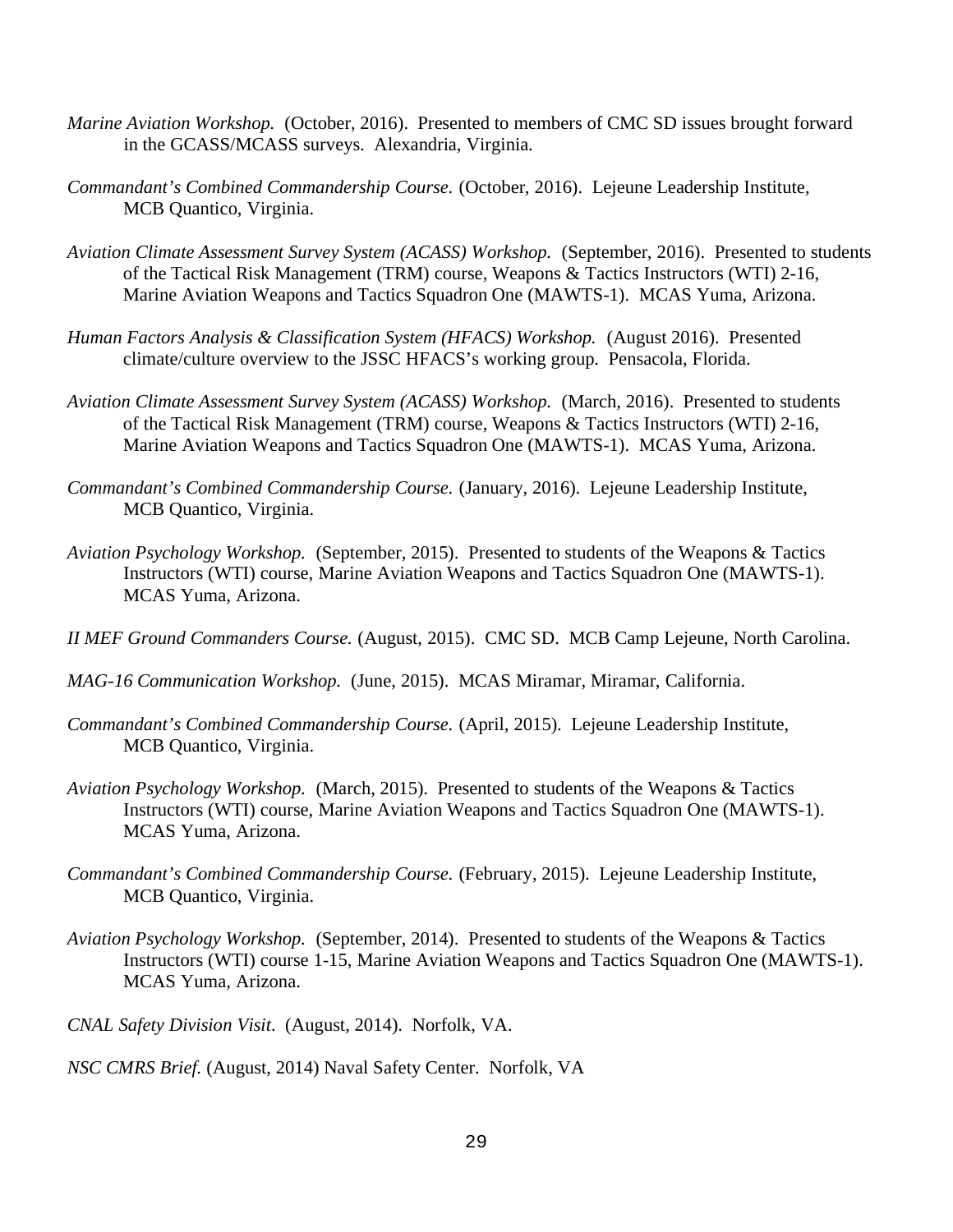*USAF Safety Center / CNAF Safety Division / CMC SD Visit.* (August, 2014). AFCMRS & CMRS review. Monterey, CA.

*III MEF Ground Commanders Course.* (July, 2014). CMC SD. Okinawa, Japan. *Commandant's PCOs Conference.* (May 2014). Lejeune Leadership Institute, MCB Quantico, Virginia.

*MARFORCOM Leadership Conference.* (April, 2014). Lejeune Leadership Institute, Norfolk, Virginia.

- *Aviation Psychology Workshop.* (March, 2014). Presented to students of the Weapons & Tactics Instructors (WTI) course, Marine Aviation Weapons and Tactics Squadron One (MAWTS-1). MCAS Yuma, Arizona.
- *ASD Brief of CNAF Deputy N45.* (February, 2014). NAS North Island, San Diego, California.
- *MARFORPAC Ground Commanders Safety Course.* (January, 2014). CMC SD. Camp Pendleton, California.
- *CMC SD / CNAF N45 Safety Issues Common to Both Organizations Meeting.* (December, 2013). CMC SD Headquarters, Arlington, Virginia.
- *AFCMRS Review*. (November, 2013). AFSC. Albuquerque, New Mexico.
- *Aviation Psychology Workshop.* (September, 2013). Presented to students of the Weapons & Tactics Instructors (WTI) course, Marine Aviation Weapons and Tactics Squadron One (MAWTS-1). MCAS Yuma, Arizona.
- *MARFORCOM Ground Commanders Safety Course Presentation.* (August, 2013). Camp Lejeune, South Carolina.
- *Sergeant Majors' Ground Commanders Safety Course.* (July, 2013). Headquarters Marine Corps, Arlington, Virginia.
- *Ground Commanders Safety Course Preparation Conference.* (June, 2013). Headquarters Marine Corps, Safety Division, Arlington, Virginia.
- *Aviation Psychology Workshop.* (March, 2013). Presented to students of the Weapons & Tactics Instructors (WTI) course, Marine Aviation Weapons and Tactics Squadron One (MAWTS-1). MCAS Yuma, Arizona.
- *Organizational Safety Climate Survey Process.* (February, 2013). Presented at the Air Charter Safety Foundation Safety Symposium. FAA Training Center, Chantilly, Virginia.
- *Marine GCASS & Command Safety Assessment Surveys Presentation.* (February, 2013). MARFORPAC Ground Safety Managers Symposium., Honolulu, Hawaii.
- *ASAP-CW-ACASS Working Together.* (December, 2012). CNAL Safety Symposium. Norfolk, Virginia.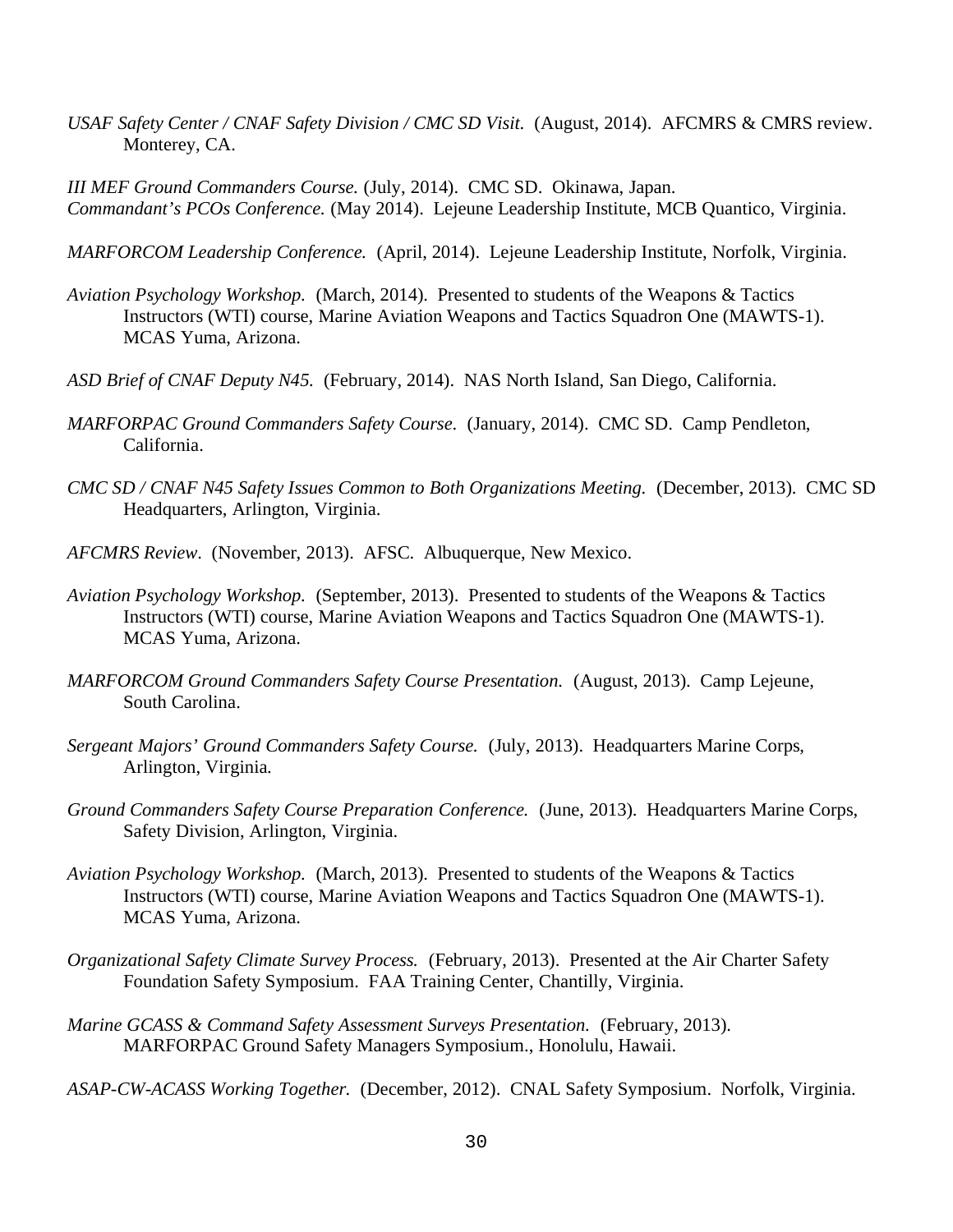- *Aviation Psychology Workshop.* (September, 2012). Presented to students of the Weapons & Tactics Instructors (WTI) course, Marine Aviation Weapons and Tactics Squadron One (MAWTS-1). MCAS Yuma, Arizona.
- *Human Factors Presentation.* (July, 2012). Presented at the Threat Risk Management (TRM) course, Enhanced Mojave Viper (EMV) exercise 7-12. Marine Aviation Weapons and Tactics Squadron One (MAWTS-1). MCB Twenty Nine Palms, California.
- *Status of 4th MAW Command Safety Assessment Survey Program.* (June, 2012). CNAP Safety Department (N45). San Diego, California.
- *Status of NASA Command Safety Culture Assessment Program.* (April, 2012). NASA Headquarters. Washington, DC.
- *Aviation Psychology Workshop.* (March, 2011). Presented to students of the Weapons & Tactics Instructors (WTI) course, Marine Aviation Weapons and Tactics Squadron One (MAWTS-1). MCAS Yuma, Arizona.
- *Status of Naval Aviation Command Safety Assessment Survey Program.* (February, 2012). CNAP Safety Department (N45). San Diego, California.
- *Human Factors Presentation.* (January, 2012). Presented at the Threat Risk Management (TRM) course, Enhanced Mojave Viper (EMV) exercise 2-12. Marine Aviation Weapons and Tactics Squadron One (MAWTS-1). MCB Twenty Nine Palms, California.
- *Status of Naval Aviation Command Safety Assessment Survey Program.* (December, 2011). CNAP Safety Department (N45). San Diego, California.
- *Status of Naval Aviation Command Safety Assessment Survey Program.* (October, 2011). CNAL Safety Department & Naval Safety Center. Norfolk, Virginia.
- *Aviation Psychology Workshop.* (September, 2011). Presented to students of the Weapons & Tactics Instructors (WTI) course, Marine Aviation Weapons and Tactics Squadron One (MAWTS-1). MCAS Yuma, Arizona.
- *Headquarters Marine Corps Safety Management Operational Planning Team Conference.* (August, 2011). Participated in the two-day conference looking forward to the future of the Marine safety program sponsored by CMC (SD). 2<sup>nd</sup> MAW Headquarters, Cherry Point, North Carolina.
- *Headquarters Marine Corps Safety Managers Conference.* (August, 2011). Conference of all major commands' safety managers sponsored by CMC (SD). Presented the "Ground Climate Safety Climate Assessment Survey (GCASS)." Orlando, Florida.
- *Human Factors Presentation.* (May, 2011). Presented at the Threat Risk Management (TRM) course, Enhanced Mojave Viper (EMV) exercise 6-11. Marine Aviation Weapons and Tactics Squadron One (MAWTS-1). MCB Twenty Nine Palms, California.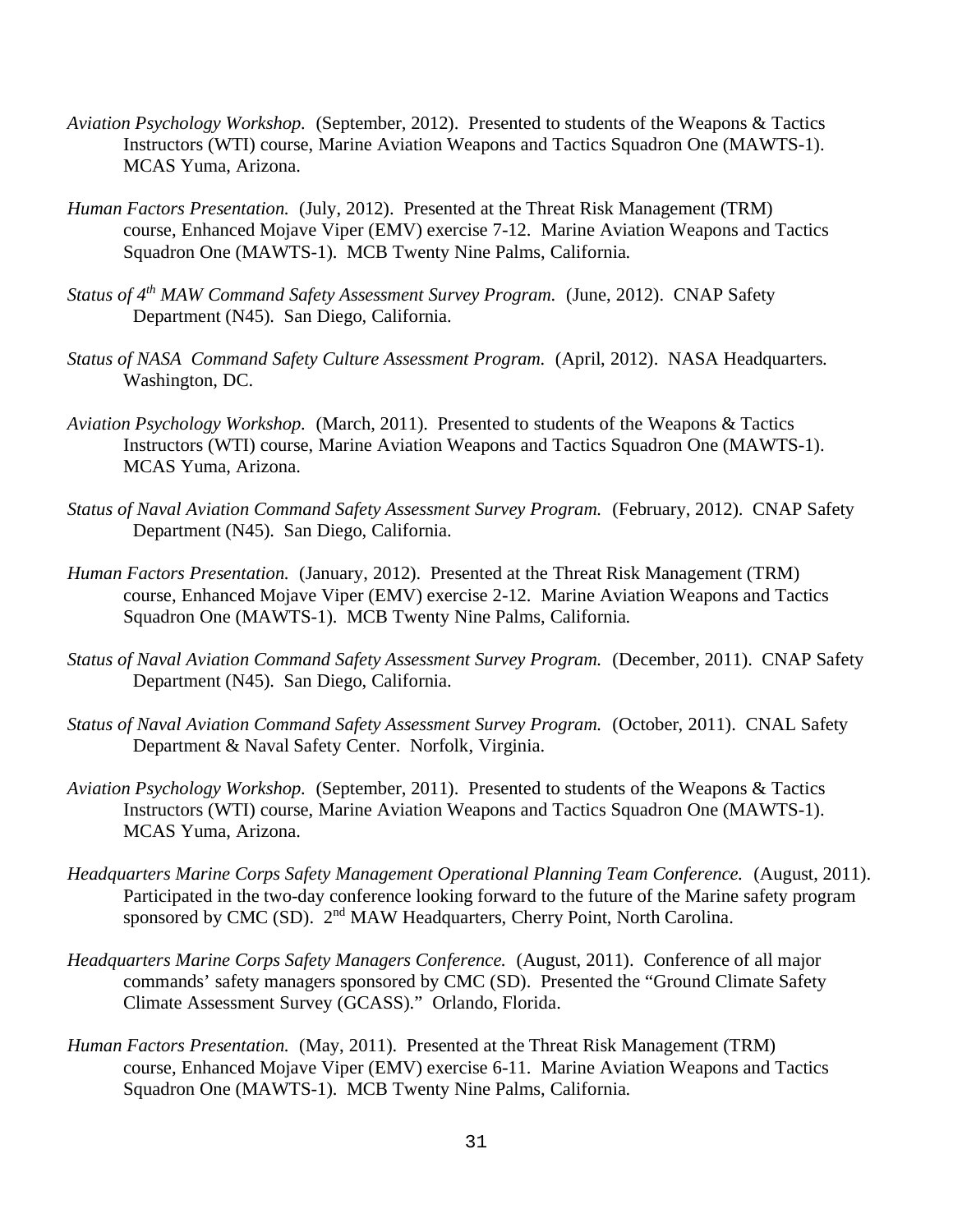- 4<sup>th</sup> Marine Aircraft Wing Safety Conference. (May, 2011). Conference conducted with 4<sup>th</sup> MAW Safety Departments. Presented the "Ground Climate Safety Climate Assessment Survey (GCASS)" San Diego, California.
- *Aviation Psychology Workshop.* (March, 2011). Presented to students of the Weapons & Tactics Instructors (WTI) course, Marine Aviation Weapons and Tactics Squadron One (MAWTS-1). MCAS Yuma, Arizona.
- *Human Factors Presentation.* (February, 2011). Presented at the Threat Risk Management (TRM) course, Enhanced Mojave Viper (EMV) exercise 4-11. Marine Aviation Weapons and Tactics Squadron One (MAWTS-1). MCB Twenty Nine Palms, California.
- *Human Factors Presentation.* (January, 2011). Presented at the Threat Risk Management (TRM) course, Enhanced Mojave Viper (EMV) exercise 3-11. Marine Aviation Weapons and Tactics Squadron One (MAWTS-1). MCB Twenty Nine Palms, California.
- *CMRS Status Brief*. (December, 2010). Reviewed status of CMRS program with Mr. Joseph Angello, DSOC Executive Director. Pentagon, Washington, DC.
- *Human Factors Presentation.* (November, 2010). Presented at the Threat Risk Management (TRM) course, Enhanced Mojave Viper (EMV) exercise 2-11. Marine Aviation Weapons and Tactics Squadron One (MAWTS-1). MCB Twenty Nine Palms, California.
- *CMRS Program Manager Conference*. (September, 2010). Reviewed status of CMRS program. Naval Safety Center, Norfolk, Virginia.
- *USAF Safety Center Safety Culture Survey Program Workshop*. (August, 2009). One-day workshop for USAF Safety Center personnel. Albuquerque, New Mexico.
- *Aviation Psychology Workshop.* (September, 2010). Presented to students of the Weapons & Tactics Instructors (WTI) course, Marine Aviation Weapons and Tactics Squadron One (MAWTS-1). MCAS Yuma, Arizona.
- *CMRS Program Manager Conference*. (July, 2010). Reviewed status of CMRS program. CNAF Safety Division, Coronado, California.
- *CMRS Program Manager Conference*. (June, 2010). Reviewed status of CMRS program. CNAF Safety Division, Coronado, California.
- *Human Factors Presentation.* (May, 2010). Presented at the Threat Risk Management (TRM) course, Enhanced Mojave Viper (EMV) exercise 3-10. Marine Aviation Weapons and Tactics Squadron One (MAWTS-1). MCB Twenty Nine Palms, California.
- *CMRS Program Manager Conference*. (April, 2010). Reviewed status of CMRS program. AFSC. Albuquerque, New Mexico.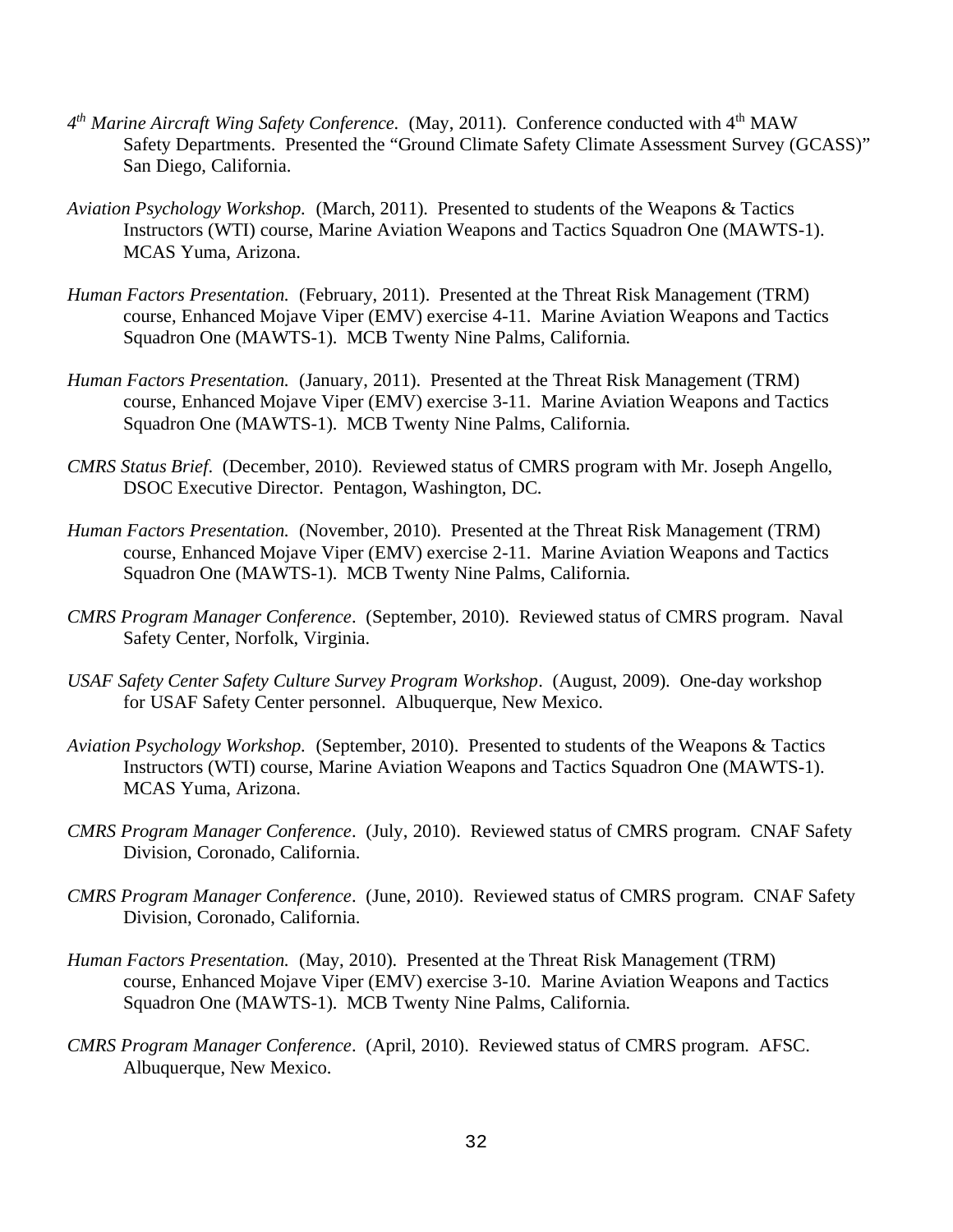- *Aviation Psychology Workshop.* (April, 2010). Presented to students of the Weapons & Tactics Instructors (WTI) course, Marine Aviation Weapons and Tactics Squadron One (MAWTS-1). MCAS Yuma, Arizona.
- *CMRS Program Manager Conference*. (March, 2010). Reviewed status of CMRS program. USAF SAF/HQ Conference Facility, Crystal City, Virginia.
- *Human Factors Presentation.* (February, 2010). Presented at the Threat Risk Management (TRM) course, Enhanced Mojave Viper (EMV) exercise 2-10. Marine Aviation Weapons and Tactics Squadron One (MAWTS-1). MCB Twenty Nine Palms, California.
- *AFSPC Safety Presentation*. (February, 2010). Air Force Space Command Headquarters. Colorado Springs, Colorado.
- *CMRS Program Manager Conference*. (February, 2010). Reviewed status of CMRS program. AFSC. Albuquerque, New Mexico.
- *CSSI Conference.* (February, 2010). CSSI representatives visited ASD to establish a professional services agreement between the two organizations. Presented ASD's on-line survey capabilities. ASD, Monterey, California.
- *Marine CASS & Command Safety Assessment Surveys Presentation.* (February, 2010). MARFORPAC Ground Safety Managers Symposium., Honolulu, Hawaii.
- *Human Factors Presentation.* (January, 2010). Presented at the Threat Risk Management (TRM) course, Enhanced Mojave Viper (EMV) exercise 1-10. Marine Aviation Weapons and Tactics Squadron One (MAWTS-1). MCB Twenty Nine Palms, California.
- *Northrop Grumman Safety Climate Workshop*. (December, 2009). Northrop Headquarters. Los Angeles, California.
- *Culture Workshop Seminar*. (November, 2009). Command Safety Assessment Program Update. Presented to Navy and Marine Corps Culture workshop facilitators. JRB, Fort Worth, Texas.
- *NASA Safety Culture Workshop*. (October, 2009). NASA Ames. Palo Alto, California.
- *Aviation Psychology Workshop.* (September, 2009). Presented to students of the Weapons & Tactics Instructors (WTI) course, Marine Aviation Weapons and Tactics Squadron One (MAWTS-1). MCAS Yuma, Arizona.
- *Raytheon Survey Presentation*. (August, 2009). Raytheon Headquarters. Tucson, Arizona.
- *AFSC AFCAST Survey Results Presentation II*. (August, 2009). AFSC. Albuquerque, New Mexico.
- *US Army Risk Assessment Program (ARAP) Workshop.* (June, 2009). Worked with the senior staff of the US Army Combat Readiness Center. Monterey California.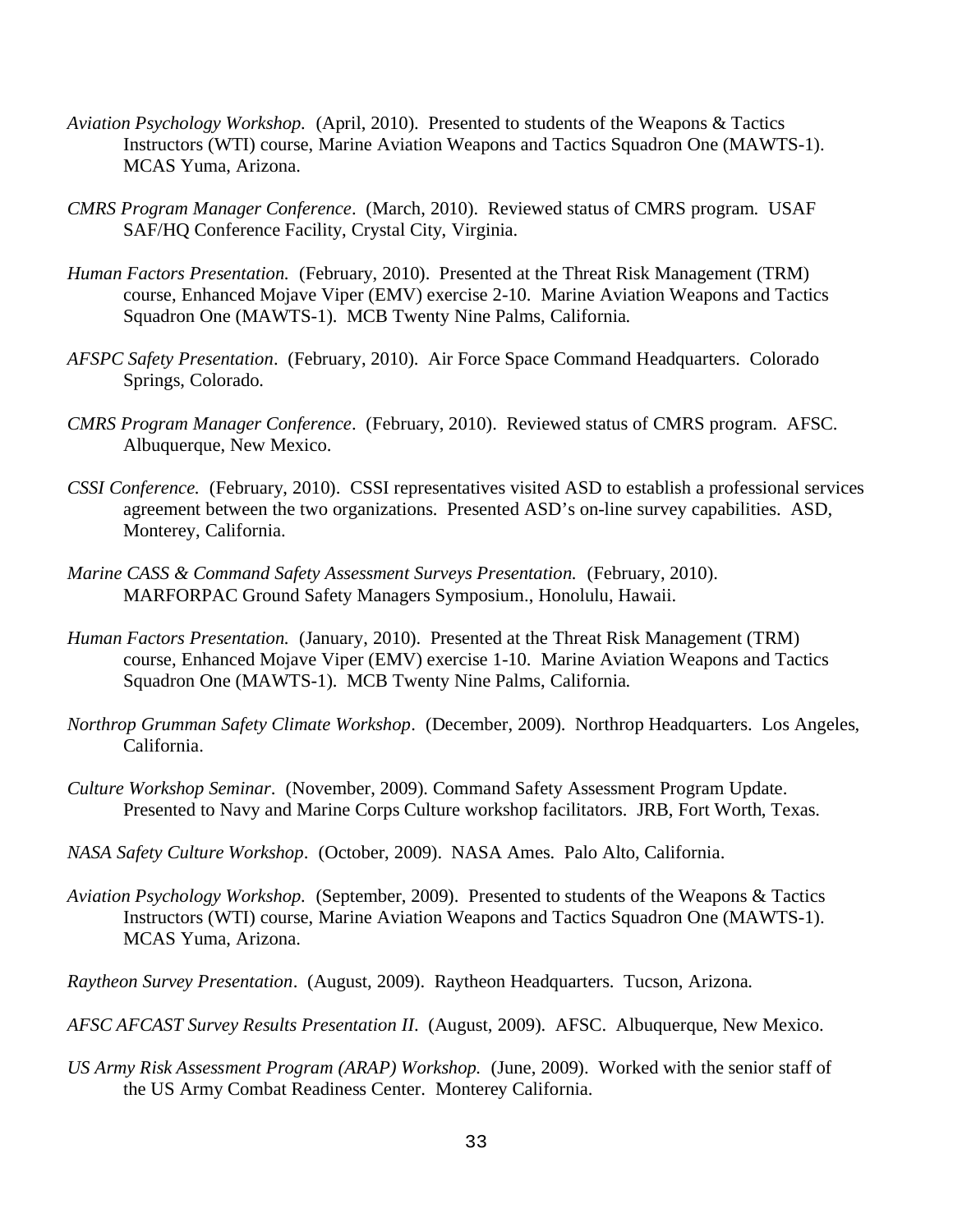- *AFSC AFCAST Survey Results Presentation*. (June, 2009). AFSC. Albuquerque, New Mexico.
- *Marine CASS & Command Safety Assessment Surveys Presentation.* (April, 2009). COMMARFORCOM Ground Safety Managers Symposium., Virginia Beach, Virginia.
- *USAF Safety Center Safety Culture Survey Program Workshop*. (April, 2009). One-day workshop for USAF Safety Center personnel. Albuquerque, New Mexico.
- *Command Safety Assessment Surveys.* (March, 2009). Presented to students of the Weapons & Tactics Instructors (WTI) course, Marine Aviation Weapons and Tactics Squadron One (MAWTS-1). MCAS Yuma, Arizona.
- *AFSC AFCAST Survey Results Presentation*. (February, 2009). AFSC. Albuquerque, New Mexico.
- *Marine CASS & Command Safety Assessment Surveys Presentation.* (February, 2009). MARFORPAC Ground Safety Managers Symposium., Honolulu, Hawaii.
- *Culture Workshop Seminar*. (November, 2008). Command Safety Assessment Program Update. Presented to Navy and Marine Corps Culture workshop facilitators. JRB, Fort Worth, Texas.
- *Marine CASS & Command Safety Assessment Surveys Presentation.* (November, 2008). NASA Headquarters. Washington, DC.
- *Marine CASS & Command Safety Assessment Surveys Update.* (November, 2008). Office of the Deputy Assistant Secretary of the Navy (Safety). Washington, DC.
- *Marine CASS Presentation. (November, 2008).* HQMC Ground Safety Managers Symposium. Quantico, Virginia.
- *Command Safety Assessment Surveys.* (November, 2008). CNAL Safety Division. Norfolk, Virginia.
- *Motorcycle Survey Brief.* (November, 2008). Naval Safety Center. Norfolk, Virginia.
- *Command Safety Assessment Surveys.* (October, 2008). CNAF Commanders Safety Conference. San Diego, California.
- *USAF Safety Center Safety Culture Survey Program Workshop*. (September, 2008). Two-day workshop for USAF Safety Center personnel. Albuquerque, New Mexico.
- *Human Factors Overview.* (September, 2008). Presented to students of the Weapons & Tactics Instructors (WTI) course, Marine Aviation Weapons and Tactics Squadron One (MAWTS-1). MCAS Yuma, Arizona.
- *US Army Risk Assessment Program (ARAP) Workshop.* (June, 2008). Worked with the senior staff of the US Army Combat Readiness Center. Combat Readiness Center, Fort Rucker, Alabama.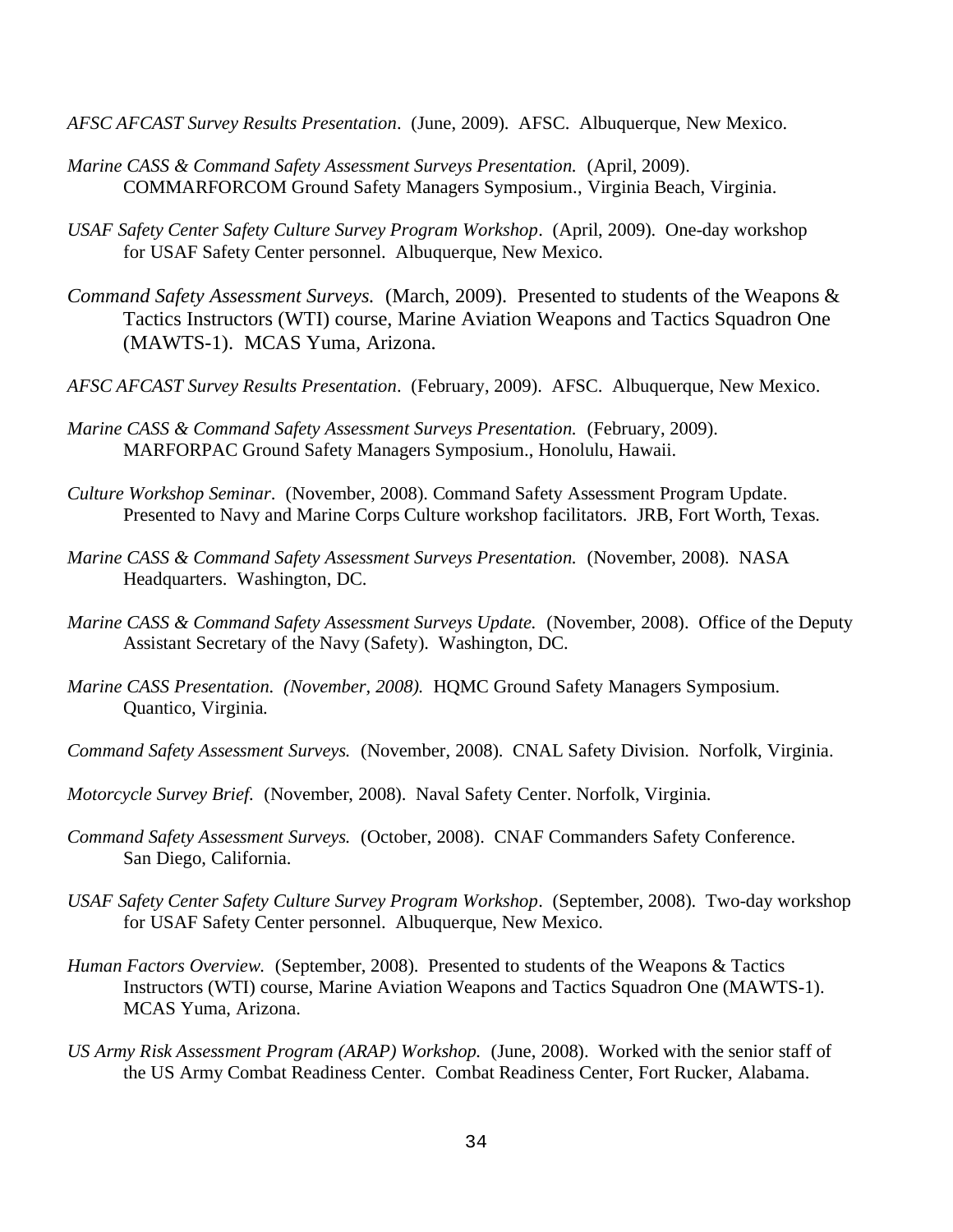- *4th Marine Aircraft Wing Safety Conference.* (April, 2008). Conference conducted with 4th MAW Safety Departments. Presented the "Climate Safety Climate Assessment Survey." Fort Worth, Texas.
- *USMC 17th Annual Ground Safety Manager Conference.* (January, 2008). Conference conducted with members of Safety Division, Headquarters Marine Corps and Marine ground safety managers. National Center for Employee Development. Oklahoma City, Oklahoma.
- *Culture Workshop Seminar*. (May, 2007). Command Safety Assessment Program Update. Presented to Navy and Marine Corps Culture workshop facilitators. NASNI, California
- *Command Safety Assessment Surveys.* (September, 2007). Presented to students of the Weapons & Tactics Instructors (WTI) course, Marine Aviation Weapons and Tactics Squadron One (MAWTS-1). MCAS Yuma, Arizona.
- *Kiwanis Club of Monterey Presentation*. (June, 2007). An overview of Advance Survey Design, LLC. Monterey, California.
- *Air National Guard Safety Center Safety Culture Survey Program Workshop*. (May, 2007). Two-day workshop for Air National Guard personnel. Volt ANG Base, Wisconsin.
- *USAF Safety Center Safety Culture Survey Program Workshop*. (May, 2007). Two-day workshop for USAF Safety Center personnel. Albuquerque, New Mexico.
- *Culture Workshop Seminar*. (May, 2007). Command Safety Assessment Program Update. Presented to Navy and Marine Corps Culture workshop facilitators. Fort Worth, Texas.
- *US Army Command Safety Assessment Survey Seminar .* (April, 2007). Presented to senior staff of the US Army Combat Readiness Center. Combat Readiness Center, Fort Rucker, Alabama.
- *Command Safety Assessment Surveys.* (March, 2007). Presented to students of the Weapons & Tactics Instructors (WTI) course, Marine Aviation Weapons and Tactics Squadron One (MAWTS-1). MCAS Yuma, Arizona.
- *Culture Workshop Seminar*. (November, 2006). Command Safety Assessment Program Update. Presented to Navy and Marine Corps Culture workshop facilitators. Annapolis, Maryland.
- *USAF Safety Center Safety Culture Survey Program Workshop*. (October, 2006). Two-day workshop for USAF Safety Center personnel. Albuquerque, New Mexico.
- *Aviation Psychology Workshop.* (September, 2006). Presented to students of the Weapons & Tactics Instructors (WTI) course, Marine Aviation Weapons and Tactics Squadron One (MAWTS-1). MCAS Yuma, Arizona.
- *Human Factors Overview.* (March, 2006). Presented to students of the Weapons & Tactics Instructors (WTI) course, Marine Aviation Weapons and Tactics Squadron One (MAWTS-1). MCAS Yuma, Arizona.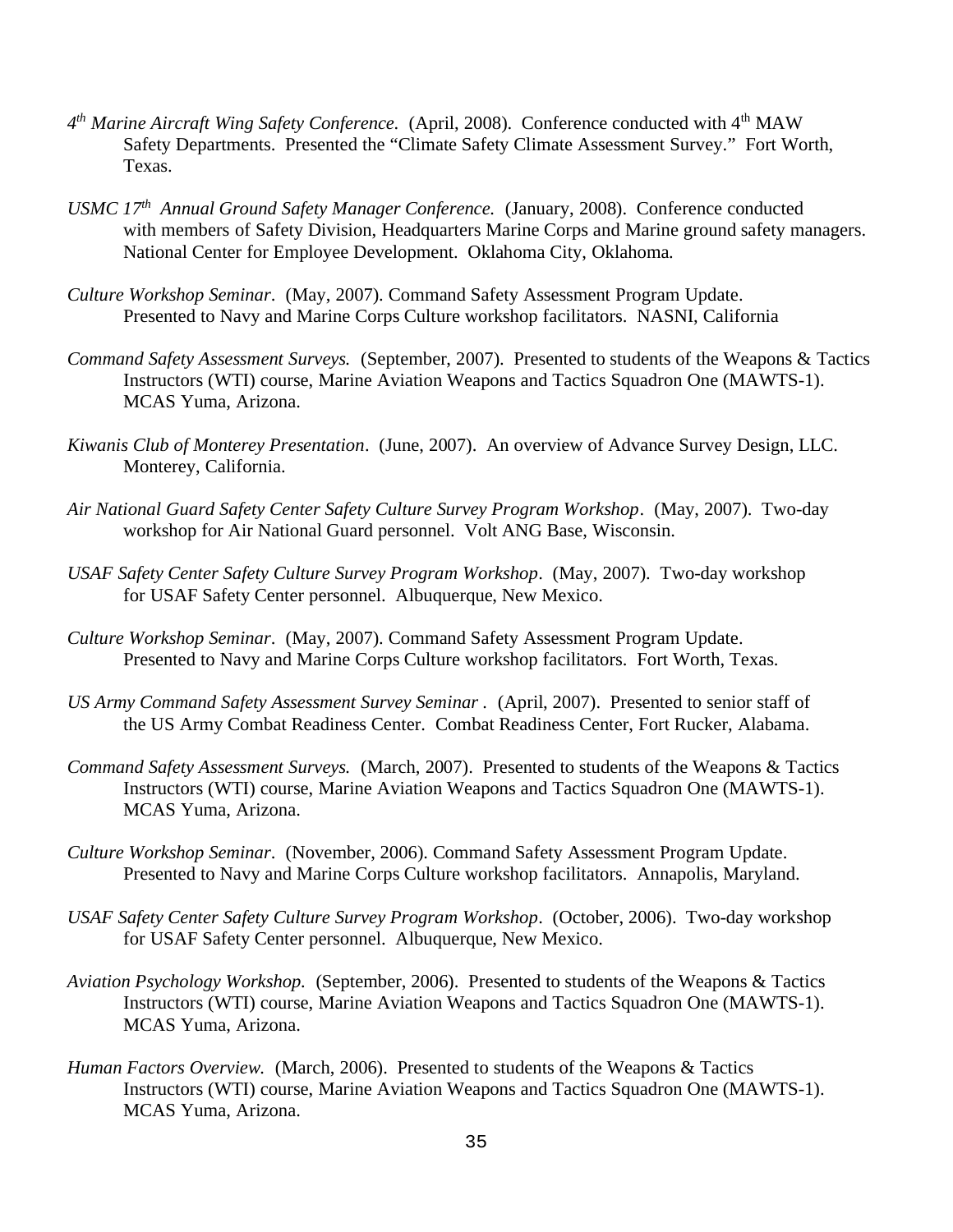- *US Army Command Safety Assessment Survey Seminar .* (December, 2005). Presented to senior staff of the US Army Combat Readiness Center. Combat Readiness Center, Fort Rucker, Alabama.
- *Navy Surface Culture Workshop Seminar*. (November-December, 2005). Three-day seminar presented to Navy surface warfare and Marine Corps officer instructors. Naval Safety Center, Norfolk, Virginia.
- *Command Safety Assessment Surveys.* (September, 2005). Presented to students of the Weapons & Tactics Instructors (WTI) course, Marine Aviation Weapons and Tactics Squadron One (MAWTS-1). MCAS Yuma, Arizona.
- *Command Safety Assessment Surveys for the US Army.* (May, 2005). Presented to members of the US Army Combat Readiness Center. Naval Postgraduate School, Monterey, California.
- *Climate Safety Climate Assessment Survey (CSCAS) System: A Tool for Examining Maintainer Issues.*  (May, 2005). Aviation Maintenance & Human Factors Workshop & Symposium. Arlington, Texas.
- *Operational Risk Management*. (May, 2005). Presented to the Navy students and faculty of the Naval Postgraduate School, Monterey, California.
- *USMC Ground Climate Assessment Survey System (GCASS).* (April, 2005). Conference conducted with members of Safety Division, Headquarters Marine Corps. Naval Postgraduate School, Monterey, California.
- *Command Safety Assessment Surveys.* (March, 2005). Presented to students of the Weapons & Tactics Instructors (WTI) course, Marine Aviation Weapons and Tactics Squadron One (MAWTS-1). MCAS Yuma, Arizona.
- *Climate Safety Climate Assessment Survey (CSCAS) System.* (February, 2005). Presented to Human Systems Integration (HSI) class. Naval Postgraduate School, Monterey, California.
- *Command Safety Assessment Surveys.* (February, 2005). Presented to members of Marine Aviation Weapons and Tactics Squadron One (MAWTS-1). MCAS Yuma, Arizona.
- *USMC Ground Climate Assessment Survey System (GCASS).* (February, 2005). Conference conducted with members of Safety Division, Headquarters Marine Corps. Naval Postgraduate School, Monterey, California.
- *Command Safety Assessment Surveys for the US Air Force.* (January, 2005). Presented to members of the Air Force Safety Center. Conference held at School of Aviation Safety, NAS Pensacola, Florida.
- *Culture Workshop Seminar*. (November-December, 2004). Eight-day seminar presented to Navy and Marine Corps senior reserve officer instructors. Naval Postgraduate School, Monterey, California.
- *Commander Naval Air Forces Pacific (CNAF) CSA/MCAS Lessons Learned.* (October, 2004). Presented to the CNAFL Aviation Commanders' Conference. NAS North Island, California.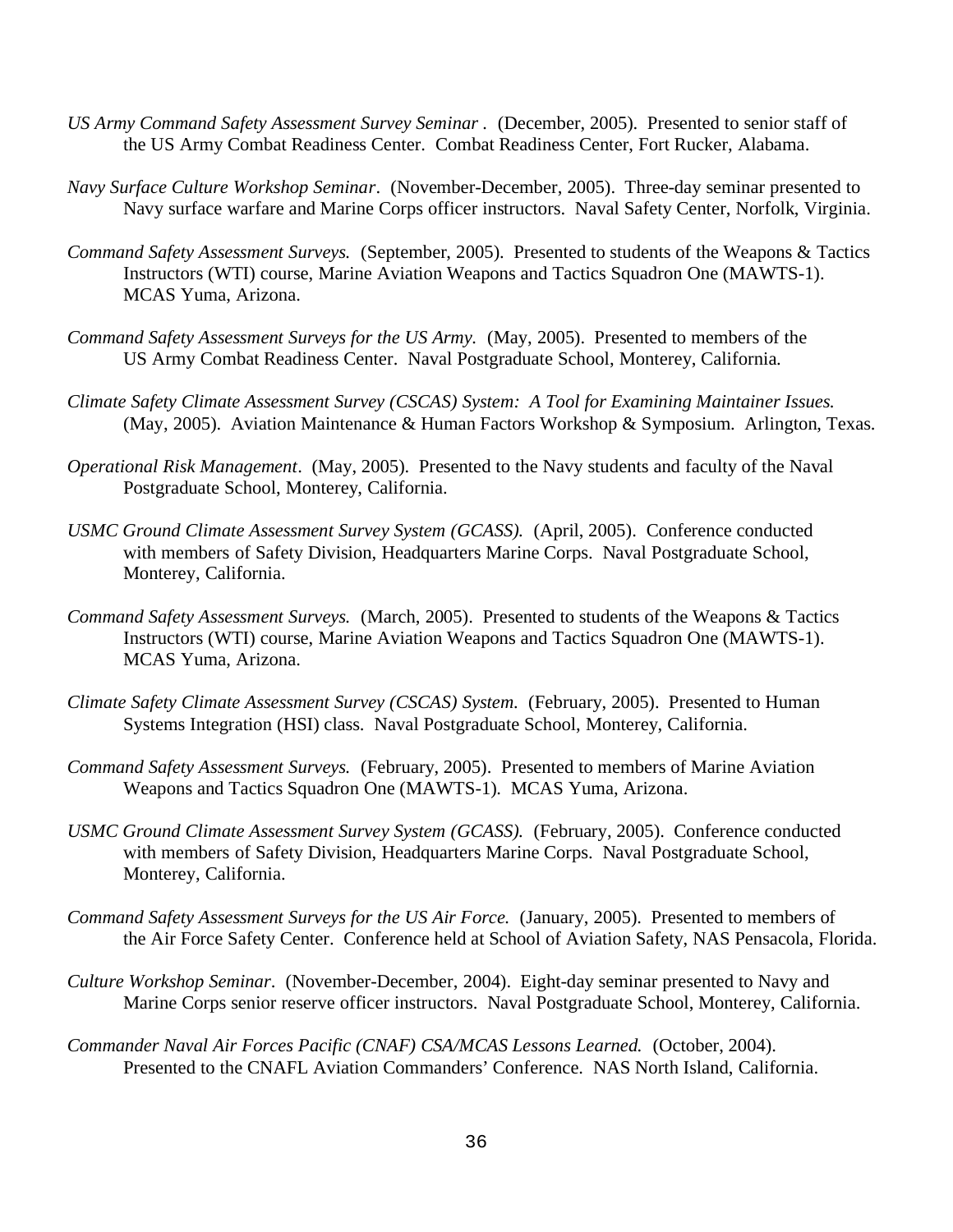- *Commander Naval Air Forces Atlantic (CNAL) CSA/MCAS Lessons Learned.* (October, 2004). Presented to the CNAL Aviation Commanders' Conference. NAS Norfolk, Virginia.
- *Assessing Safety Culture & Climate: Lessons Learned for Industry from Military Successes.* (September, 2004). Seventh Global Aviation Information Network (GAIN) World Conference. Sponsored by, inter alia, Federal Aviation Administration (FAA). Montreal, Canada.
- *Command Safety Assessment Surveys.* (September, 2004). Presented to the Third Marine Aircraft Wing Human Factors Conference. MCAS Miramar, California.
- *Command Safety Assessment Surveys.* (September, 2004). Presented to the Marine Air Board. MCAS Miramar, California.
- *Assessing Safety Climate: Command Safety Assessment Survey.* (July, 2004). Joint System Safety Committee (JSSC) Safety Symposium. Air Force Safety Center, Kirtland Air Force Base, Albuquerque, New Mexico.
- *Overview of CSCAS Process: CSA & MCAS*. (May, 2004). Presented to Safety Division, Headquarters Marine Corps, Washington, DC.
- *Organizational Safety Assessment in Naval Aviation Maintenance*. (April, 2004). Presented at the Aviation Maintenance Safety Conference 2004, Naval Safety Center, Norfolk, VA.
- *Use of Maintenance Climate Assessment Survey (MCAS) Data to Support Safety Investigation Report (SIR) Causal Factor Analysis*. (January, 2004). Presented to Director, Safety Division, Headquarters Marine Corps, Washington, DC.
- *An NPS Center of Safety Excellence*. (January, 2004). Presented to the Deputy Assistant Secretary of the Navy for Safety. Office of the Secretary of the Navy, Washington, DC.
- *Aviation Safety Study: A Quantitative and Qualitative Analysis.* (December, 2003). Presented at the Human Factors Quality Management Board (HFQMB) VTC conducted at NPS.
- *Command Safety Assessment planning session.* (November, 2003). Session participant with the Safety Division, National Aeronautics and Space Administration (NASA), Washington, DC.
- *Safety workshop*. (November, 2003). Workshop participant conducted at NPS by the Deputy Director, Presidential Contingency Programs, White House Military Office, Washington, DC.
- *Assessment of Naval Aviation Maintenance Safety Climate.* (October, 2003). Presented at the 2003 Department of Defense (DoD) Maintenance Symposium & Exhibition in King of Prussia, Pennsylvania.
- *Joint Aviation Officer Safety Education Conference.* (October, 2003). Conference participant conducted at the Air Force Safety Center located at Kirtland Air Force Base, Albuquerque, New Mexico.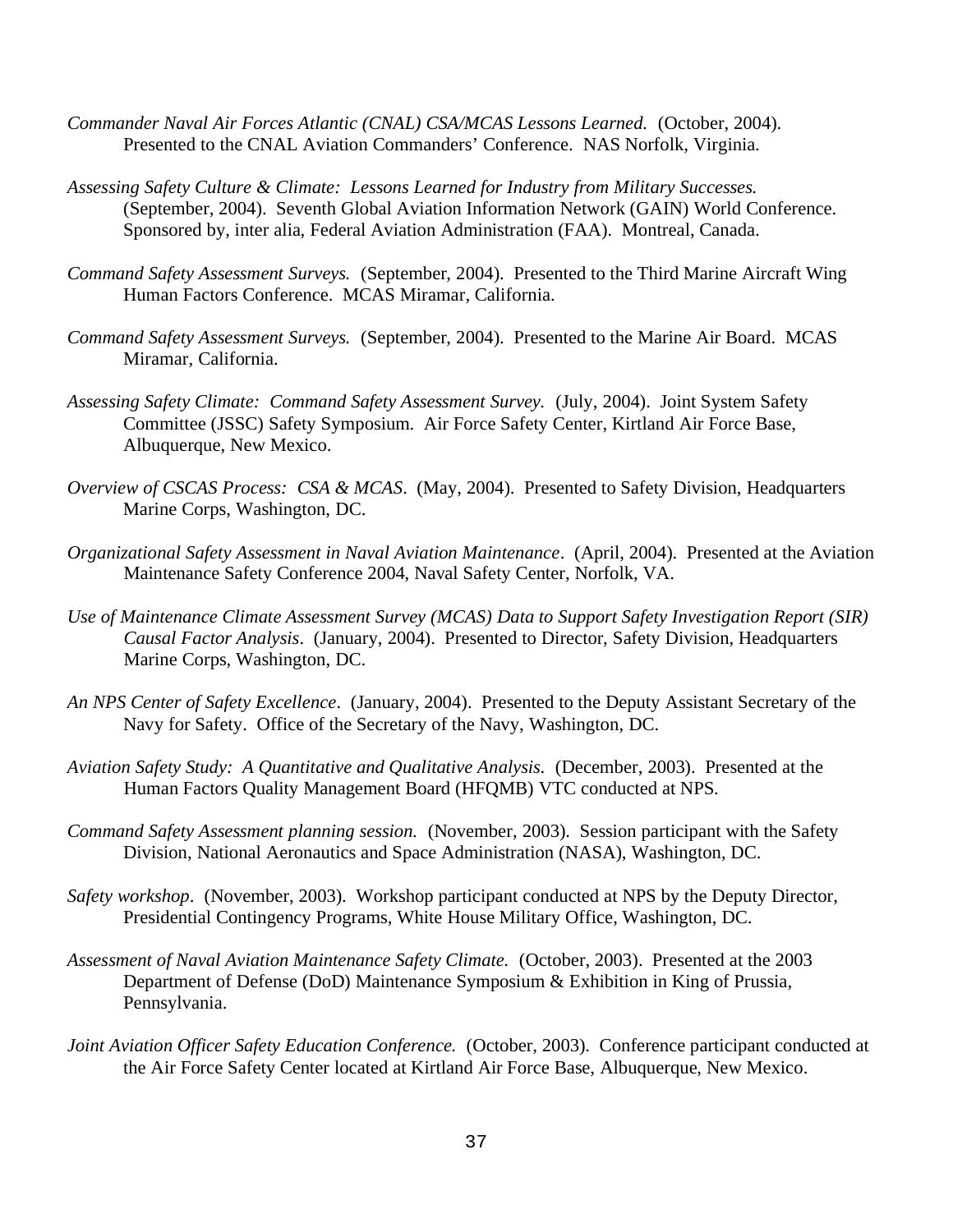- *Operational Risk Management*. (August, 2003). Presented at the High Reliability Organization (HRO) Theory and Practice in Medicine and Public Safety conference conducted at Crafton Hills College, Yucaipa, California.
- *Reliability Business Practices Reengineering: The Use of Human Factors Tools to Increase Reliability by Reengineering Business Practices.* (July, 2003). Presented to Navy Admirals attending the NPS Center for Executive Education course.
- *Naval Operational Risk Management Application and Integration Course.* (July, 2003). Evaluated the course conducted at NAS Lemoore, California at the request of the Special Assistant for Safety, Naval Education and Training Command. NAS Lemoore, California.
- *Reliability Business Practices Reengineering; The Use of Human Factors Tools to Increase Reliability by Reengineering Business Practices.* (May, 2003). Presented to Navy Admirals attending the NPS Center for Executive Education course.
- *Afloat Safety Climate Assessment Survey.* (April, 2003). Presented to Rear Admiral Ellison, Superintendent of the Naval Postgraduate School.
- *Culture Workshop Seminar*. (April, 2003). Eight-day seminar presented to Navy and Marine Corps senior reserve officer instructors.
- *Integrated Safety and Training Approaches to Manage Risks in Naval Aviation Depot Maintenance.* (April, 2003). Presented at the  $12<sup>th</sup>$  International Symposium on Aviation Psychology in Dayton, Ohio.
- *Operational Risk Management*. (March, 2003). Guest speaker at the Strike Fighter Wing Pacific ORM Review Conference conducted at NAS Lemoore, California.
- *Reliability Business Practices Reengineering; The Use of Human Factors Tools to Increase Reliability by Reengineering Business Practices.* (February, 2003). Presented to Navy Admirals attending the NPS Center for Executive Education course.
- *Human Factors Tools and Interventions for Improving Maintenance Error Management.* (December, 2002). Presented at NASA Ames Research Center, Moffett Field, California.
- *The Human Factors & Classification System Maintenance Extension (HFACS—ME) Review of Select NTSB Maintenance Mishaps: An Update.* (April, 2002). Presented at the 16<sup>th</sup> Annual Symposium on Human Factors in Maintenance and Inspection held in San Francisco, California.
- *Culture Workshop Seminar*. (March, 2002). Six-day seminar presented to Navy and Marine Corps senior reserve officer instructors.
- *Maintenance Error Investigation and Maintenance Resource Management (MRM) Workshop.* (February, 2002). Three-day workshop at Marine Corps Naval Aviation Depot (NADEP) Cherry Point, North Carolina.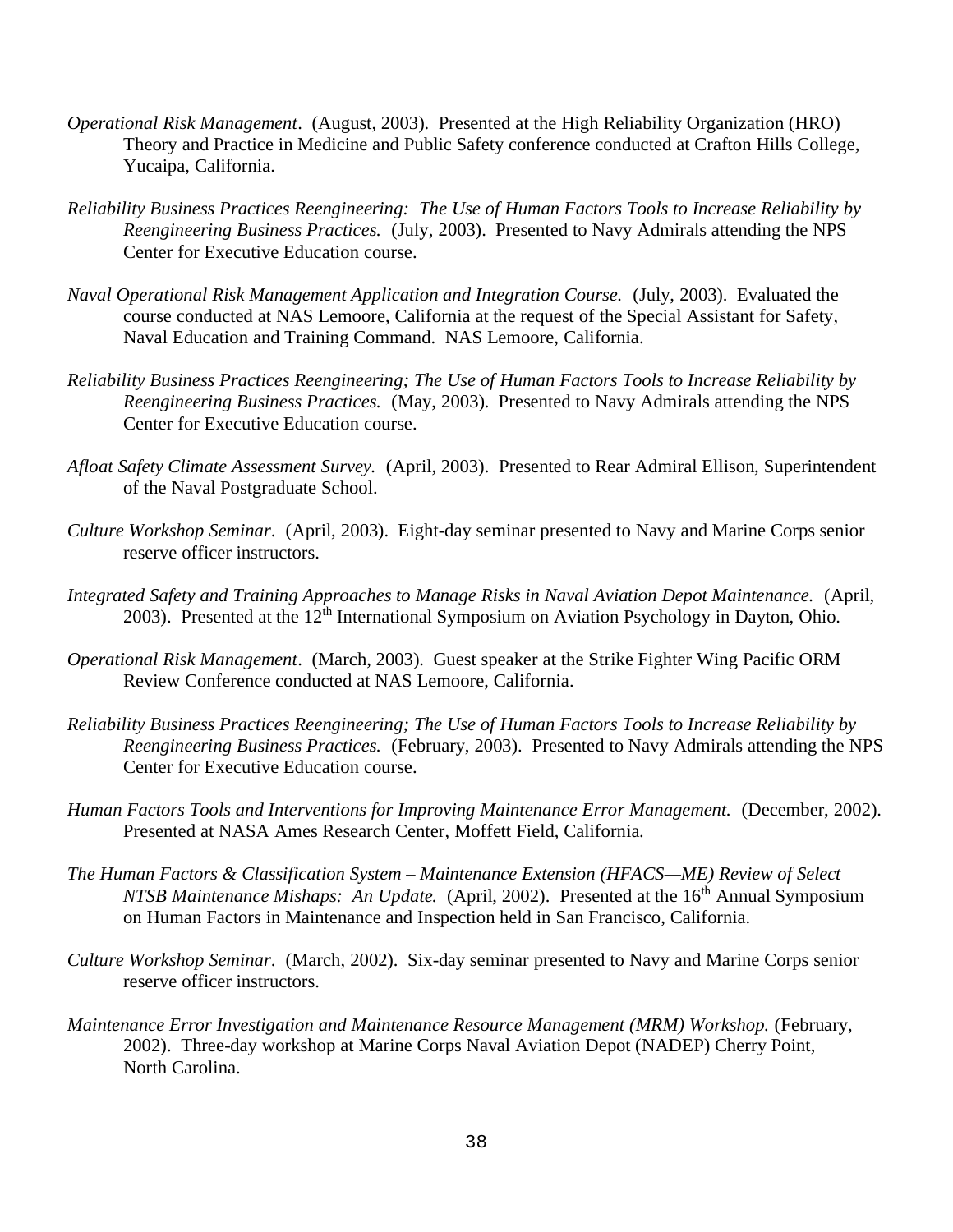- *Command Safety Tools.* (January, 2002). Presented to the USMC Executive Safety Board (ESB). Quantico, Virginia.
- *Command Safety Assessment and Maintenance Climate Assessment Demonstration*. (October, 2000). Presented at the Commercial Aviation Safety Team (CAST) Conference conducted by the Flight Safety Foundation, Alexandria, Virginia.
- *Development of a Web Based Maintenance Climate Assessment Survey.* (September, 2001). Presented at the 2001 SAE Aerospace Congress & Exhibition in Seattle, Washington.
- *Command Safety Assessment and Maintenance Climate Assessment*. (May, 2001). Presented to Estonia delegation participating in an orientation tour of U.S. military forces.
- *Aviation Psychology and Human Factors course overview.* (May, 2001). Presented to Estonia delegation participating in an orientation tour of U.S. military forces.
- *Command Safety Assessment (CSA) and Maintenance Climate Assessment Survey (MCAS).* (May, 2001). Presented to members of Embry Riddle Aeronautical University at conference conducted at NPS.
- *Executive Officer Safety Course.* (May, 2001). Course presented at 3rd Marine Aircraft Wing, Miramar, CA.
- *Maintenance Climate Assessment: Survey Development and Preliminary Results*. (March, 2001). Presented at the Eleventh Biennial International Symposium on Aviation Psychology at Ohio State University, Columbus Ohio.
- *Culture Workshop Seminar*. (February, 2001). Six-day seminar presented to Navy and Marine Corps senior reserve officer instructors.
- *Command Safety Climate Assessment Surveys*. (January, 2001). Presented at the Aviation Education 2020 Conference sponsored by Embry Riddle Aeronautical University, NASA, and NPS.
- *Back in the Saddle.* (January, 2001). Presented to Marine Aircraft Group 11 squadrons at MCAS, Miramar, California.
- *Maintenance Climate Assessment*. (November, 2000). Presented at the Seventh Air to Air Safety Conference, Williamsburg, Virginia.
- *Command Safety Climate Assessment.* (October, 2000). Presented at seminar conducted at the Veterans Administration Hospital sponsored by Stanford University Medical Center, Palo Alto, California.
- *Human Factors Analysis of Naval Aviation Maintenance Related Mishaps.* (July, 2000). Presented at the 2000 Human Factors and Ergonomics Society symposium in San Diego, California
- *Forecasting Return on Investment (ROI) for Naval Aviation Maintenance Safety Initiatives.* (April, 2000). Presented at the 2000 Advances in Aviation Safety conference in Daytona Beach, Florida.